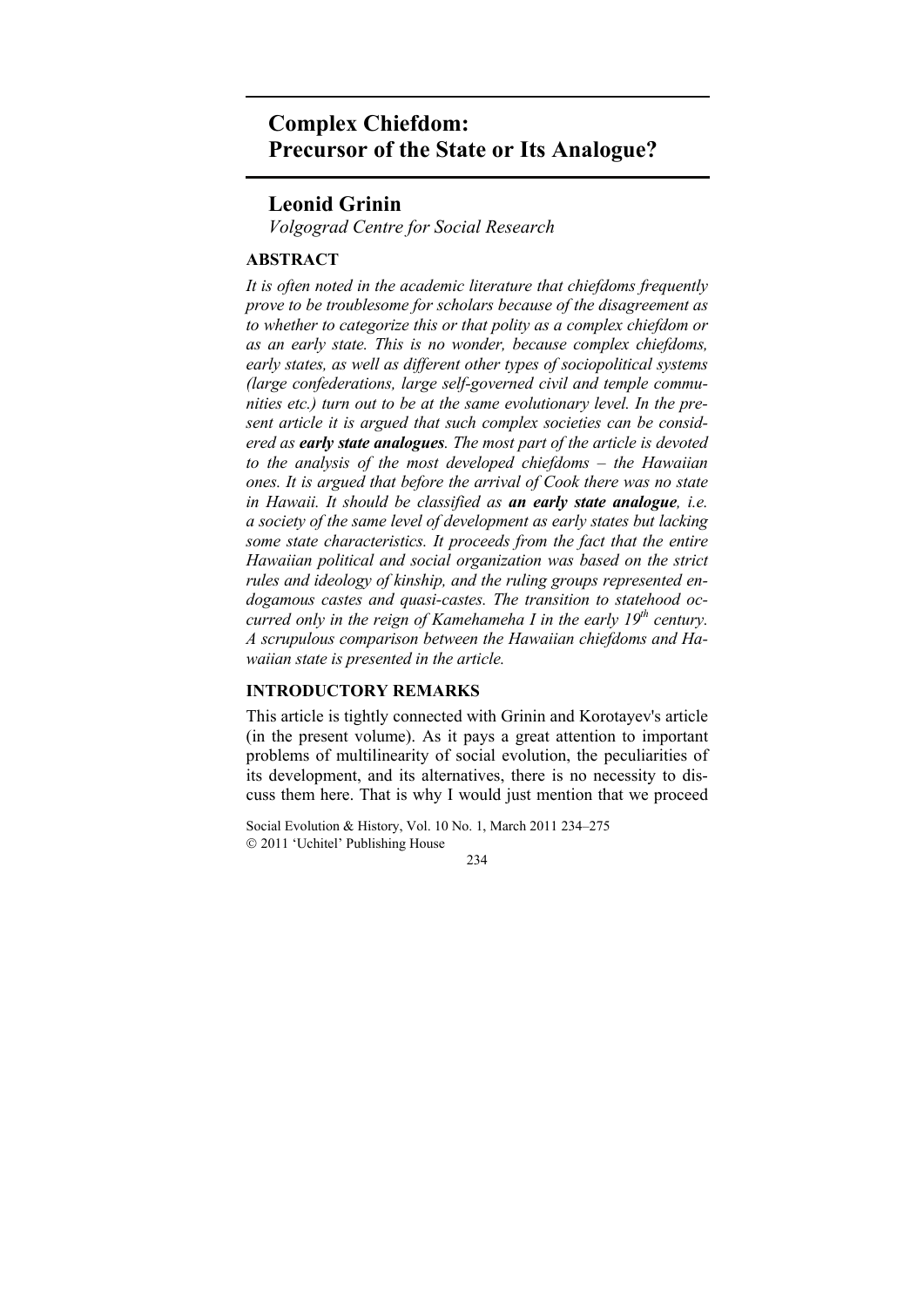from the point that a principally equal level of complexity of systems can be achieved not only in various forms but also through essentially different evolutionary pathways. Consequently, each level of political complexity corresponds to not one but to several alternative evolutionary lines (*e.g.,* Bondarenko, Grinin, and Korotayev 2002, 2011; Grinin and Korotayev 2009a, 2009b; Grinin 2007c, 2007f, 2009, 2011a, 2011b).

The transition to a new level of complexity is inevitably realized in the bundle of models and forms. They can, on the one hand, be considered within a 'horizontal' dimension as equal versions of the same complexity level, and, on the other hand, can be analyzed within the evolutionary 'vertical' dimension. So theoretically, one may detect 'main' and 'collateral' development lines of social evolution (see in detail Grinin 2003, 2004b, 2011a, 2011b). But it took the new organizational principles a rather long time and a few generations of polity types to prove their advantage because possessing an evolutionary potential does not mean to have advantages in a concrete historical situation. Quite often it was just the other way round. Over entire epochs the evolutionary models coexisted and competed with each other (yet being mutually complementary), whereas in particular ecological and social niches some 'collateral' pathways, models, and versions could well have turned out to be more competitive and adequate.

I proceed from the assumption that complex chiefdoms, early states, and different other societal types (large confederations, large self-governed civil and temple communities *etc.*) which will be discussed below, should be considered as standing at the same evolutionary stage, which could be defined as a *complex societies or early-state stage*. The transition to it by definition cannot be fulfilled but in a very extensive variety of forms, developmental trends and combinations. Thus, on the basis that:

• at this stage there were many different polity types of comparable size and complexity level which were able to fulfil tasks of a certain type; and

• the states finally became the evolutionary leading (the most widespread) form,

it makes sense to divide the whole variety of the polity forms at the given stage into two large types. The first one incorporates the early states (this group includes different types of early states),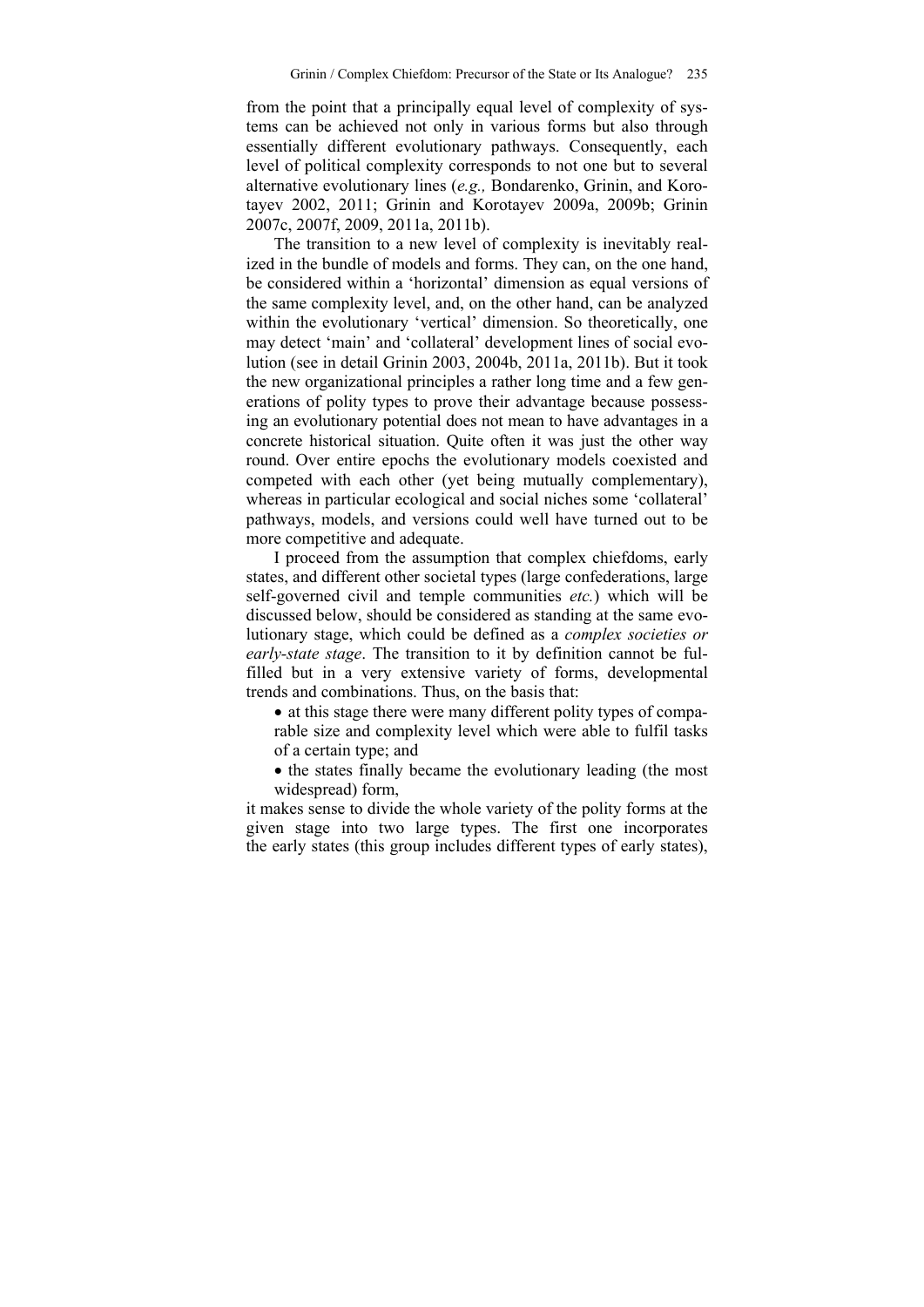the second one – the early state analogues (this group comprises different types of complex non-state societies, including complex chiefdoms).

Since there is no generally accepted definition of the state, within the framework of the present paper the following definitions are applied:

**The state** is a category designating a system of specialized institutions, organs, and rules that secure internal and external political life of a society; this system is a power, administration and order maintenance organization separated from the population that must possess the following characteristics: а) sovereignty (autonomy); b) supremacy, legitimacy, and reality of power within a certain defined territory and a certain set of people; c) the ability to coerce its subjects/citizens to fulfil its demands, as well as to alter relationships and norms.

**The early state** is a category used to designate a special form of political organization of a relatively large and complex agrarian society (or a group of societies/territories) that determines its external policy and partly its social order; it is a power organization a) that possesses supremacy and sovereignty (or, at least, autonomy); b) that is able to coerce the ruled to fulfil its demands; to alter important relationships and to introduce new norms, as well as to redistribute resources; c) that is based (entirely or mostly) on such principles that are different from the kinship ones.<sup>1</sup>

**The early state analogue** is a category which is used to designate various forms of complex stateless societies that are comparable to early states (however, usually they do not surpass the level of typical early states) with respect to their size, sociocultural and/or political complexity, functional differentiation and the scale of tasks they have to accomplish, but lacking at least one of the necessary features of the early state listed in its definition (for details see below; about the characteristics distinguishing the early state from their analogues see Grinin 2003, 2004b, 2010, 2011b).

This article proceeds as follows: the first part is devoted to a brief description of the theory of early state analogues and their concise classification (this theory has already been presented in a more elaborate way on the pages of the present journal [Grinin 2003, 2004b; see also Grinin 2011a, 2011b]); the second part is devoted to the analysis of complex chiefdoms as early state analogues on the basis of the case of the most developed chiefdoms – the Hawaiian ones. This is all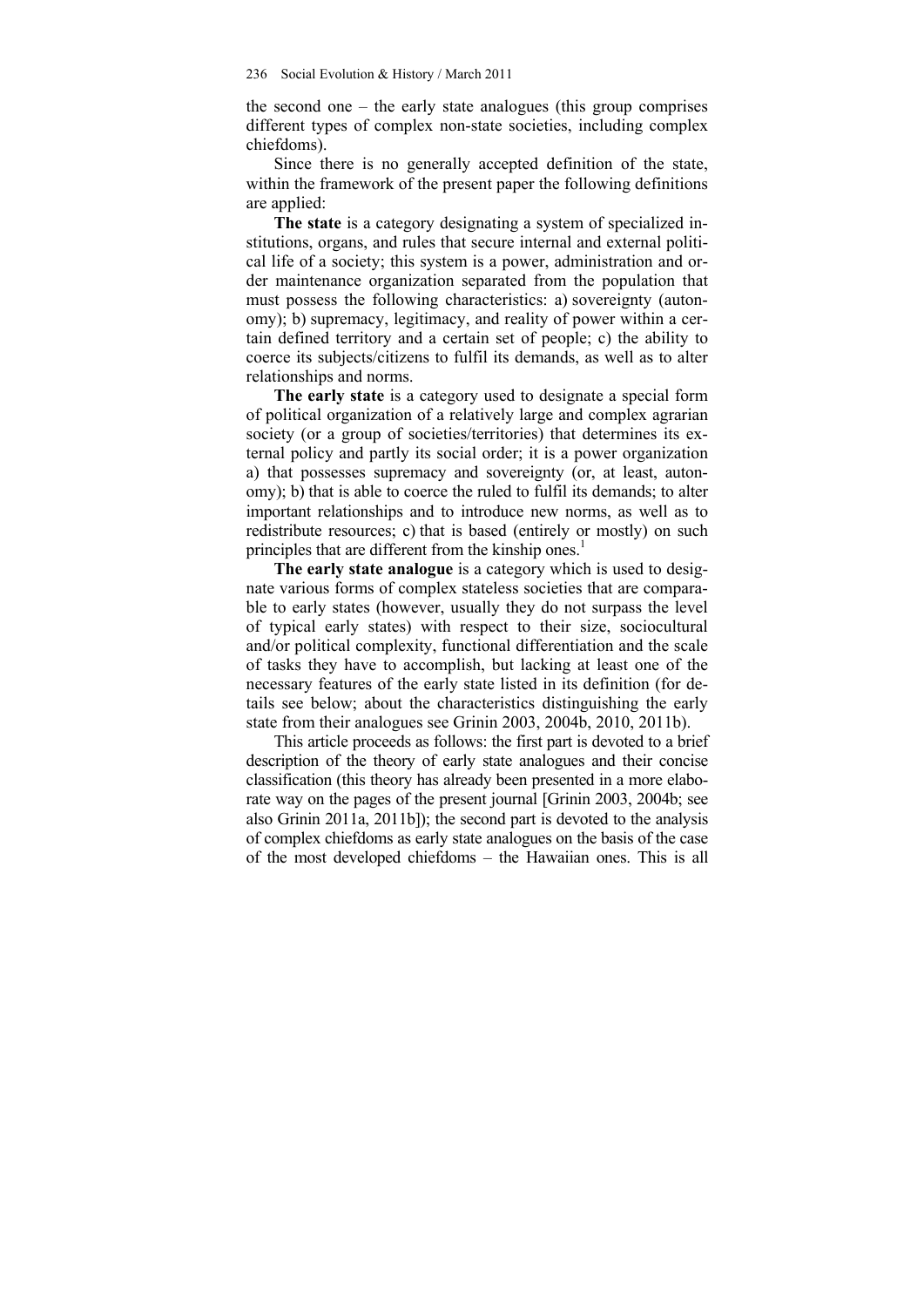the more relevant since a considerable part of Earle's paper in the present special issue is devoted to these chiefdoms as well.

Thus, the paper mainly presents the analysis of only one type of the early state analogues – that of the complex chiefdoms. In academic literature it is often noted that in many cases the differences between complex chiefdoms and inchoate early states are hardly noticeable (see Kochakova 1999: 10; Kradin 2008, 2011; see also Earle 2011; see also Webb 1975), that they virtually overlap each other in size and complexity level (Webb 1974: 369; Skalník 2011), and that the chiefdoms often prove to be troublesome for scholars because of the disagreement as to whether to categorize this or that polity as a complex chiefdom or an early state (Smith 1985: 97).<sup>2</sup> But all these difficulties, to my mind, show once more that in a certain sense it is more efficient to regard such chiefdoms not as pre-state societies, preceding the state, but as early state analogues.<sup>3</sup>

### **THE EARLY STATE ANALOGUES: GENERAL IDEAS**

The early state can only develop within a society with a certain level of overall sociocultural and political complexity, within a society that has sufficient amounts of surplus and population number (see, *e.g.,* Claessen and Skalník 1978c; Claessen 1978, 2002). However, the analysis of resources on complex societies as well as my own investigations show the following: a social system after it reaches such a size and level of sociocultural complexity which permit the transformation into a state, may continue its further development without being transformed into the early-state political form for a very long time or even never being transformed into a state. These complex societies after attaining these characteristics did not form a state but continued developing along other trajectories (see, *e.g.,* Grinin 2003, 2004b, 2007a, 2007b, 2007d, 2009). In particular, a social system may have a rather high level of social stratification, but still it may lack any statehood. We know many polities that in respect of their political organization, power structure and administration differed considerably from the early state, and which, nevertheless, were quite comparable to the state as regards the complexity of their organization, solved tasks, and performed functions (see below for examples).<sup>4</sup> It is wrong to consider such polities as pre*state ones.* Many of their significant characteristics can well be regarded as being at generally the same level of sociocultural com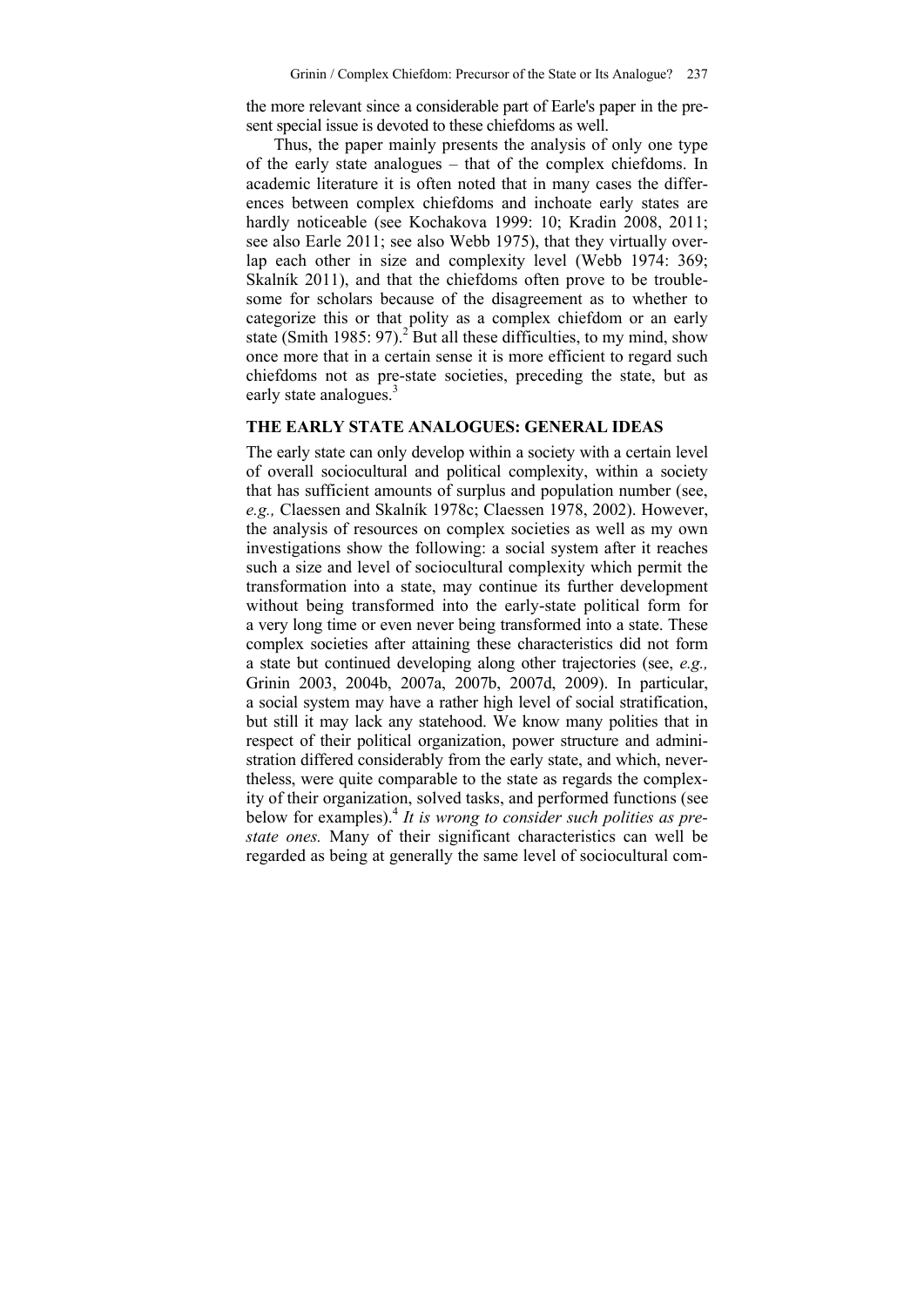plexity as the early states. I have proposed to denote these alternatives to the early state forms as *early state analogues* (see, *e.g.,*  Grinin 2003, 2004b, 2007a, 2007b, 2007c, 2009, 2011a, 2011b; Grinin and Korotayev 2009а, 2009b) due to the following reasons:

1. In comparison with truly pre-state polities, both simple (such as big men collectivities, communities) and medium-complex polities (such as, *e.g.,* simple chiefdoms, medium size tribes, and community confederations *etc.* [see Grinin and Korotayev 2011]), the early state analogues were not only larger, but also much more complex. We define the medium-complex societies in respect of the size within the interval of population of several hundred to (several) thousands (*Ibid.*); the early state analogues have the population numbering from several or more to dozens thousands. Thus, the early state analogues start from the upper level of mediumcomplex societies. Yet of course, a certain overlap of boundary cases is rather possible (and quite explicable within the framework of *multilinear* evolution approach).

2. In the meantime the early state analogues' sizes and complexity levels were quite comparable to the ones of the early states and they often competed quite successfully with states.

3. Both political structures (early state and early state analogues) supported the fulfilment of functions of similar complexity (see, *e.g.*, Grinin 2003, 2004b, 2009, 2011a, 2011b), in particular:

– the establishment of the minimal level of political and ideological unity and solidarity within a growing society (a group of closely related societies) in order to solve common problems;

– the provision of external security as well as conditions for expansion of a substantially large social system (with a minimum population of several or more thousand, dozens thousands, and sometimes even hundreds thousands);

– the support of social order and redistribution of both necessary product and surplus under the conditions of a substantial level of the development of social stratification and functional differentiation, as well as of more complex tasks;

– providing a minimum level of the societal governing, including the norm creation and justice, as well as the fulfilment by population of necessary duties (military, material, labor *etc.*);

– creation of conditions for economic reproduction (especially where a coordination of common efforts was needed) according to the ecological environment.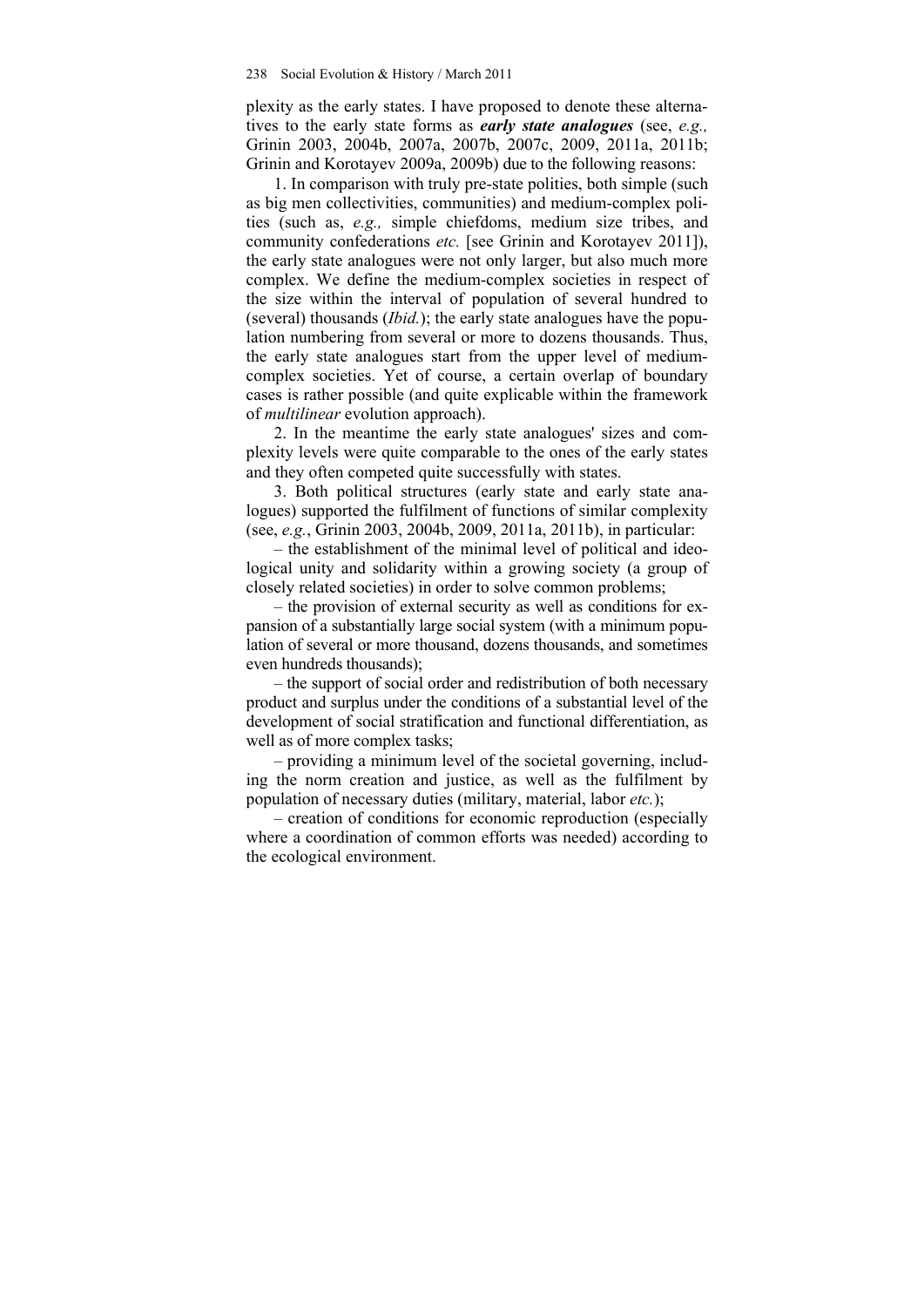4. Early states and their analogues were virtually at the same level of complexity, as they had common differences from all the pre-state polities, including the medium-complex ones. With respect to these differences one can mention (in addition to the above-said) the following characteristics: the increase in the number of complexity levels as regards the societal organization and administration (up to three and more), $5$  a substantial change of traditions and institutions connected with the regulation of sociopolitical life, a radical increase in functional differentiation, the division of a society in two or more strata which differ essentially with respect to their (formal and/or informal) rights, duties, and functions; the formation of ideology that justify and legitimate those sociopolitical changes in society.<sup>6</sup>

5. Consequently, the early states differ from their analogues not so much in their complexity and size, but rather in certain peculiarities of the political structure and administration 'technique'; and historically – in the fact that the former at the moment of their formation had a certain combination of special conditions favorable for the state formation, whereas the latter lacked them (for more details see Grinin 2004b, 2007d, 2011a, 2011b).

The analogues' forms were rather diverse (see below) and the unification under one notion – **the early state analogues** – of a few rather different types of polities is primarily done in order to contrast the state alternative of political evolution of complex late archaic societies with other alternatives of political organization.

The main population interval of the early state analogues' sizes may be identified as lying between 15,000 and 70,000, but there were a number of analogues with population significantly less or many times larger than the defined extreme points (for the classification of the early states and comparable with them analogues as regards to their size see Table 1). Of course, the early states were generally larger than their analogues, because the states' developmental potential (and, consequently, their ability to expand) was much higher. However, at the initial phases of the state formation process while the state's evolutionary advantages were not manifested to the full, it is quite reasonable to suppose that sizes of early states and their analogues were much the same.

My analysis demonstrates that the early state analogues' formation was by no means an exception. What is more, it was just the early state formation that for a long time was a rather infrequent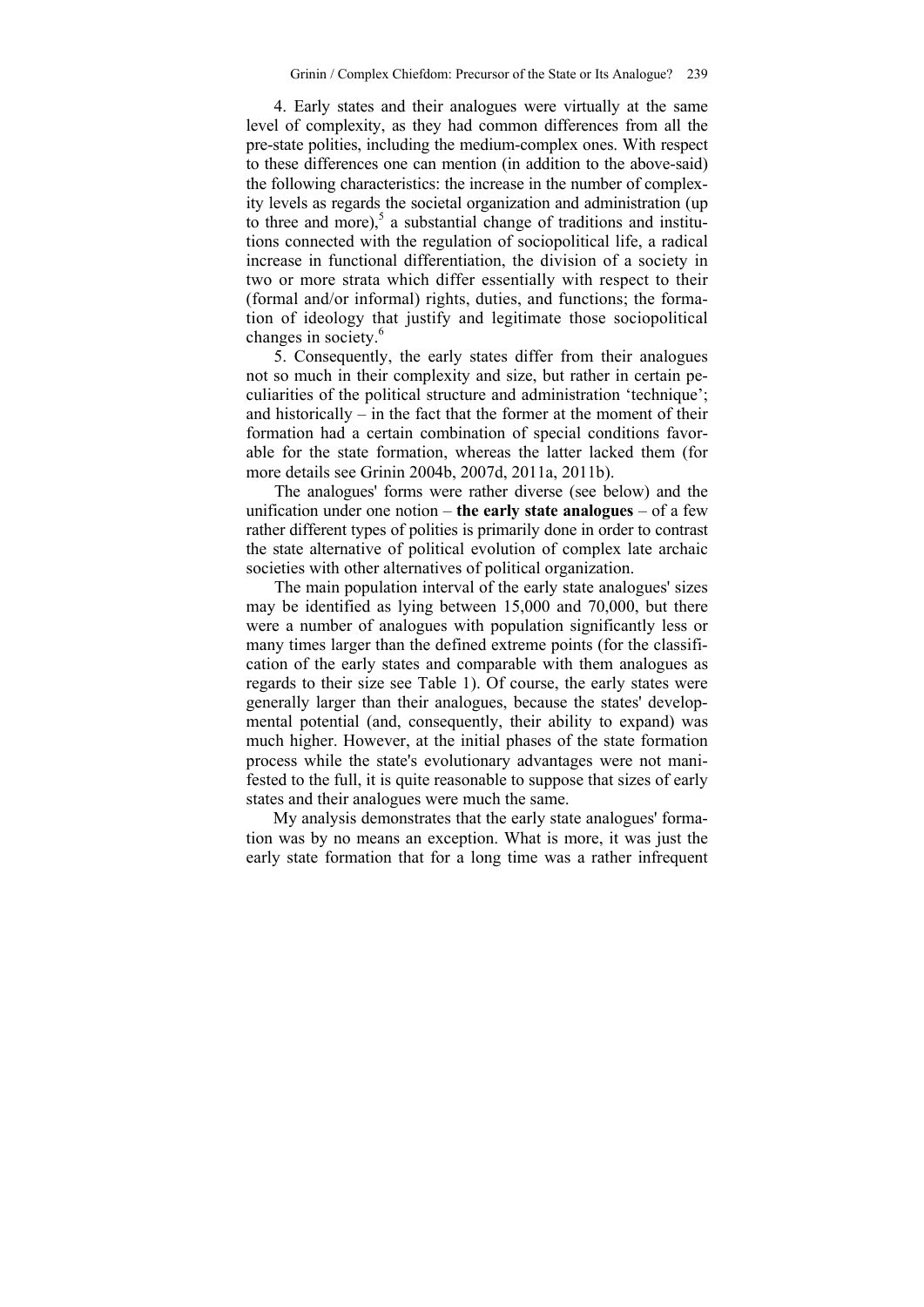politogenetic event (see Grinin 2009b; see also Lloyd 1981: 229). **The state form only became a typical and leading form of political organization of complex societies as a result of long evolutionary selection, whereas other forms for a long time constituting an alternative to the state were finally either transformed into states, or disappeared, or turned into collateral or dead-end types of sociopolitical organization.** 

The developmental pathways of analogues were rather different. Some of them turned out to be incapable to transform into states due to their very nature, some of them did not transform into states because their politogenesis was violently interrupted (as it happened with the Saxons and the Gaul *etc.*). Still many analogues got transformed into states. However, such transformation took place after they had achieved a rather high level of complexity and development that was quite comparable with the complexity level of many states. Moreover, the level at which some analogues could transform into states greatly varied. Some analogues got transformed into states when they had population of 10,000–15,000, some other did this when they had population of many dozens of thousands, still others did this when they had population in hundreds of thousands (see Grinin 2003, 2004b, 2009, 2011a, 2011b). This proves that in politogenesis the alternatives to the early state can be found at different complexity and development levels of the early state (on this see also below).

Yet not only the state analogues could become states but also, though much less frequently, *vise versa* the early states transformed into analogues (see, *e.g.,* Korotayev 2000; Trepavlov 1995; Leach 1970; Skalník 1991; Tymowski 2008; Meillassoux 1963; Person 1981; Shifferd 1987).

#### **EARLY STATE ANALOGUES: CLASSIFICATION**

Since the main explanations of the classification, all examples and their detailed comments including the data on each analogous society mentioned below, are presented in a number of my other works including articles in *Social Evolution & History* (see, *e.g.,* Grinin 2003, 2004b, 2007c, 2011a, 2011b) here I will confine myself to a brief reproduction of the classification and give only a few references.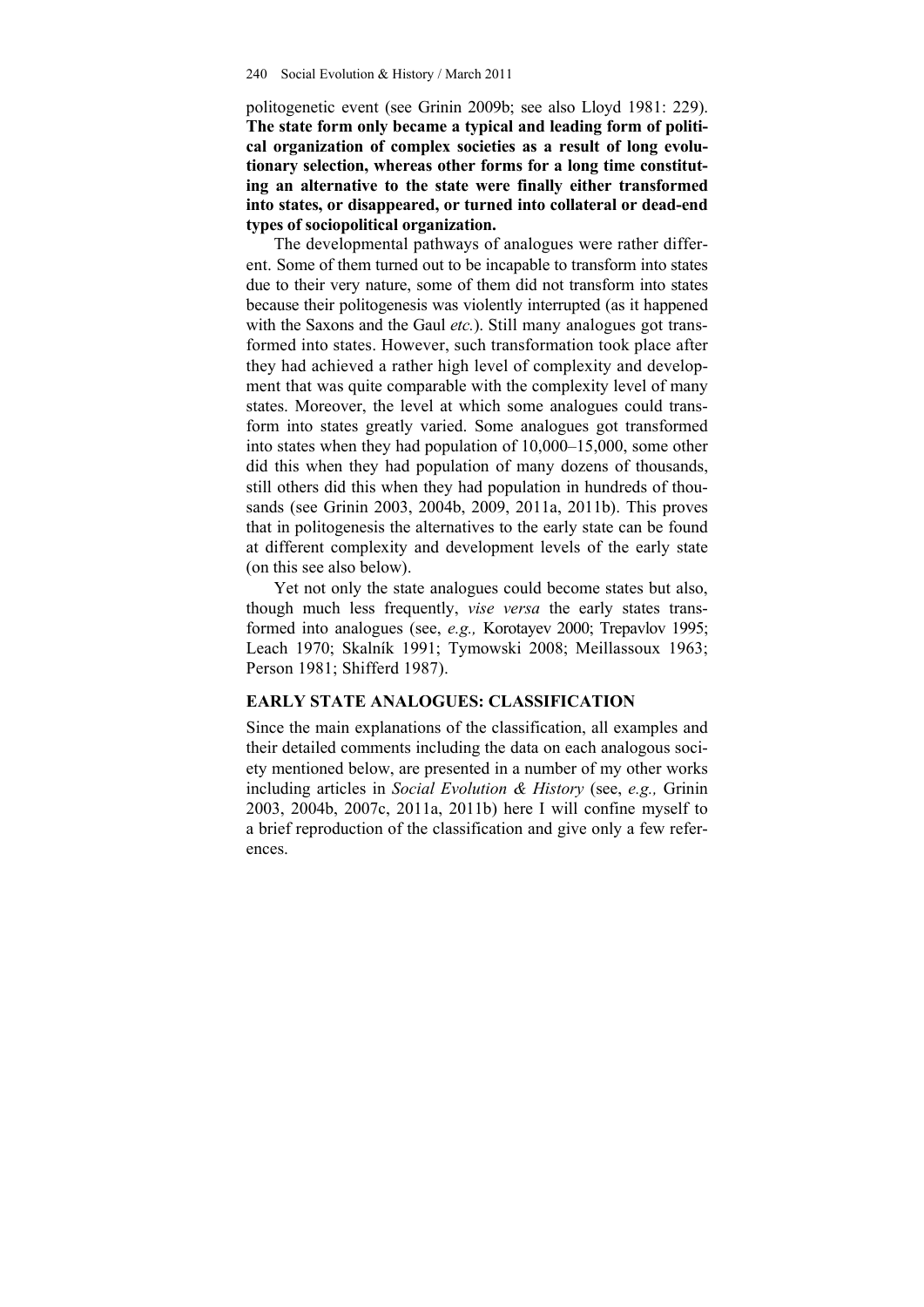I distinguish the following types of analogues:

1. **Some independent self-governing urban, civil or civiltemple communities.** For example, some temple-civil communities of ancient Arabia, as pre-Islamic Mecca (see, *e.g.,* Bolshakov 1989: 44–58; Simon 1989; Dostal 1991; Peters 1994: 77–166; Simonsen 2000) or Raybūn (for details see Frantsuzoff 2000); as well as self-governed territories (including the ones established by colonists, like Iceland of the  $10^{th} - 13^{th}$  centuries (Olgeirsson 1957; Gurevich 1972; Hjálmarsson 1993); territories inhabited by large groups of déclassé persons of various descent ('outlaws'), that had their own bodies of self-government and constituted an organized and formidable military force – like, for example, the Cossacks of Don or Zaporozhye (Rozner 1970; Shtyrbul 2006: ch. 4; Petkevich 2006).

2. **Some large tribal alliances with a relatively strong power of a paramount leader ('king') and comparatively large population.** Some German tribal unions of the Great Migration and earlier periods (the Burgundianes, Salian Franks, Visigoths, Ostrogoths, Vandals, *etc.*) that counted population from 80,000 to 150,000 people (Bessmertny 1972: 40; Le Goff 1992: 33; Neusyhin 1968; Oosten 1996; Budanova 2000; Кolosovskaya 2000) may serve as examples here. Of course, one can basically regard them as complex chiefdoms, yet the main difference is that they were not in a stationary (stable) condition (as, *e.g.,* the pre-contact Hawaiian chiefdoms) but in a specific transitional one, *i.e.* they were in motion both in literal and in evolutionary senses, and it was just this movement that in many respects kept them within the frameworks of a single polity.

3. **Large ethnic-political (tribal) alliances and confederations without 'royal' power** (it was absent altogether or was sometimes abolished), but at the same time in such societies the processes of social and wealth stratification as well as functional differentiation had brought significant results and even went faster than the processes of political development. The examples of such ethnic-political alliances without 'royal' power could be found among the Saxons of Saxony (Kolesnitsky 1963) and some Gaul peoples (Clark and Piggott 1970: 310–328; Le Roux 2000; Thevenot 1996). The population united by such alliances could well reach tens (and sometimes hundreds) thousand people. The variations of such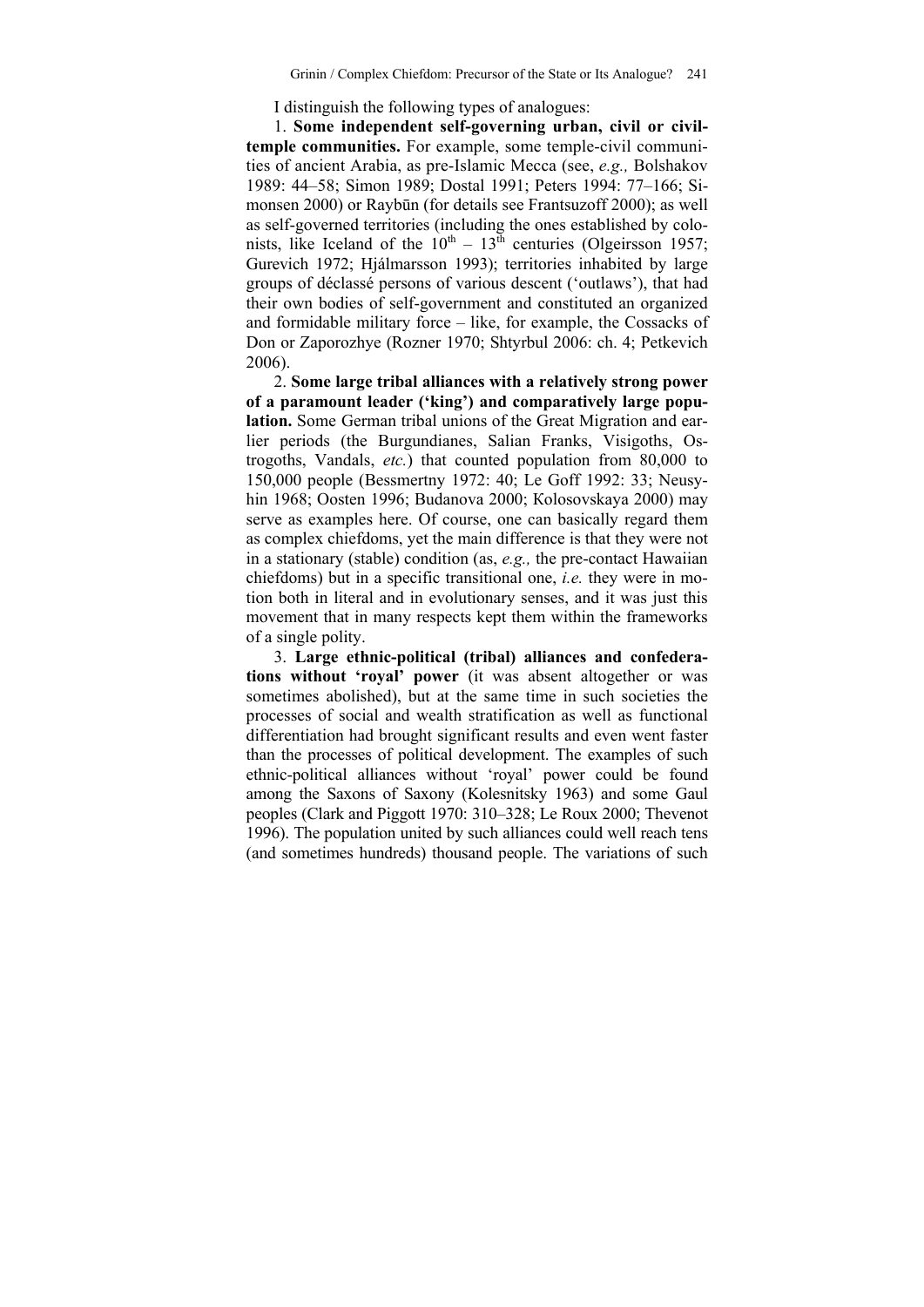analogues could be represented by diverse confederations, including the tribal ones (*e.g.,* of the Tuareg [Pershits 1968; Lot 1989; Khazanov 2008]), chiefdom confederations (about some of them as well as their definition see Gibson 2011), some *heterarchies* (see Crumley 1995, 2001; McIntosh 1999b; see also Claessen 2002: 109).

4. **The quasi-state alliances of nomads that were large and militarily strong and may have looked like large states** (for example, Scythia [Khazanov 1975, 2008] or the Xiongnu 'Empire' [Kradin 2001]). I find it unreasonable to apply the notion of chiefdoms (even the supercomplex ones, as Kradin does, *e.g.,* in Kradin 2001 and in his paper in the present volume) to the nomadic empires of Inner Asia because they had up to 1,000,000–1,500,000 of population (Kradin 2001: 79) and so they are in principle incomparable to chiefdoms in size, and can be compared only with medium-size states.

5. **Large complex chiefdoms** (see below).

6. **Large and developed polities with indeterminate characteristics,** whose structure cannot be precisely described due to the lack of sufficient data; however, judging by what is known about them, they can be regarded neither as 'pre-state polities' nor as states. The Indus, or Harappan civilization can serve as an example of this kind (see, *e.g.,* Lal 1984; Possehl 1998; Wright 2010; Vahia and Yadav 2011).

7. **Corporative forms of analogues** can be represented in particular by some *secret societies.* We have argued that the secret societies can be considered as chiefdom analogues (Grinin and Korotayev 2011 this volume). However, it is justified to suppose that some secret societies might have grown to the level of early state analogues, especially if they actually became a part of the power authorities as was observed, for example, among the Mende and Temne in West Africa (Kubbel 1988: 241). Among many African peoples such secret societies became that very structure from which the supreme sacral power developed (*Ibid.*); this correlates quite well with the idea that the royal power sacredness was directly connected with the application of force (see Skalník 1991: 145).

I can cite an example of another rather unusual corporative analogue from the history of Asia Minor where in the early  $2<sup>nd</sup>$  millennium BCE we observe the formation of a peculiar union (commu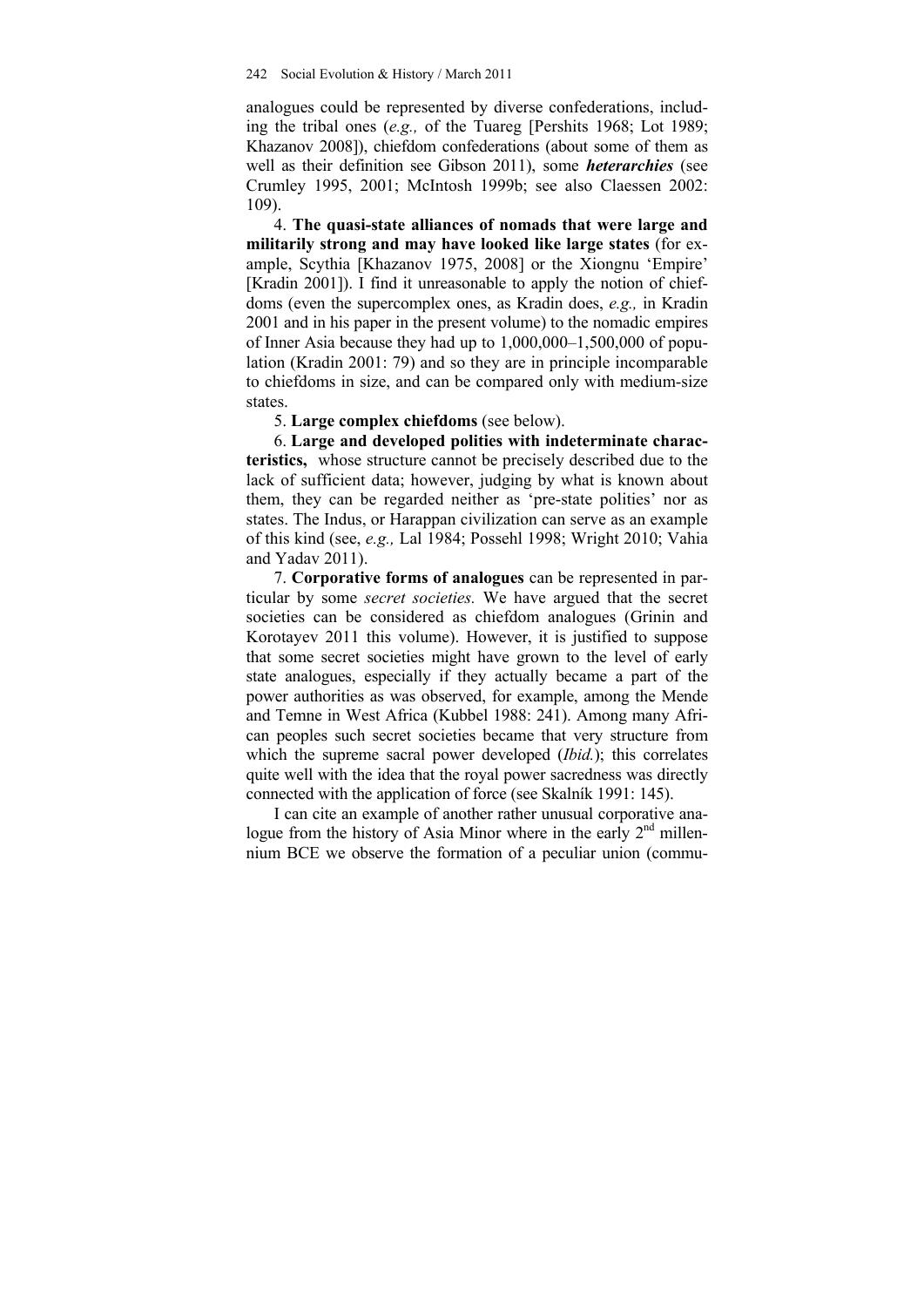nity) of merchants with its center in the city of Kanish that had a sort of constitution, self-government bodies, court, treasury, a chain of factories along the trading route connecting Mesopotamia with the Mediterranean and Aegean seas. Furthermore, this community was independent from any other political power and acted as the subject of international relations (Giorgadze 1989; 2000: 113–114; Yankovskaya 1989: 181–182; 2010).

## *Table 1*

| Polity size         | Early state type and                                                                                             | Early state analogue type and its                             |
|---------------------|------------------------------------------------------------------------------------------------------------------|---------------------------------------------------------------|
| <i>(population)</i> | its examples                                                                                                     | examples                                                      |
| From 5,000          | The smallest early state (some)                                                                                  | Tribal confederations of the Tu-                              |
| to 15,000           | Greek poleis)                                                                                                    | areg                                                          |
| to 50,000           | From 15,000 Small early state (typical city-<br>states of Central Mexico at the<br>eve of the Spanish Conquista) | Small early state analogue (Iceland<br>in the $10th$ century) |
| From                | Medium-size early state (the                                                                                     | Medium-size early state analogue                              |
| 50,000              | Hawaiian state in the 19 <sup>th</sup> cen-                                                                      | (the Aedui, Arverni, Helvetii in                              |
| to 300,000          | tury)                                                                                                            | pre-Caesar Gaul)                                              |
| From                | Medium-large early state (the                                                                                    | Medium-large early state analogue                             |
| 300,000             | early state in Poland, the $11th$ –                                                                              | (the Xiongnu polity, $200$ BCE –                              |
| to 3,000,000        | $14th$ centuries)                                                                                                | 48 CE)                                                        |
| More than           | Large early state (the Incas'                                                                                    | There are no recognized stable                                |
| 3,000,000           | Empire)                                                                                                          | large early state analogues                                   |

#### **Types of Early States and Early State Analogues**

## **COMPLEX CHIEFDOMS AS EARLY STATE ANALOGUES**

**Complex chiefdoms in America.** Large (let alone super large) complex chiefdoms can be considered early state analogues as they do not yield to small and medium states in size, population and complexity.<sup>7</sup> As an example of very large chiefdoms one can point chiefdoms in America, *e.g.,* in Venezuela. In particular, Spencer (1998) speaks about Caquetío chiefdoms in the 16<sup>th</sup> century. One of Caquetío chiefdoms comprised 23 villages under the authority of a paramount chief, and moreover at one of the village there lived about four thousand people. According to Federmann (in Spencer 1998: 108–109) this paramount chief could gather 30,000 fighting men. The other two chiefdoms could put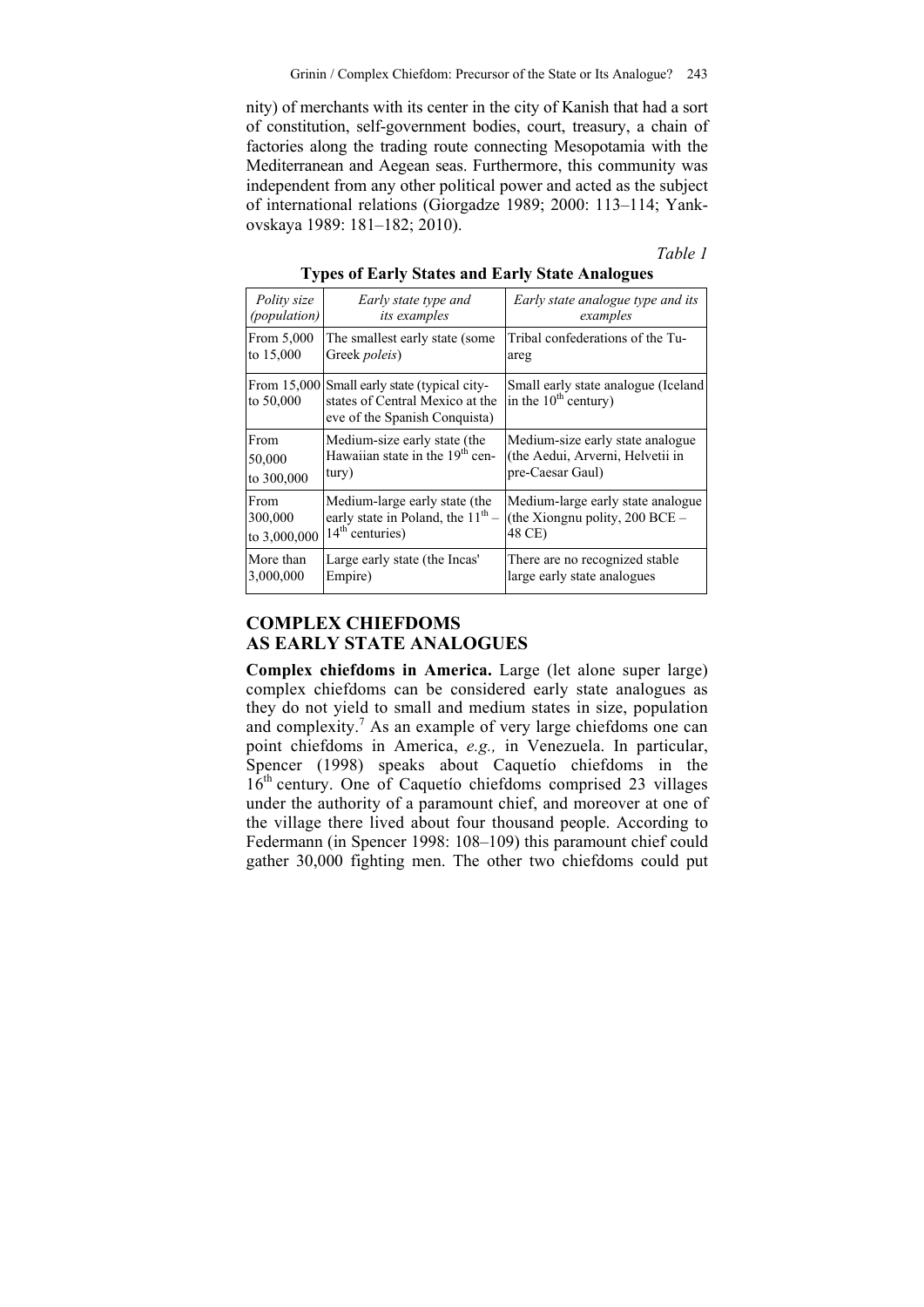forward 16,000 and 8,500, respectively (Spencer 1998: 108–109). Chiefdoms in Haiti in the late  $15<sup>th</sup>$  and  $16<sup>th</sup>$  centuries could serve as another example. Haiti at that time was probably the most populous island among the other Greater Antilles (Aleksandrenkov 1976: 143) and was composed of several huge chiefdoms which were at war with each other. Among the great number of chiefs (*cacique*s) the Spanish singled out several more significant, paramount, chiefs. According to some data each of the four major chiefs had about 60–80 lower chiefs under his authority, and Las Casas even stated that Behechio, one of the paramount chiefs, had about 200 *cacique*s under his command (*Ibid.:* 150–151).

**Hawaiian chiefdoms: the complexity level.** However, it is worth taking the Hawaiian chiefdoms as the most illustrative example of large chiefdoms as early state analogues. This is all the more relevant as prior to the contacts with the Europeans the social organization on the Hawaiian islands was the most complex of all Polynesian ones and, perhaps, even of all ever known chiefdoms (Earle 2000: 73–74; 2011; see also Johnson and Earle 2000: 284).

The existence of (an) early state in aboriginal Hawaii has always been a matter of controversy (van Bakel 1996). It is not surprising, as the Hawaiian chiefdoms' complexity and sophistication complicates their classification. However, this makes the procedure more important and challenging. That is why, I cannot agree that the matter whether the polities of the prehistoric Hawaiian Islands are classified as chiefdoms or states becomes largely irrelevant (Earle 2011: 29). It seems important for me to define whether the Hawaii is a state or its analogue in the form of a very complex chiefdom. Earle's definition of the Hawaiian Islands chieftaincies as state-like political organization (*Ibid.:* 37) is rather rightful, but this very fact indicates that to consider them as a state analogue is more efficient.

The Hawaiians made a considerable economic progress, in particularly, in irrigation and in stimulation of economy in whole, including creating fishponds and salt dam (see Earle 1997, 2000, 2011; Johnson and Earle 2000; Wittfogel 1957: 241). Among them a very high level of stratification and accumulation of surplus product by the elite was observed; a fundamental ideological explanation of upper stratum's privileges was also typical of them (van Bakel 1996; Seaton 1978; Claessen 2004). By the time of James Cook's discovery of the Hawaiian Islands there had been formed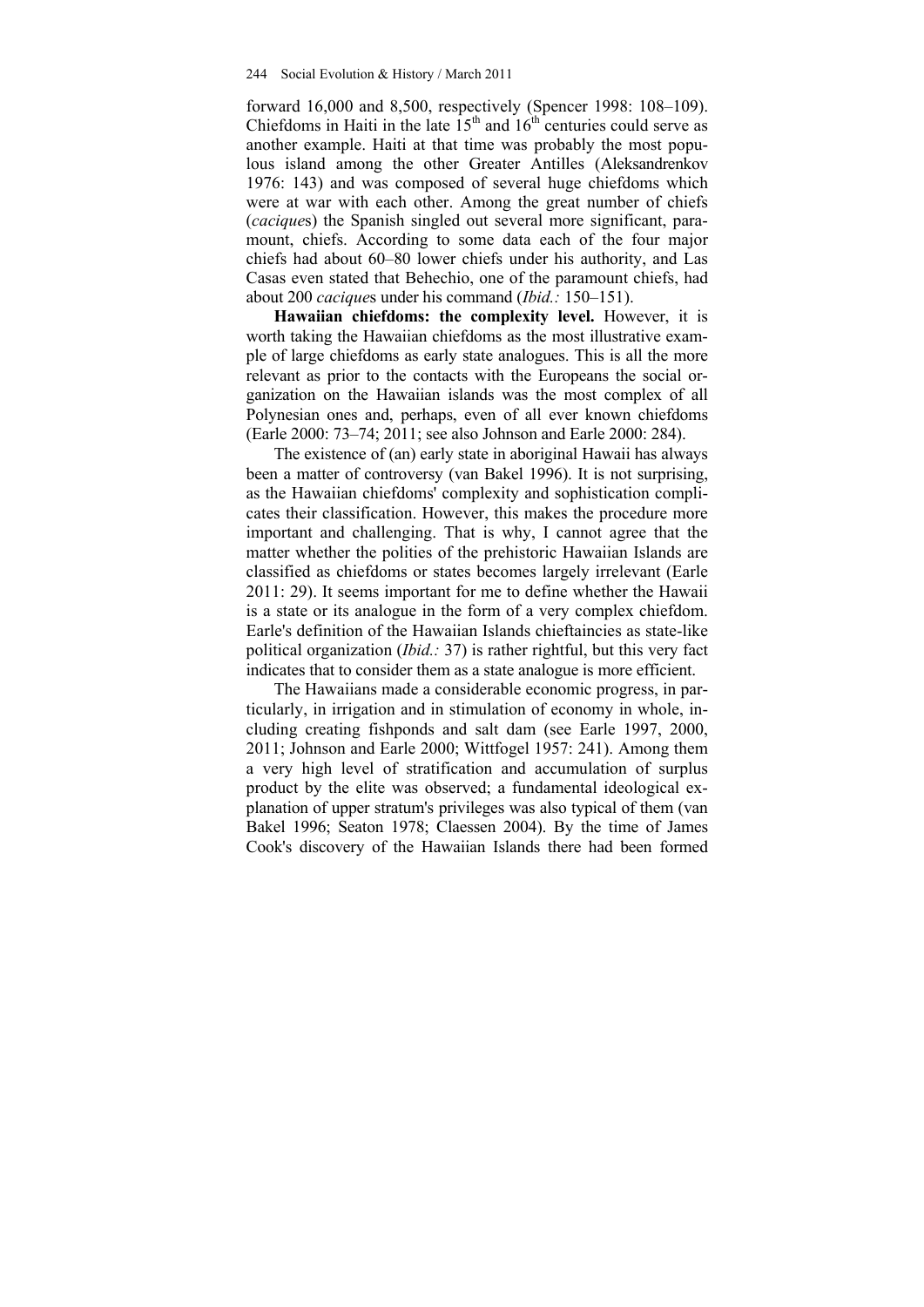a political system with several large co-existing chiefdoms, whose borders were limited within separate islands (Hawai'i, Maui, O'ahu, and Kaua'i) with some adjacent small islands (Earle 2002: 78; 2011). The wars between large chiefdoms, as well as within one chiefdom, were rather common.<sup>8</sup> From time to time, as a result of successful or failed wars or other political events, polities expanded or decreased in size.

Inhabitants in large chiefdoms numbered from 30 to 100 thousand people (Johnson and Earle 2000: 246). The chiefdoms were divided into 'districts'; on the whole, at least in the largest chiefdoms, we can speak about four-tier system of hierarchy from paramount chiefs to land managers (*konohiki*) (Seaton 1978: 274; Earle 2011).

**The Hawaiian polities: a state, a pre-state society or a state analogue.** Thus, in these chiefdoms there were present all the *objective* conditions for early state formation: a sizeable area with 'territorial' division, large population, social stratification of high level, sufficient surplus, a system of forced redistribution, strong authority of paramount chief and his sacralization, a strict power hierarchy, developed ideology and so on. But *concrete historical conditions and 'triggers', i.e. the dramatic and important changes in conventional life conditions* had been absent (see Claessen 2002, 2004, 2010; Grinin 2002, 2003, 2009, 2011a, 2011b). That is why a state (according to my and many other researches' interpretation of such a polity) did not emerge in the pre-contact period.

The view that before the arrival of Cook's third expedition in 1778–1779 there had been no state in the Hawaii is shared by the majority of researches (*e.g.,* Goldman 1970; Sahlins 1972а; Service 1975; Kirch 1986; Harris 1995: 152; Earle 1997, 2000; Johnson and Earle 2000). Still some anthropologists (*e.g.,* Seaton 1978: 270; van Bakel 1996; Bargatzky 1985) believe that in the pre-contact Hawaiian Islands the early state (at least, an inchoate one) had existed. Of course, it depends to a large extend on the definition of a state.

Proceeding from my definition of an early state (see above), I think that we cannot speak of a state in Hawaii for that period. But at the same time, it is wrong to regard it as just a pre-state society.<sup>9</sup> It should be considered as a society of the same level of development with early states but lacking some state characteristics (although these features were functionally replaced by some other),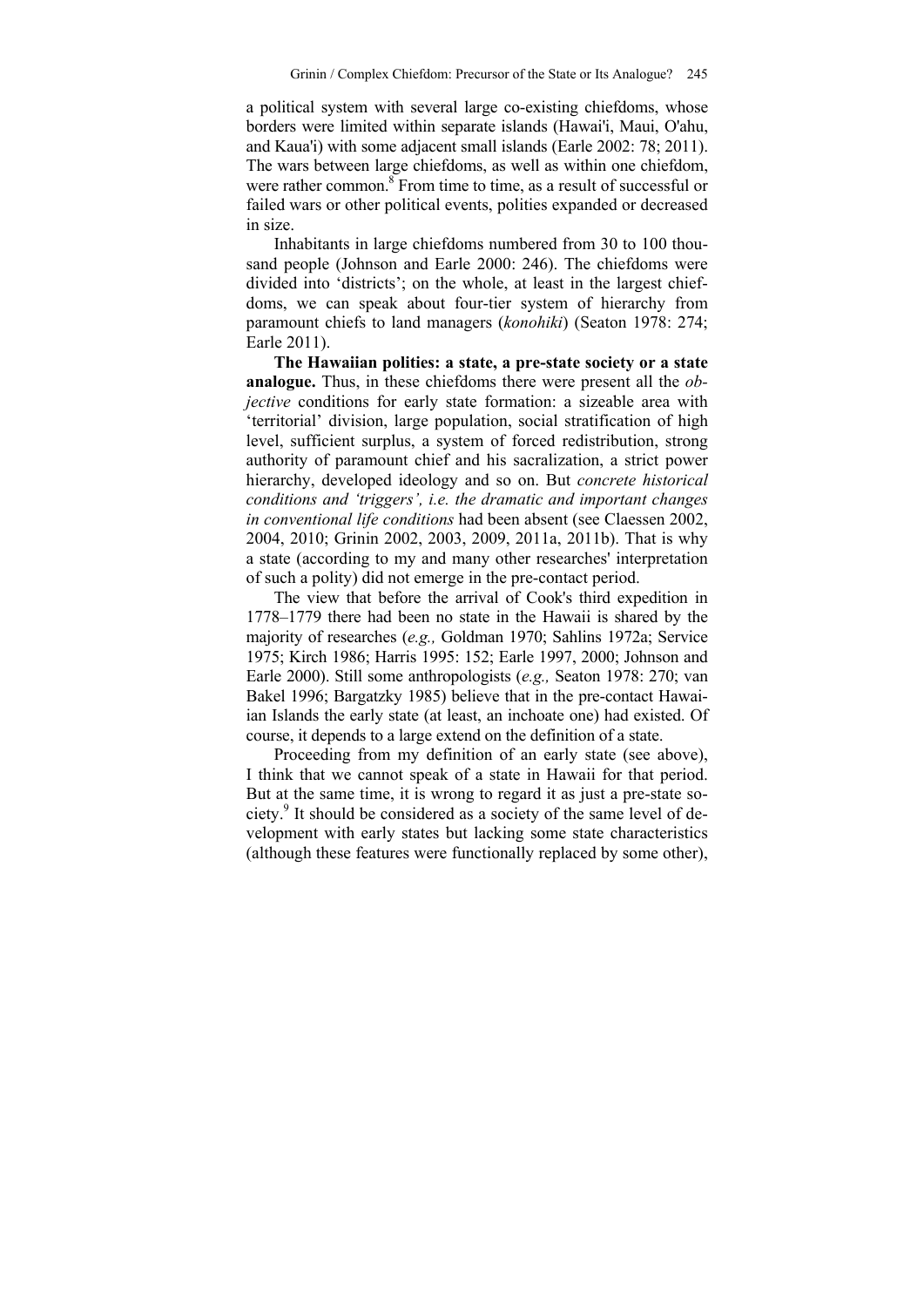*i.e.* as an *early state analogue*. The process of rapid changes and transformations of the Hawaiian chiefdoms (early state analogues) into an early state started from James Cook's discovery of the islands. We can speak about qualitative changes indicating that early state in Hawaii had already been formed approximately after the military consolidation of the Hawaiian Islands into united polity, *i.e.* around 1810, when all the inhabited islands of the archipelago joined the Kingdom of Kamehameha I.

**Which characteristics of the state did the Hawaiian chiefdoms not qualify for?** Though methodologically it is correct to analyze the polity on the very threshold of transformation into the early state just from the viewpoint of *early* state concept, it would be worth starting to compare the Hawaiian polities with the definition of the state as a whole, and then proceeding to their comparison with early state. According to my definition, the state should not be just an organization of power separated from population, but a system of special (specialized) institutions, bodies and rules. The Hawaiian chiefdoms had a separated from the population power structure and were close to the state in this sense. But whether this organization represented a system of **special** and moreover specialized institutions, bodies and rules? No, *in no way can one call the system of governmental authorities in Hawaii a specialized one*. The determinative 'specialized' implies that these institutions, bodies and rules appeared in the first place for political and administrative governance, and that within the society they had that particular administrative focus.<sup>10</sup> Whereas in Hawaii it represented a system on the whole, supporting the class and caste supremacy of chiefs of different ranks, in which political, economic, ethnic and spiritual aspects were closely intertwined. 'Rule in Hawaii was a combination of noble prerogatives and duties' (Seaton 1978: 275). Besides, the ideological point of this symbiosis – at least, in terms of stable basis for the upper stratum's power (*ali'i, i.e.*  'noble') – was of principal significance (see, *e.g.,* Service 1975: 158), and therefore, the ideology could not be changed, and did not allow anybody to change social relations. To a lesser degree one can consider as specifically the state's ones the rules in the form of different *kapu*s (taboos), by means of which the Hawaiian chiefs reinforced and often realized their authority, while the most significant *kapus*, on the whole, supported the upper estate *(ali'i)* power.<sup>11</sup>

Now let us analyze Hawaiian polities in terms of the conformity to the *early* state definition.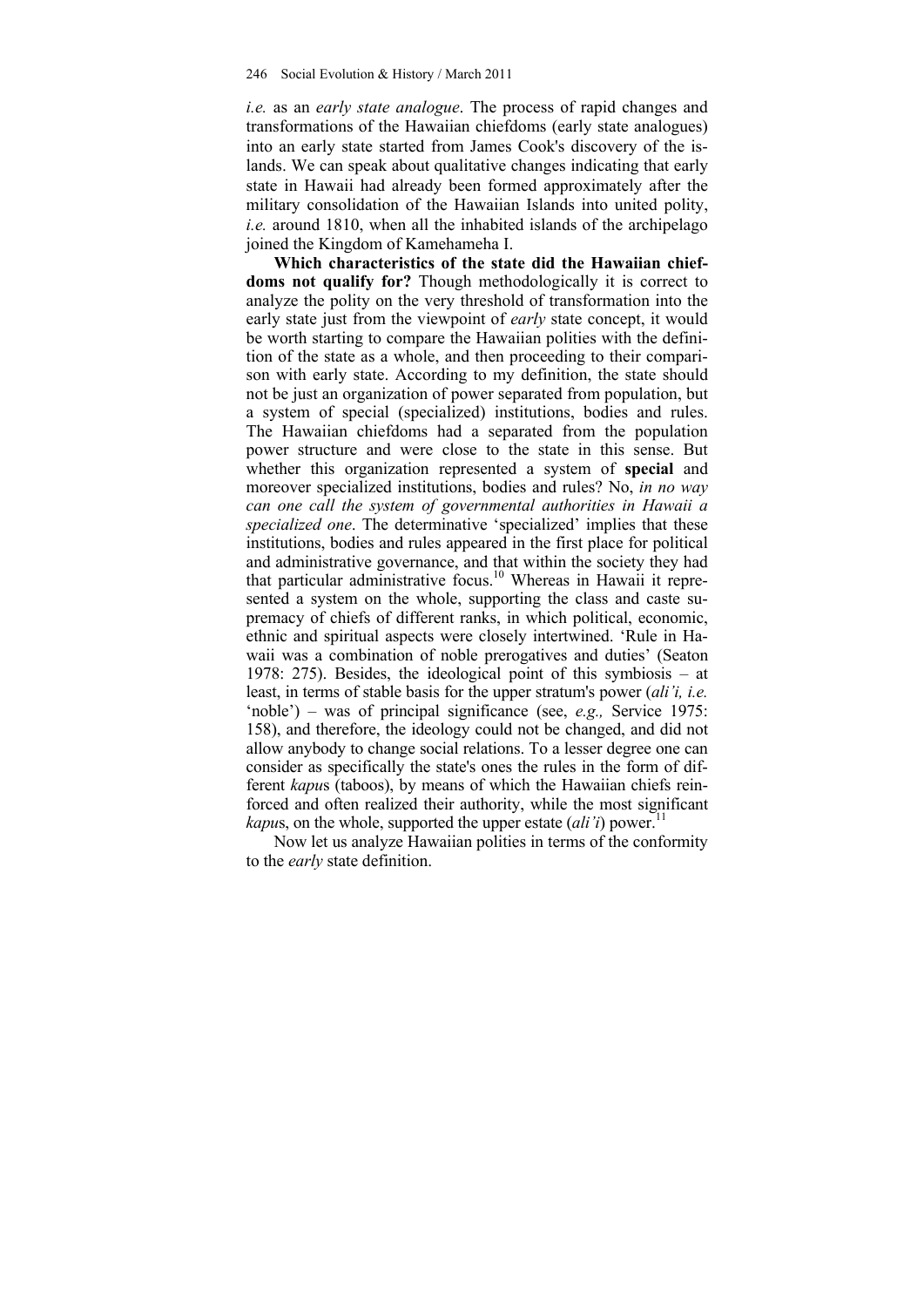The major principle of political organization of power in the Hawaiian chiefdoms was tightly (tighter than in early states) connected with kinship hierarchy based on genealogical affinity with the ancestors, with the paramount chief's lineage and with the chief himself. According to the principle of primogeniture, the elder brothers' and sons' lines were considered higher-ranked. Consequently, blood brothers had different status. In fact, all the political and social organization was based on the strict rules and ideology of kinship, and the ruling groups represented endogamous castes and quasi-castes (see, *e.g.,* Earle 1997: 34–35; Service 1975: 152–154; van Bakel 1996; Bellwood 1987: 98–99; Butinov 1985).

That is why, if we use the early state definition I presented (p. 237), the Hawaiian polities do not meet item 'c' which says that *early state is a power organization formed (entirely or, at least, mostly) not on the kinship principle.* The word 'mostly' means that in early states there is present *an evident social mobility* when establishing and enlarging the administrators' stratum (at least the medium civil and war administrators' stratum). Such a social mobility in Hawaii was very weak, if present at all. *And the tighter are the restrictions for outside persons to enter an administration body, the more difficult is it for a polity to pass to real state management instruments* (see Grinin 2004а: 110–111).

Though in many early states, as, *e.g.,* in China of the Zhou period (Creel 1970, 2001; Vasilyev 1993) or even in Ancient Rus, the kinship relations played a critical part in the formation of rulers' upper stratum (*e.g.,* ancient Russian principalities), the middle classes were recruited mainly from other strata and sources, including those with diminished rights (about Ancient Rus see, *e.g.,* Klyuchevsky 1937; Froyanov 1999).<sup>12</sup> Besides, in the course of time, as Claessen and Skalník have convincingly shown (Claessen and Skalník 1978а), the significance of kinship in the state decreases.

In the Hawaiian polities the kinship ideology was too important, so even the low stratum of the ruling estate consisted mostly of the chieftain elite's distant relatives. It is not surprising that entering even this low ruling stratum was extremely difficult, if possible at all, as it also included chiefs (though of a lower rank), their close relatives and distant kinsmen of *ali'i* (Service 1975: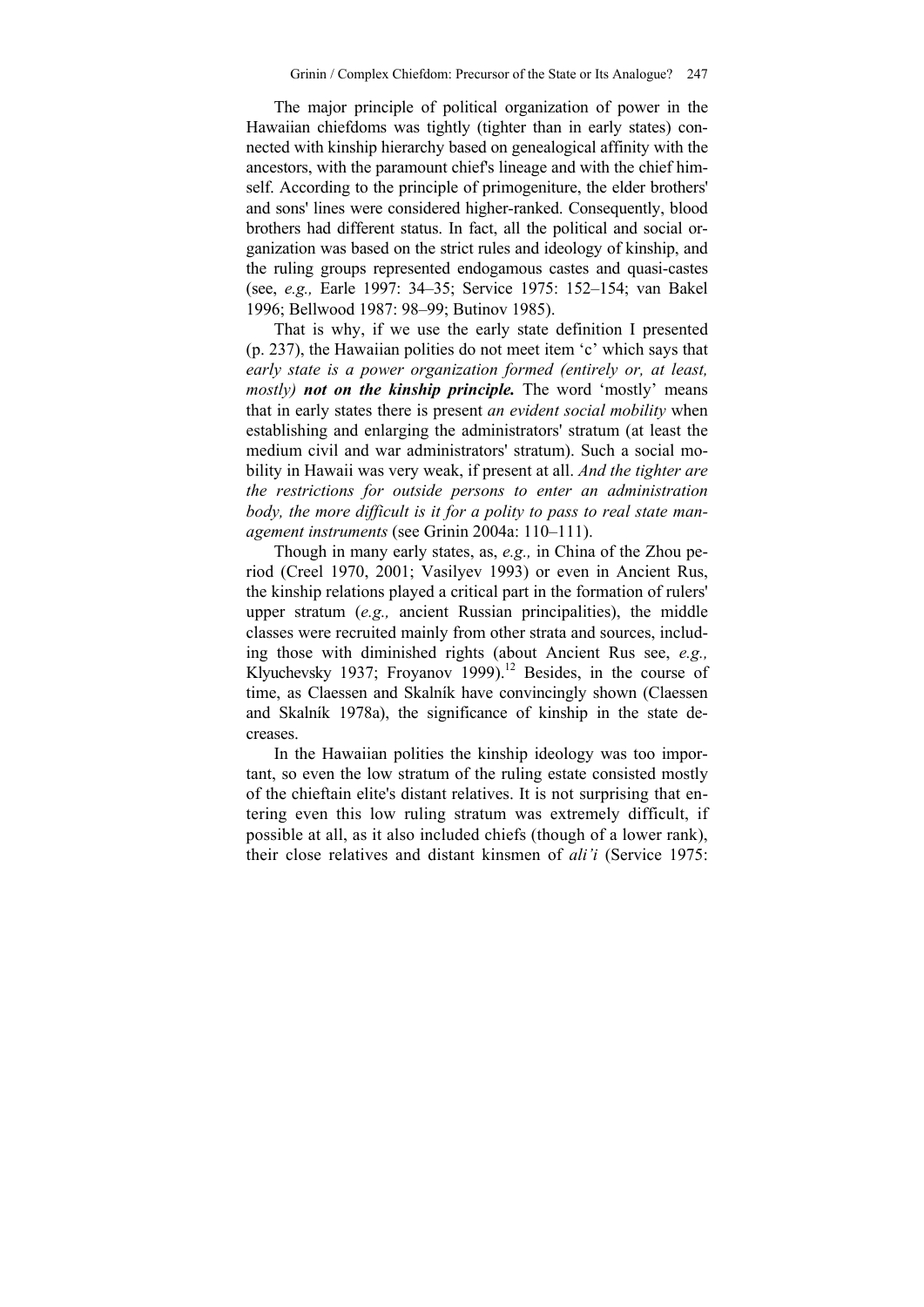152) and often kinsmen of the major chief family (see, *e.g.,* Bellwood 1987: 98).<sup>13</sup> A lower ranked chief could become a member of paramount chief's retinue or his warrior (Earle 1997: 44); and only the lowest strata (servants and craftsmen) were composed of non-relatives (yet, perhaps, not entirely, as in Hawaii even community members [*maka'āinana*] were considered distant relations of *ali'i*)*.* 14

There is one more crucial point, where the Hawaiian polities mismatch my early state definition – their *insufficient or simply weak potential to 'change relations and regulations' by means of political power.* I mean the possibilities to change relationships dramatically through reforms and political decisions. Of course, life in the Hawaiian chiefdoms forged ahead. The persons of chiefs', chieftaincies and chiefdoms boundary changed, revolts and uprisings were quite frequent events (Sahlins 1972a), and as a result of revolts and civil wars a chief of the lower line lacking clear 'legal' rights to the supreme title, could come to power; the land allotment could be redistributed; the taboos were enforced or abolished, the obligation norms varied within certain limits. But all the institutions and rules, major socio-political and ideological relations, governing principles remained traditional – *i.e.* based on kinship and caste division. Consequently, new or unconventional forms of life regulation (political, administrative, social *etc.*), which inevitably appear in early state, were almost absent.

As Service pointed out, the chiefdoms' socio-political system relying on long-term customs does not satisfy any more the requirements of a forming state which, though attempting to rule by means of ideology and traditions (customs), *should develop the additional support* in the form of a monopoly of force with a legal structure managing this force (Service 1975: 154; see also Webb 1974). On the whole, as we will see below, the reasons for the necessary change lied deeper. The matter is that in the early state the importance of political and administrative (military) instruments for internal management sharply increases, what requires new recruiting forms and new-type managers, modification of management technologies and retreat from traditional methods of life regulation (for details see Grinin 2003, 2004b, 2010; see also Shifferd 1987: 43, 47).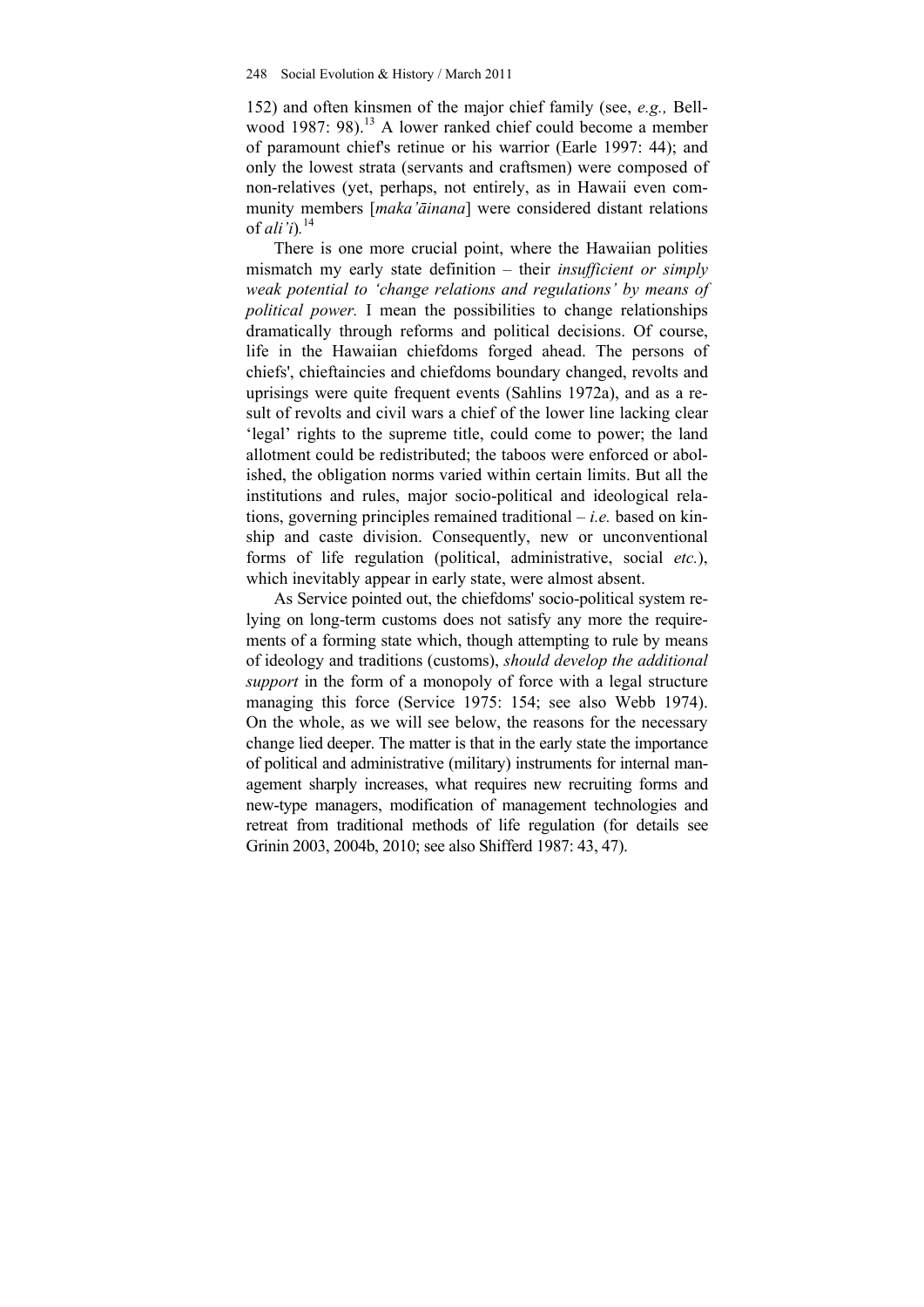## **SOME FUNDAMENTAL DIFFERENCES BETWEEN EARLY STATES AND THEIR ANALOGUES (by the example of comparison between the Hawaiian chiefdoms and the Hawaiian state)**

First of all, a few general points (see in detail Grinin 2003, 2011a, 2011b):

1. In analogous polities the development is bound to a lesser degree to the creation of new institutions, relations and forms, but to a greater degree to the overdevelopment of former tendencies (in pre-contact Hawaii this can be seen in the overdevelopment of chief's sacralization, of the *kapu* institute, of the kinship and pseudokinship system, and of the hyper strict division of genealogical lines of different priority and so on, in the whole 'rank – mana – taboo' system [Webb 1965: 25]). In the early state we have an inverse proportion: the reform, change and breach of traditions increase, and new forms of management, recruiting system, quite often new ideologies *etc.* appear.

2. In general, in the early state the supreme authority's capability to change the relations considerably suppresses that of the analogues.

3. On the whole, in the early states the tendency to changes is much stronger than in the analogous polities.

4. As a result, in the early states the speed and/or depth, systemic character of transformations and the rate of development on the whole increase compared to the analogues.<sup>15</sup> The early state formation is always connected with significant shifts, and on a number of occasions with deep socio-political and demographic crisis.

As within the scope of this article I have no opportunity to make a thorough comparison of early state and their analogues (see in detail Grinin 2003, 2004b, 2010, 2011a, 2011b), in this section I will dwell at length only on some aspects vividly demonstrating the difference between an early state analogous polity and an early state in the following: *the depth of transformation; the rate of changes; the means to realize transformations, especially reforming and breach of traditions.* It is worth noting that differences between Hawaiian chiefdoms and Hawaiian state in all these issues were manifested in a classical form. However, such changes could not take place without the supreme power reinforcement, so I will start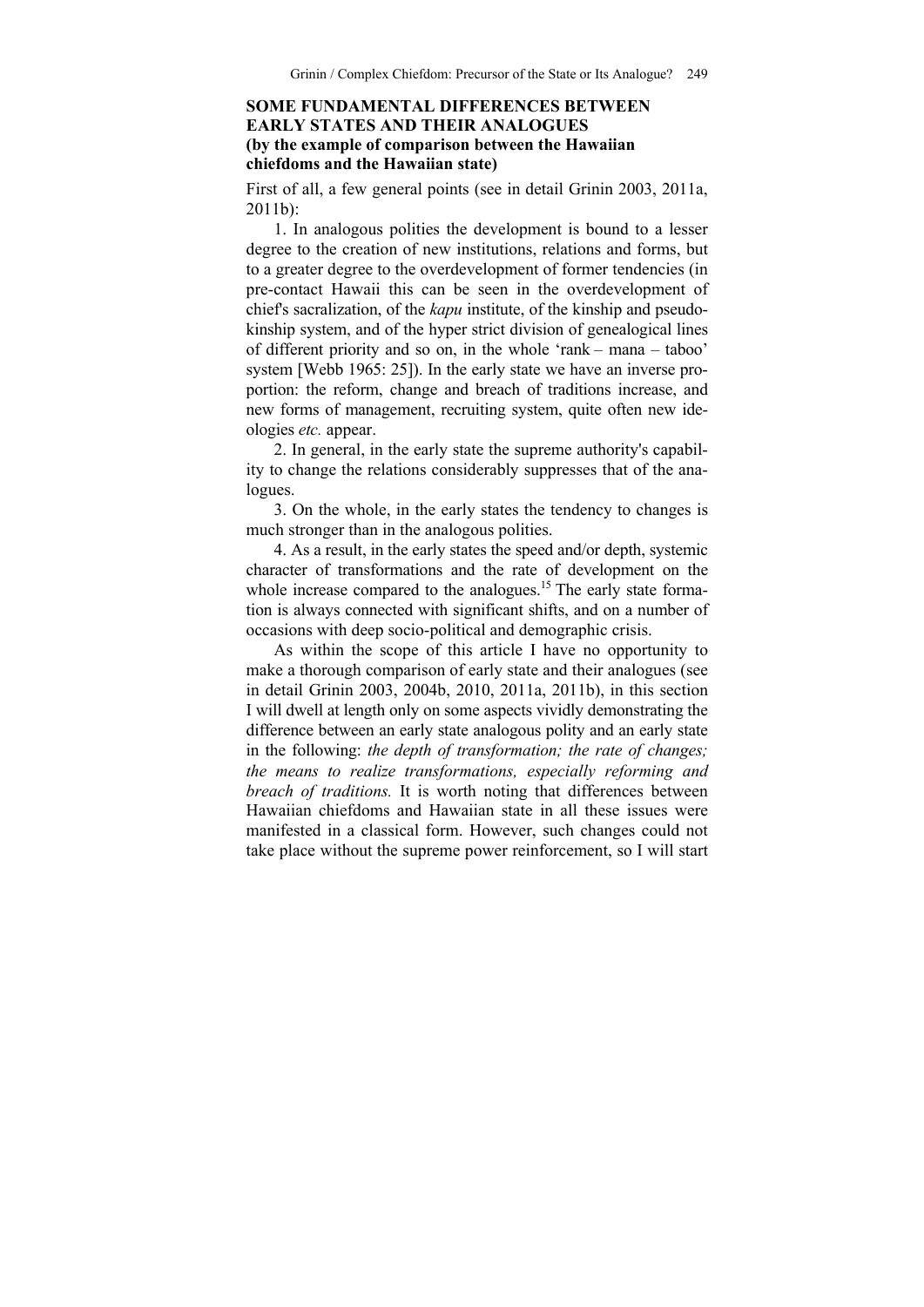with this very process. At the same time, it is worth paying attention to some peculiarities typical for the Hawaiian state formation process: the *systemic character of changes* (that hardly appears in every early state or does not show itself immediately); *high price*  that the Archipelago paid for such changes; and some others.

**The supreme power reinforcement.** The degree of centralization in pre-contact Hawaii was very high, so the process of Hawaiian transformation into an early state nominally went on under the same political regime as before. But by this example one can see that, if a state emerges on the basis of complex chiefdoms with strong chieftain authority, the new 'king's' power could be stronger and indisputable. It can be recalled that Kamehameha I, having united all the islands in the early  $19<sup>th</sup>$  century, liquidated a part of local aristocracy, handed over the power over the islands from local dynasties to his relatives and surroundings, redistributed the lands of the conquered territory (Tumarkin 1964: 88–90; 1971: 21) and changed the manner of appointment of upper administrators. He also relocated his residence when moved to O'ahu Island, and such an action is typical of many early states (see Grinin 2003: 160). A considerable reinforcement of political power was carried out also through the weakening of priesthood (Service 1975: 158; Davenport 1969: 17), although it harmed the concept of chief's sacred status (Davenport 1969: 17). The son of Kamehameha I, Liholiho (that took the throne name of Kamehameha II) and his entourage launched the 'Hawaiian cultural revolution' (Service 1975: 156–158; Davenport 1969; Hiroa 1964; Tokarev and Tolstov 1956: 654; Tumarkin 1971; Latushko 2006). This sharp overturn began with violation of a number of the most reputable *kapu*. In particularly, Liholiho publicly entered his wives' places and ate with them (to be more precise, he accepted their invitation to meal together). Than Kamehameha II, following his surroundings' advice, sent around the decrees on the abolishment of the former religion and destroyed the worship places. Having army with firearms, the king rightfully believed that he needed the sacred support of the Heaven less than before which he proved by the victory in the started civil war. Though the reasons for this cultural revolution are widely discussed (see, *e.g.,* Webb 1965), it is quite obvious, that it had a political bias, because the state objectively faced the necessity to eradicate the opposition, which in Hawaii stood not only for the former religion, but also for the former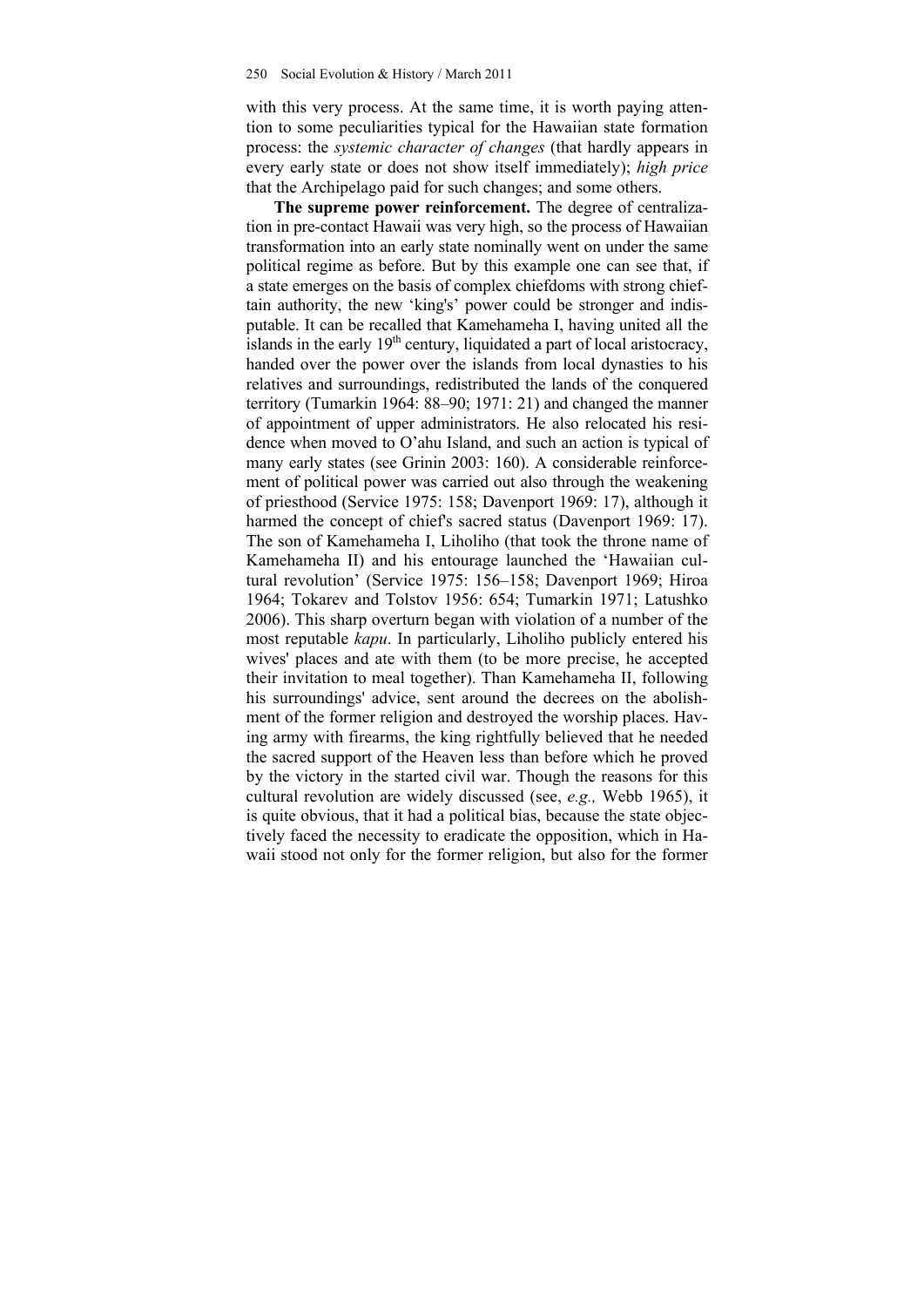order. According to Service, a new state ruler often tends to consider old priesthood as an obstacle on the way to the strengthening of their power and absolutism (Service 1975: 158). While to break with the old ideology and to use the new religions and ideologies more suitable for the aims, frequently seems rather an appropriate way to carry out such a socio-political revolution. Besides, it appears that new rulers usually do not mind releasing from constraining and tiresome sacral duties, if it is possible.

Later the extent of central power in Hawaii – depending on kings' and regents' temper, as well as foreign influence – could oscillate, but the very fact of a unified state was not disputable any more, and separatism did not play any significant role.

The difference **in the depth and rate of transformations of a society** in the analogues and in the early states could be easily understood if one compares a certain stagnation of the sociopolitical pattern before Kamehameha I and the numerous changes he made during his rule.<sup>16</sup> Among the major ones are the following: 1) the change of the system of appointment of high officials and islands' governors (*kuhina*), who from that time on were appointed according to the principle of personal loyalty still from among people of supreme status (the governors, in their turn, also appointed to the positions with the king's approval); 2) the partial separation of administrative power from the economic one due to the changed system of administrators appointment and landowning (the chiefs' estates were split and situated in different places and on different islands). Moreover, the nobility was separated from their 'nests' as the highest aristocrats should have stayed with the king; 3) the creation of the regular army and navy<sup>17</sup> the police, and political investigation agency;<sup>18</sup> 4) the introduction of written language in management (co-existing along with oral tradition); 5) changes in the taxation and duty systems. Now the former included different customs and port-duties (and incomes from the monopoly of foreign trade), and the latter became not only severer (especially in respect of sandalwood harvesting) but partially transformed into a monetary form. In addition, there were made new economic arrangements, connected with foreign trade (storehouses building *etc.*) and irrigation.

Great changes in the state administration system also took place after Kamehameha I. Short reign of Kamehameha II (1819– 1824) was marked by the above-mentioned cultural revolution.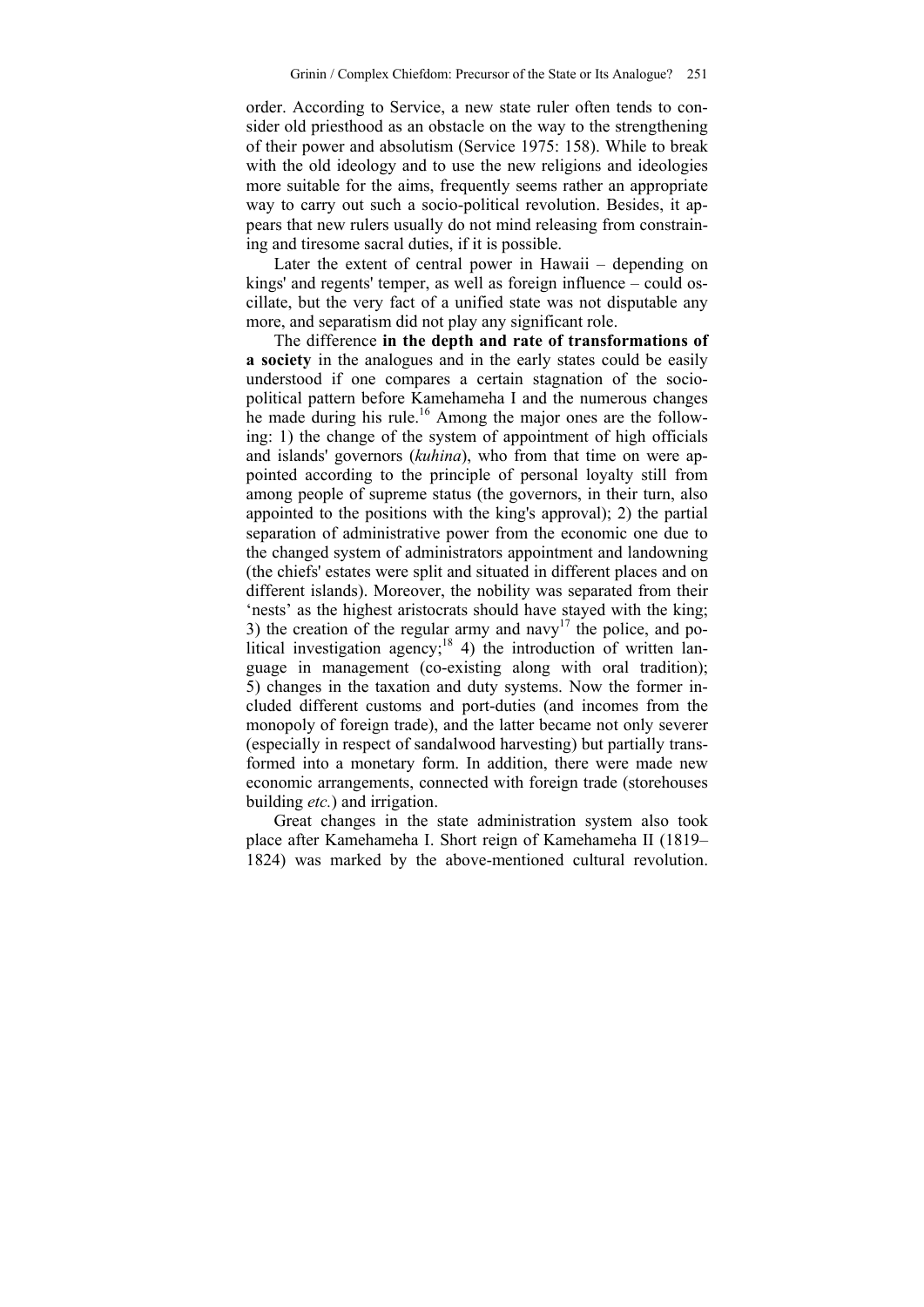This created an ideological vacuum that was quickly filled by missionaries.<sup>19</sup> In the issue their role fundamentally changes in the political and cultural ideological fields: the increase of the Europeans direct influence in every sphere of Hawaiian life; the establishment of Hawaiian written language and educational system reaching out to the whole population; changes in legislation including written laws practice; the Christianization of life.

In the  $1840-1850^{20}$  the reformation of state administration system after the Western constitutional patterns (with particular Hawaiian character) was performed, the king's authority was reduced and restricted, there were established the state councils, ministries, parliament, a peculiar election system; the safety for life and property was proclaimed, the naturalized Europeans got the right to be elected, *etc.*

**The ways of changes: breaking traditions and reforming.** The attitude towards traditions in the early states could vary, in particular it often depended on to what extent the tradition at that very moment suited the authorities' interests (whereas, of course, the reformers' psychological peculiarities played their role). The cultural revolution in Hawaii and the following adoption of Christianity certainly were the most dramatic demonstrations of breaking fundamental traditions. In political life the breach of traditions was also quite obvious and varied, particularly, in giving up native ceremonial<sup>21</sup> and in imitating foreign palace ceremonials and rituals, clothes, mode of life, *etc.* (Johnson and Earle 2000: 294), in introduction of new forms of communication with people and new political formulas (in particular, those imprinted in constitutions), in attempts to reduce the estate inequality.

The early states could remain indifferent towards many traditions as they did not affect its functioning. Others, on contrary, were sometimes dramatically enforced and used by the state to lean on, and less important traditions were made significant or the major ones.<sup>22</sup> Quite often it had to do with such 'traditions' as performing various labour, financial or military services. That is exactly what took place in the Hawaiian state in the 19<sup>th</sup> century. Because of the government expenditures increase, the court and aristocracy squandering and huge state debts, the commoners' obligations – relatively moderate in the pre-contact period – dramatically increased afterwards. It was especially pronounced in the compul-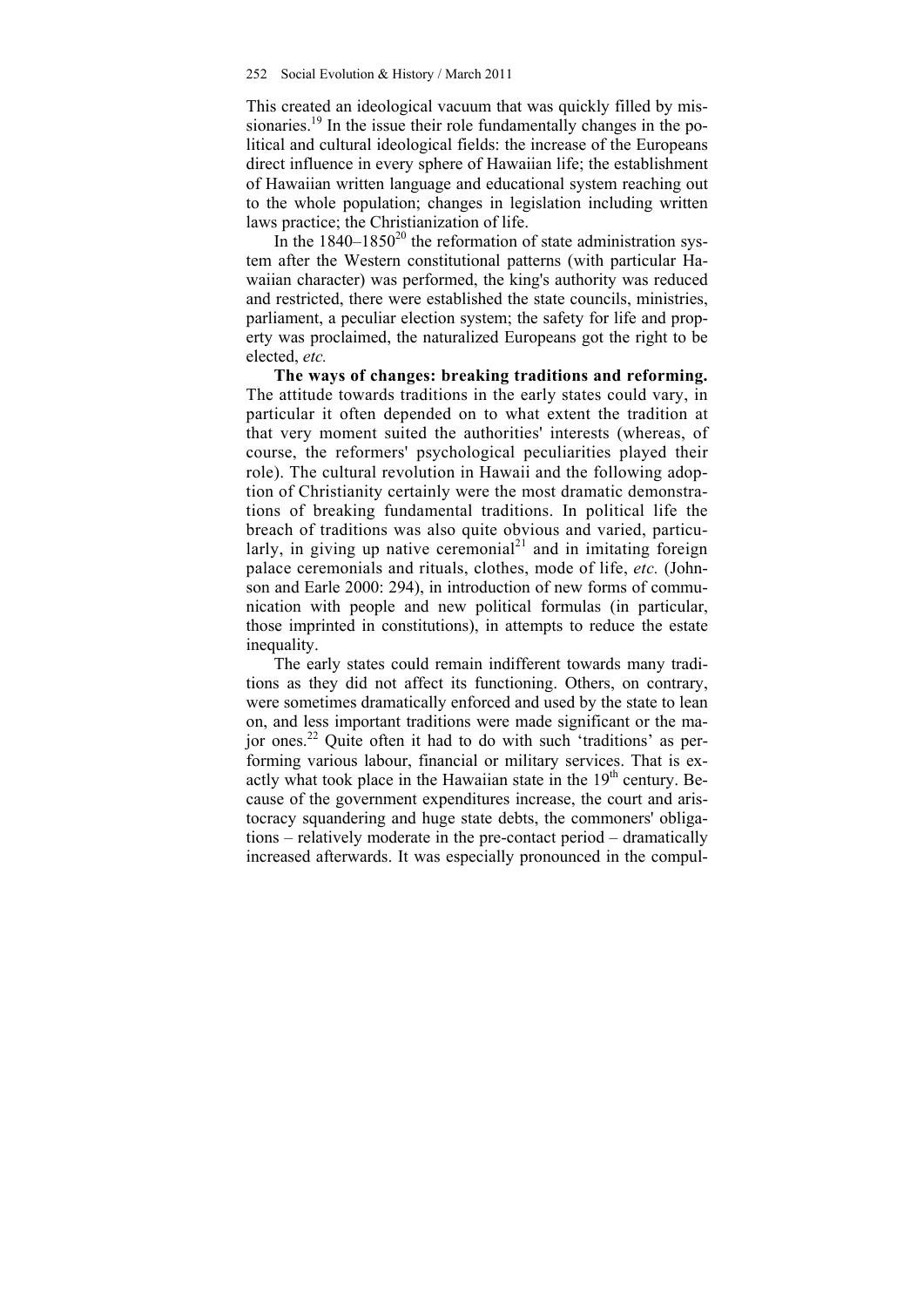sory sandalwood logging, which occasionally led to an agricultural crises, food deficit and even famine (Tumarkin 1971; Ellis 1963 [1827]: 79–80).

The reform became the main way of changing the existing order and modernization, which was promoted by foreign influence. In 1804 Kamehameha's service numbered already 50 Europeans (Lisyansky 1812: 184), and by the middle of the  $19<sup>th</sup>$  century naturalized foreigners hold all the key positions. Many of fundamental reforms have already been mentioned above, but it is also worth pointing out significant changes of the 1840s that concerned adjustments of state and royal finances, state debt discharge *etc.,* judicial and land reforms with introduction of private ownership and the right of free land disposal (including the one for foreigners), which led to profound changes in social structure and, eventually, to the loss of independence.

**Systemic character, price for transformation and its peculiarities.** Even a brief survey of changes shows that they were of systemic nature, actually involving within a relatively short period all spheres of life and all aspects of political, economic, religious and cultural activities. This consistency combined with rapidity of changes is generally uncharacteristic of the early states and was the Hawaiian state's peculiarity (and, to a certain extent, that of other Polynesian states). By all means, this is the result of the enormous and constantly increasing foreign influence on the reform process and of the growing economic interests in the Hawaii region among different immigrant groups and countries.

But as a rule one should pay a high price for such rapid changes. In Hawaii it resulted, first, in the depopulation, and then in the ethnic composition change, when by the 1900s the number of foreign immigrants eventually exceeded the number of the natives.<sup>23</sup>

It is useful to point out one more peculiarity (in general, uncharacteristic of the early states) of the Hawaiian polity transformation, to be precise of its second phase that began after Kamehameha I's death. The thing is that after the 1819 civil war (that broke out as a result of the former religion abolishment) the significance of wars and, respectively, of the army dramatically decreased. And along with that the stimuli for development, typical just for the early states evolution (which, as a rule, was accompanied with endless wars and directed all their forces to the development of the army and external activity) were reduced.<sup>24</sup>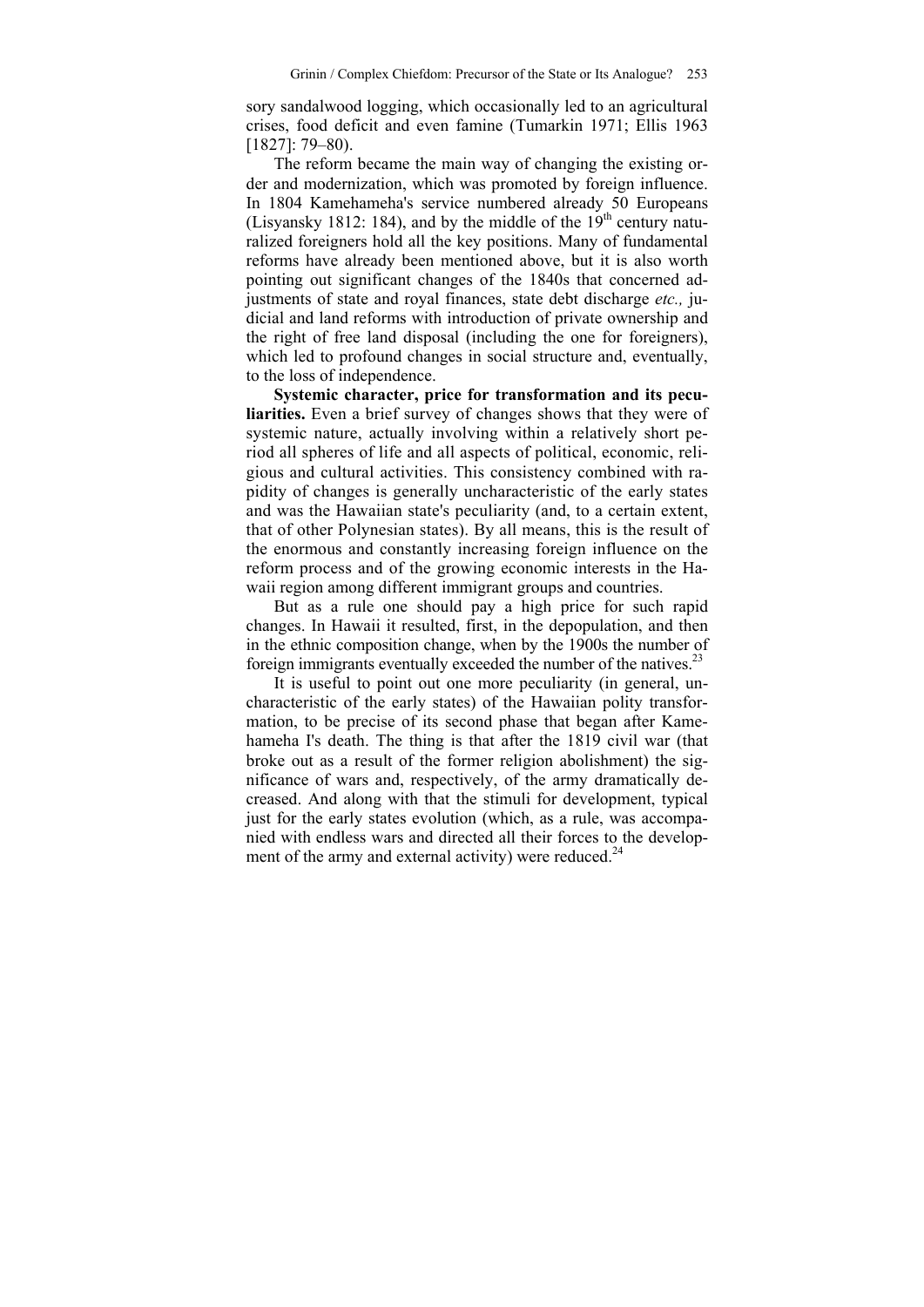#### **FINAL REMARKS**

1. So we can summarize that the pre-contact Hawaiian chiefdoms which can be considered as the early state analogues were prevented from becoming the state by the following circumstances:

 *The decisive influence of the status obtained by a person within the kinship hierarchy on the possibility to get a position in the governmental hierarchy*. The person's social status was defined by almost a single criterion: that of his genealogical closeness to the senior kinship line (see, *e.g.,* Bellwood 1987: 97–98; Claessen 1996; Sahlins 1972a). Although, as has been mentioned above, in some early states the factor of kinship relation with the ruling clan was of great significance, still in Hawaii its importance was exceptional.<sup>25</sup> With the unification of the Hawaiian Islands by Kamehameha I in the early 19<sup>th</sup> century and with the elimination or reduction of the importance of the defeated chieftain clans (also by means of the confiscation of their lands), the possibilities increased to incorporate people of humble or not enough noble birth, including foreigners, to the ruling stratum. Besides, the foreigners were allotted estates with corvée labor force (see Tumarkin 1964: 94, 88–90; 1971: 21ff.) and later they completely became the leading economic force.

 *Quite limited possibilities to introduce political innovations* due to an excessive importance of traditions especially religious and genealogical (tightly interconnected). *Kapu*s permitted the chiefs to response quite flexibly to situations and also they supported traditional relations. We may agree with Elman Service that the system of Hawaiian chiefdoms was a theocracy held together by an ideology which justified and sanctioned the rule of hereditary aristocracy buttressed by age-old custom and etiquette (Service 1975: 154). Thus, as the whole order was supported by the mentioned ideology of sacrality and superiority of noble clans and lineages, any changes undermined not just the ideology, but the ruling group's position itself.

 *The isolation of the Hawaiian archipelago* which maintained the established political, social, and ecological balance (on the latter see Seaton 1978). Meanwhile, for the formation of the early state as has already been mentioned, there was necessary the situation of sudden change of the customary life conditions (the triggers). With the Europeans arrival such changes appeared. $^{26}$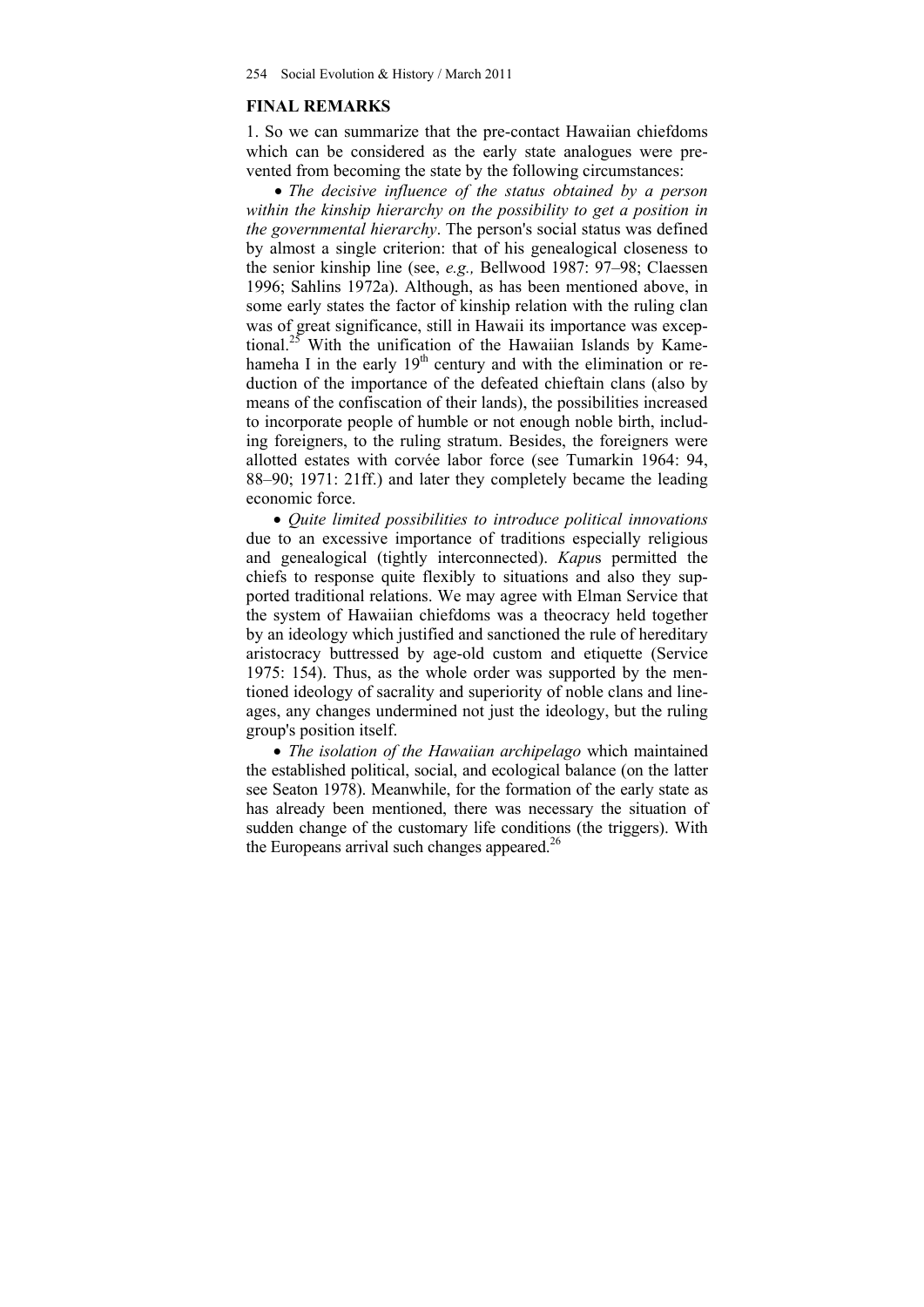*The impossibility to redistribute drastically the power authorities (including ones connected with duties) in favor of the center.* This was prevented by a number of circumstances connected with the peculiarities of the Hawaiian polities. For instance, the attempts to increase the norms of common people exploitation (if we can trust Sahlins [1972b]) ran against their resistance and often ended with rebellions initiated by the malcontent chiefs and priests. Besides, the isolation and the absence of external markets limited the aristocracy's and chiefs' stimuli for such redistribution of material resources. In the early  $19<sup>th</sup>$  century the reinforcement of the king's political and economic power permitted the concentration in his hands by an order of magnitude more resources, and moreover, those were not natural commodity but the export goods and money (*i.e.* in Earle's terminology not staple finance but wealth finance). $<sup>2</sup>$ </sup>

2. At the same time the scale and level of development of large Hawaiian chiefdoms give good reasons to consider them early state analogues. In particular, the population of the Hawaiian largest chiefdom situated in the Big Island of the Archipelago itself, numbered 100,000 people (Johnson and Earle 2000: 285) which was **hundred** times more than the population of the typical simple chiefdoms similar to those, *e.g.,* in the Trobriand Islands (*Ibid.:*  $267-279$ .<sup>28</sup> Just the number of chiefs in the Hawai'i could amount to a thousand, *i.e.* it corresponded to the total population of one of the Trobriand chiefdoms (*Ibid.:* 291). In other words, in this case one can apparently speak about a sort of primitive caste which can be called the chieftain one. If to the number of chiefs on the Hawaii Island one adds other representatives of the elite (priests, warriors, and specialists) and their relatives, the elite number will obviously exceed the total population of some complex chiefdoms on Tahiti whose population according to Claessen (2004: 77) numbered 5,000 people.29 One should also bear in mind that in the process of state formation in Hawaiian Archipelago the total population reduced and consequently, the population of the Hawaiian state already in the 1830s (132,000 people according to some, perhaps, underestimated data [Latushko 2006: 147–148]) hardly exceeded the population of just one chiefdom on the Big Island. And later the depopulation of the Hawaiian state continued.<sup>30</sup>

So the Hawaiian polities are quite comparable to the early state and even surpass some of them in size, sociocultural complexity,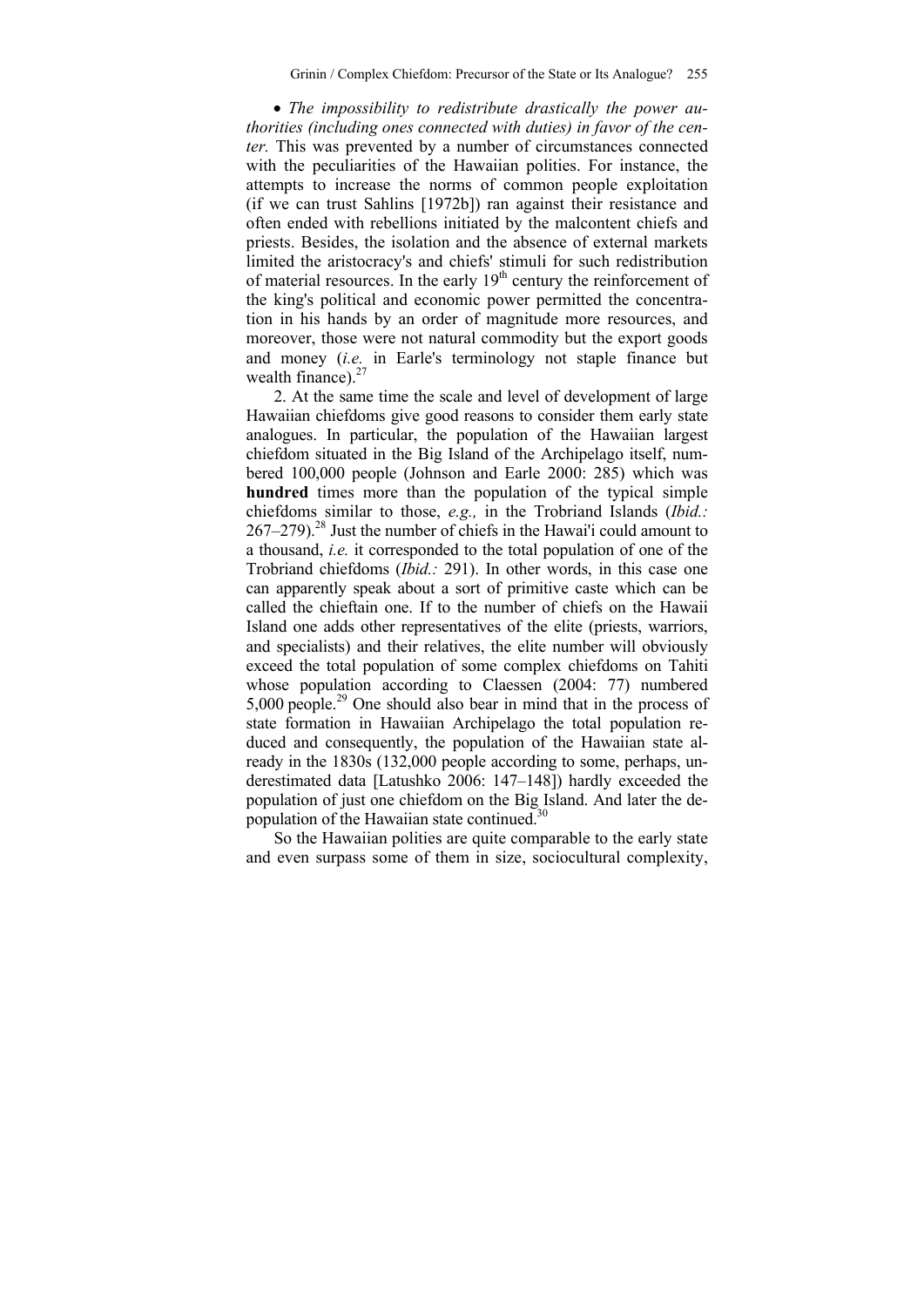256 Social Evolution & History / March 2011

level of social stratification and centralization of power (concerning the level of the latter in early states see, *e.g.,* Shifferd 1987).

3. All this shows that *the Hawaiian complex chiefdoms should be considered as small and medium-size early state analogues.* 

#### **CONCLUSION.**

## **THE TWO MODELS OF STATE FORMATION**

The variants of early states formation were very diverse (see, *e.g.,* Tymowski 1981, 1987, 2008; Godiner 1991; Grinin 2004a*,* 2011a, 2011b; see also Lloyd 1981). Thereby a non-state polity can transform into a state:

1) from the pre-state level, for example, by synoikismos of small communes;

2) from the level of small early state analogues (for example, the Great Mongolian empire of Genghis Khan began from that  $level<sup>31</sup>$ ;

3) from the level of medium-size early state analogues (for example, the Hawaiian Islands);

4) even from the level of medium-large early state analogues (for example, the Scythians in the late  $5<sup>th</sup>$  – early  $4<sup>th</sup>$  century BCE).

Within the frame of multilinear evolutionary theory and the concept of the early state analogues it is most important to mark out two fundamental models of the state formation process: the vertical and the horizontal (see Fig. 1).



**Fig. 1. Two models of the transition to the early state** 

The *vertical* model is a direct transition of inherently pre-state polities to the early state through their expansion or consolidation. This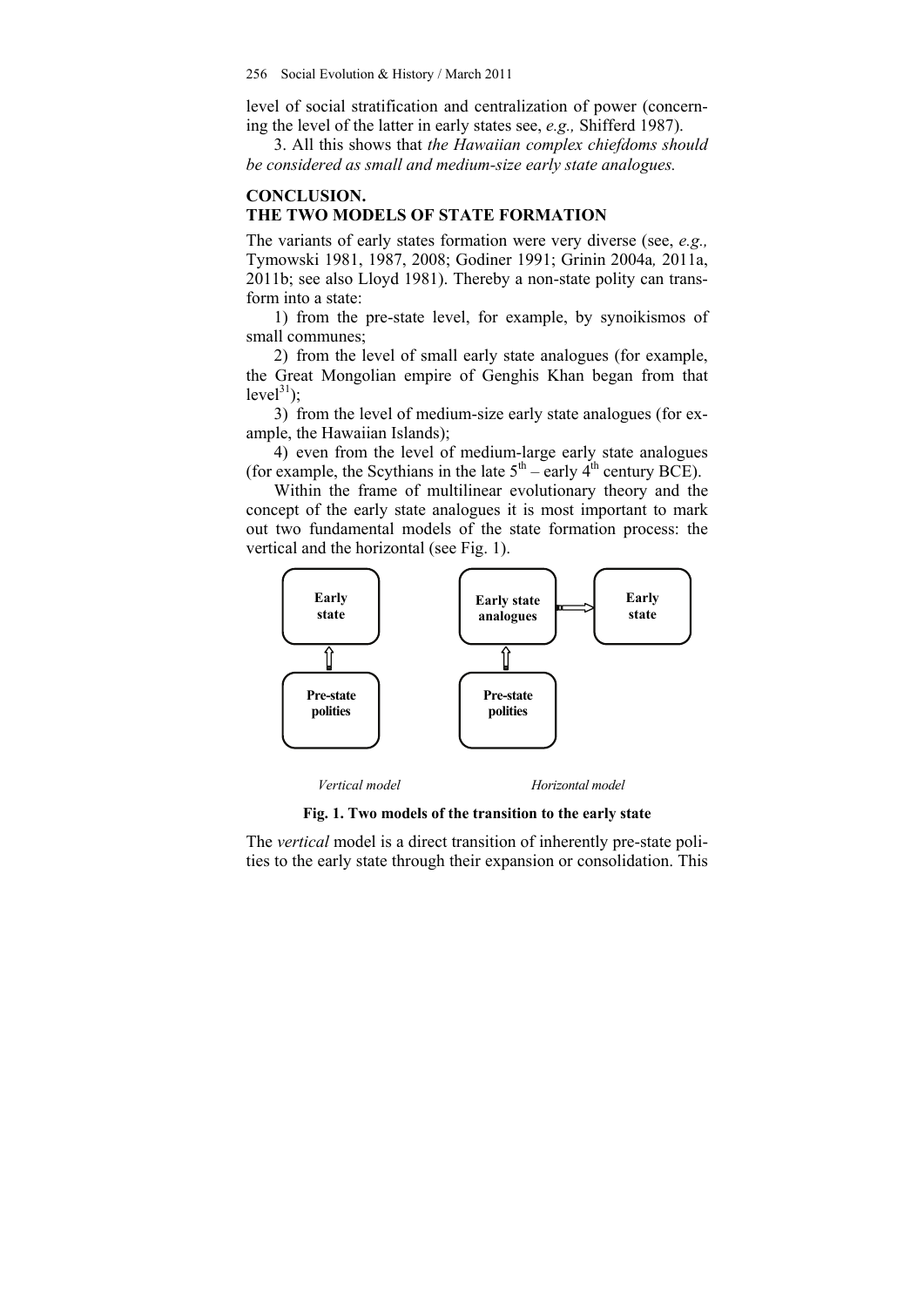model was typical, for example, for Mesopotamia in the late 4<sup>th</sup> and 3rd millennia BC (Dyakonov 1983: 110), for Greek communities (Gluskina 1983: 36; see also: Frolov 1986: 44; Andreev 1979: 20–21). This holds, for example, for the state of the Betsileo in Madagascar in the early  $17<sup>th</sup>$  century (Kottak 1980; Claessen 2002, 2004). More infrequent was this model with the emergence of large states, such as the Zulu state in the early  $19<sup>th</sup>$  century that very rapidly (literally within 2–3 decades) passed a way from a conglomerate of chiefdoms to an empire (Ritter 1955; Gluckman 1960, 1987 [1940]; Service 1975: 109; Büttner 1981: 184).

The *horizontal* model implied at the first phase the formation of early state analogues, that in the terms of complexity were quite comparable to states and only after that these analogues transformed into a state. Note that at the final stage such a transition often proceeds rather quickly, sometimes in a 'revolutionary' way. This may be connected both with the unification of a few analogues into a larger state, for example, through military amalgamation (as this process went on in Hawaiian Archipelago), and also it could occur through an internal transformation of an early state analogue (as this was observed among the Scythians).

Thus, complex chiefdoms that can be characterized as early state analogues, while transforming into early state, accomplished the transition 'horizontally', that explains the rapidity and even 'abruptness' of changes that took place. In fact, in such complex chiefdoms many pre-conditions necessary for the transition to statehood had already existed long before, there was only required a necessary impulse.

#### **NOTES**

<sup>1</sup> The necessity to give a special definition of the early state consists in the fact that the state's most vivid attributes (the presence of bureaucratic apparatus, taxation system and administrative-territorial division) were not manifested in the early states (by the way, that is the reason why some scholars deny the early states as states proper). For detailed grounding of the terms 'state' and 'early state', as well as the analysis of different definitions of the state see Grinin 2011b: 21–32.

 $2$  On the difficulties with classification of the states which already surpassed the pre-state level but failed to become states see also Lloyd 1981: 233; Marcus and Feinman 1998: 6; Doornbos 1994; Schaedel 1995.

<sup>3</sup> Within the multilinear evolution approach the fact that chiefdoms and early states (and moreover, not only inchoate but also typical ones) virtually overlap each other is quite natural because societies can achieve the same level in different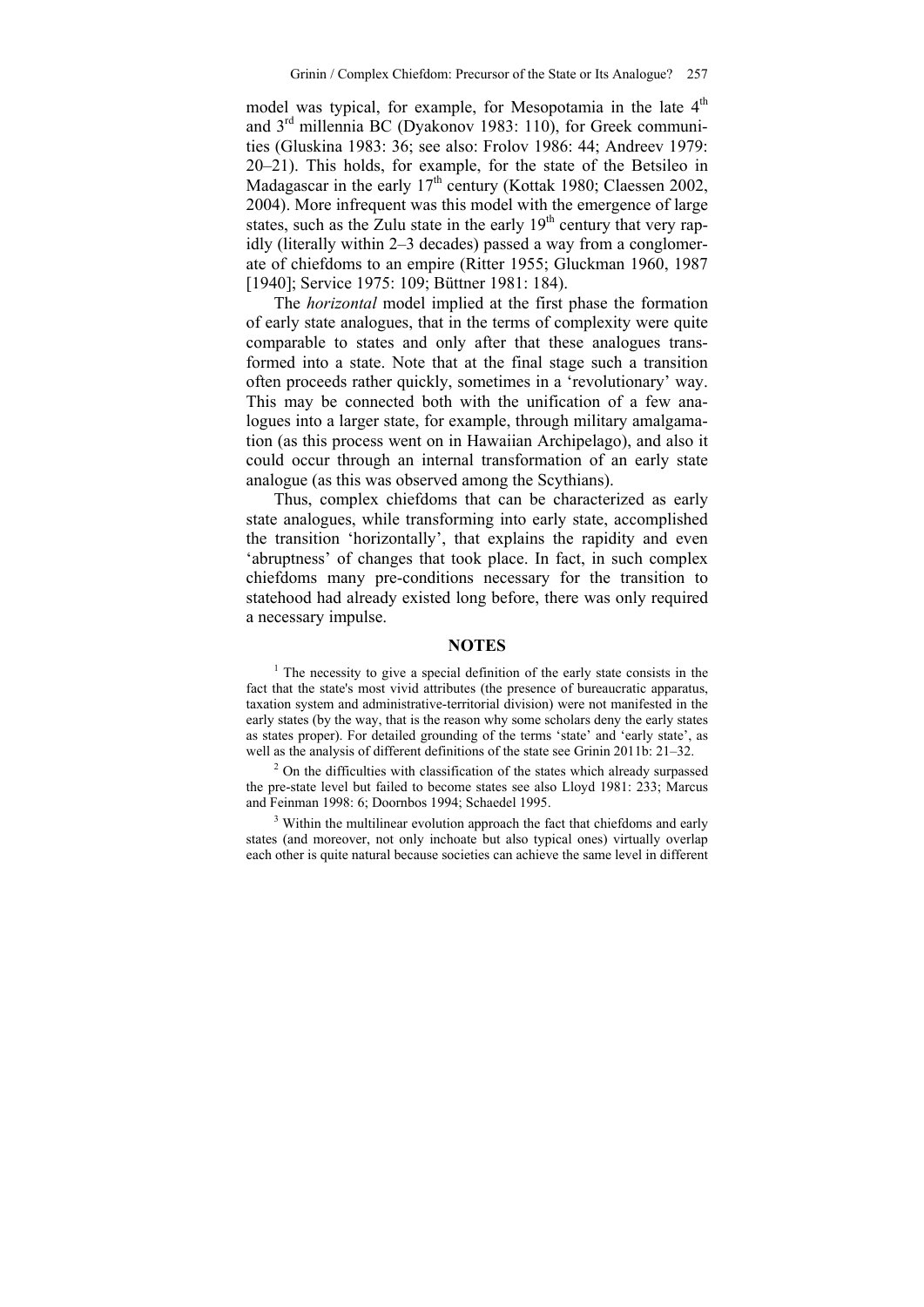#### 258 Social Evolution & History / March 2011

ways. On the contrary, if not for this overlapping, the evolution could be considered only as a unilinear process, when every state by definition is larger and more complex than any chiefdom which is not observed in reality. Moreover, the transition to the statehood could be carried out both 'vertically', *i.e.* from the lower level, and 'horizontally', *i.e.* from about the same level of complexity (see below).

 See, for example, Alexeev *et al.* 2004; Beliaev *et al.* 2002; Bondarenko 1995, 2000a, 2000b; Bondarenko and Korotayev 2000a, 2000b; Bondarenko and Sledzevski 2000; Crumley 1995, 2001, 2005; Grinin 2003, 2004b, 2007e; Grinin *et al.* 2004; Grinin *et al.* 2006; Korotayev 1995; Kradin *et al.* 2000; Kradin, Bondarenko, and Barfield 2003; Kradin and Lynsha 1995; McIntosh 1999a; Possehl 1998; Schaedel 1995; Girenko 1993; Popov 1995a, 1995b, 2000; Shtyrbul 2006. See the full reference list in Grinin  $2011a$ ,  $2011b$ .

 $5$  But naturally that does not mean at all an obligatory presence of the settlements' hierarchical structure (on this see, *e.g.,* Wright and Johnson 1975) and administrative hierarchy, as the hierarchies of that kind exist only in certain types of complex societies (in particular, see Drennan *et al.* 2011 in the present volume; see also Flannery 1998: 16).

6 The last two points are well spelled out in Claessen and Skalník 1978a, 1978b, 1978c, 1978d but only in respect of the early states. 7

 $7$  The chiefdoms embracing up to a hundred settlements and which are so large and complex that deserve to be called states, are referred by, *e.g.,* Carneiro (1981; 2000: 55–56), Rountree and Turner (1998), *etc.*

<sup>8</sup> After a paramount chief's death the redistribution of chiefs' possessions alongside with their shift in the hierarchy usually took place which rarely had a peaceful form. That is why the succession of a paramount chief usually involved fierce war among competing heirs (Earle 2011; Stingle 1983: 116). 9

<sup>9</sup> They were a pre-state society only from historical view point but in no way from the stadial-level one (for details on such a division see Grinin 2004a: 94;

2011a: 88; 2011b: 245–247).<br><sup>10</sup> Such agencies and relations started to form only during Kamehameha I reign and especially after him, these were, *e.g.,* police, courts, new laws and regulations, education institutions, monetary regulation institutions *etc.* 

 $11$  The existence of these institutions probably was one of the reasons that determined the lack of legislation and court based on it.<br><sup>12</sup> In general, in early states the role of foreigners, slaves, people with dimin-

ished rights in the formation of administrative apparatus was extremely important (see,  $e.g.,$  Shifferd 1987; Grinin 2010: 43).

<sup>13</sup> Although Seaton (1978: 274) assumes that the stratum of land managers (*konohiki)* could partially comprise commoners (*maka'āinana*), however, other researchers do not corroborate this. For example, Earle (2011: 39) writes that land manager (konohiki) was typically a lower ranked chief and often a former warrior.

<sup>14</sup> But in the time of large-scale hostilities chiefs could recruit warriors among commoners, who could expect to get a plot of captured lands in the case of success.

<sup>15</sup> Cf. the rates of development, say, of Kievan Rus and of its neighbors the Polovtsi (the Cuman), or of the Saxons in Britain and Saxony, or of the Mongoli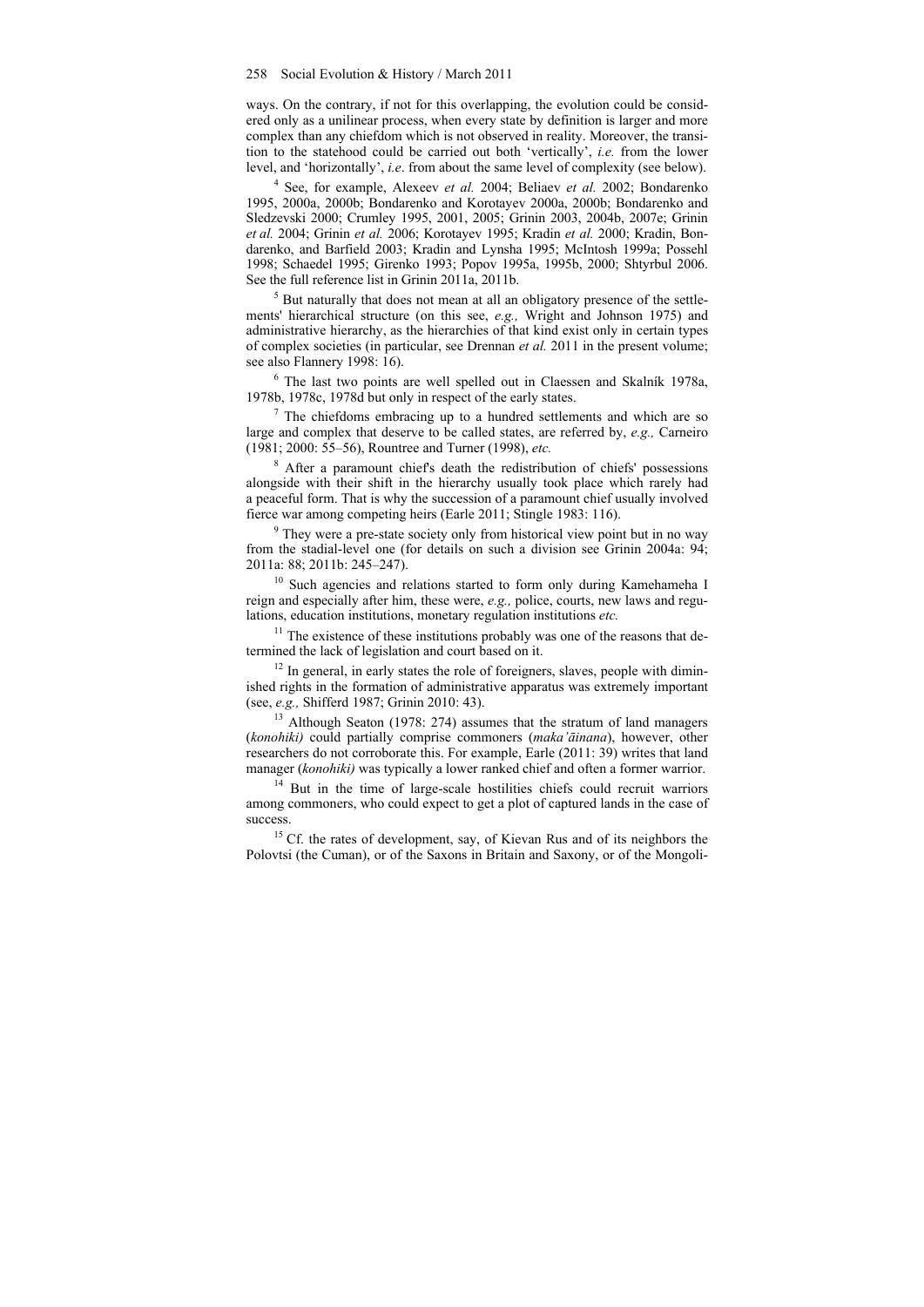ans before Genghis Khan Empire and after it, *etc*., and this idea will become clear. Already Claessen and Skalník pointed at the increasing speed of changes in the early state. They emphasized the idea that the evident characteristic of statehood formation is a snowball effect (cumulativeness): once it comes into motion, it grows faster and faster (Claessen and Skalník 1978a: 624–625); actually, we are dealing here with the positive feedback effect.

<sup>16</sup> Within the scope of this paper I can only list those changes in brief.

<sup>17</sup> The army equipped with guns and cannons and billeted on each island numbered several thousand people, and the fleet consisted of 60 deck boats, several brigs and schooners, besides, forts were built (Tumarkin 1964: 102– 103; 1971: 20).

<sup>18</sup> For example, V. M. Golovin (1965: 223) noticed 'the espionage system was perfectly developed in Hawaii'.

<sup>19</sup> Especially in the period of the queen regent Kaahumanu during the reigns of underage Kamehameha III (1824–1832).

<sup>20</sup> It is the late period of Kamehameha III's independent reign  $(1824-1855)$ and the initial period of Kamehameha IV's reign (1855–1863).

 $21$  One should say a rather impressive ceremonial. Each paramount chief would move about surrounded by  $60$  or so attendant warriors and personal specialists, who carried his symbols of office, personal regalia (such as his spittoon and flyswatter), and answered to his every whim (Earle 2011: 37).

 $22$  For example, the Zulu youths had to study some kind of feats of war in military kraals where they stayed for quite a long time, and only after that they obtained the right to get married. Zulu ruler Chaka, who waged endless wars and was interested in a numerous army, excessively strengthened this tradition. He prohibited warriors to get married for years because they were constantly at military service. He gave this right to certain warriors or whole units only for meritorious service (see Ritter 1955).

 $23$  According to certain data the number of immigrants in Hawaiian Islands in 1850 amounted less then 3 % and in 1900, as a result of mass inflow of Chinese and other workers, it counted almost three quarters of the population (Latushko 2006: 185).

<sup>24</sup> Perhaps, such relatively peaceful existence in Hawaiian state weakened the power of Hawaiian aristocracy and lead to its replacement by foreign plantation owners. And the reduction of population alleviates demographic pressure and social tension.

<sup>25</sup> However, in Zhou China the peculiar role of the kinship status in the ruler's clans in many respects was defined by the fact that the Zhou were a comparatively small ethnos in the conquered country (however, the same was in many other countries, for example, Kievan Rus). Besides, the administrative positions were held not only by the ruler's relatives but also by the aristocrats having abilities and services. Many offices were hereditary but this was not a norm at all. 'People were appointed to the positions and promoted basing on their personal merits and abilities' (Creel 2001: 88; see also Vasilyev 1993: 187 *etc.*). And to my mind, this essentially distinguish the Western Zhou as an early state from the Hawaiian chiefdoms as an early state analogues.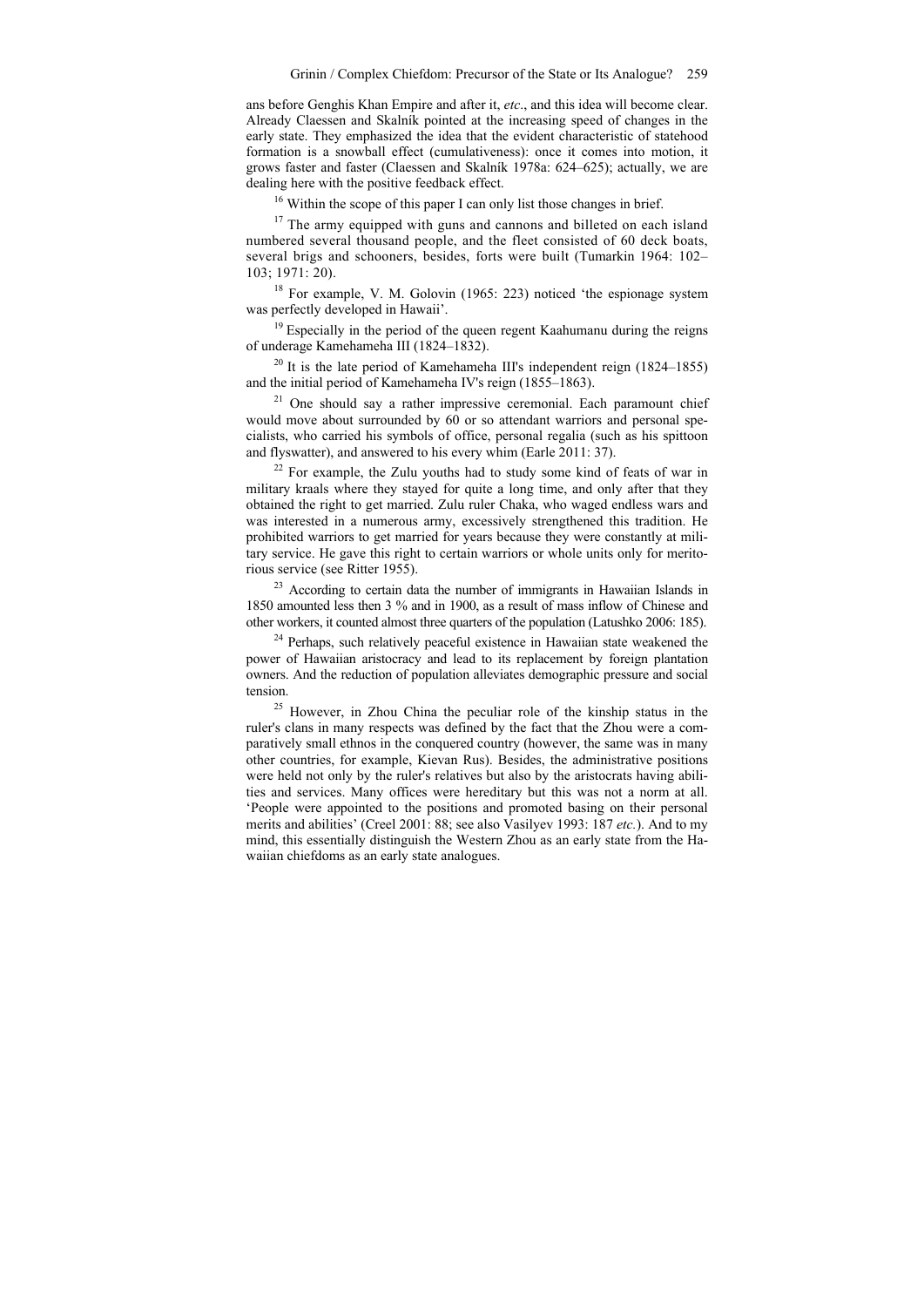#### 260 Social Evolution & History / March 2011

<sup>26</sup> And by the way, with the account of the isolation of the Archipelago and Polynesia on the whole from the rest of the world, and due to the sea-girt territory of the islands, in neither case can I agree with the idea supported by Earle in the present volume (see p. 37) that Polynesia is a laboratory of how human societies develop (Sahlins 1972a; Goldman 1970; Kirch 2007). The conditions under which the Polynesian society developed should be regarded rather as a specific and not typical case. Consequently, the socio-political relations in Polynesia should be regarded through the perspective of these societies' peculiarity.

27 About the important role of foreign trade in early states see, *e.g.,* Webb 1974: 374.

<sup>28</sup> Some scholars estimate the population of the Hawai'i before Cook's arrival as being about 120 thousand and even give still larger figures (see Wright 2006: 6).

 $29$  Claessen even regards them as early states (Claessen 2004: 77).

<sup>30</sup> In particular, measles killed one fifth of Hawaii's people during the 1850s (Mintz 2007).

<sup>31</sup> As by the moment of the start of his political career his father's confederation had already split (Fletcher 2004: 235).

#### **REFERENCES**

#### Aleksandrenkov, E. G.

1976. *The Indians of the Antilles.* Moscow: Nauka. *In Russian* (Александренков, Э. Г. *Индейцы Антильских островов*. М.: Наука).

Alexeev, I. L., Beliaеv, D. D., and Bondarenko, D. M. (eds.)

2004. *Hierarchy and Power in the History of Civilizations. Third International Conference* (Moscow, 18–24 June, 2004)*.* Abstracts. Moscow: Center for Civilizational and Regional Studies, Russian Academy of Sciences.

Andreev, Yu. V.

1979. The Antique Polis and the East Сities-States. In Frolov, E. D. (ed.), *Ancient Polis* (pp. 8–27). Leningrad: Leningrad University Press. *In Russian* (Андреев, Ю. В. Античный полис и восточные городагосударства. *Античный полис* / ред Э. Д. Фролов, c. 8–27. Л.: Изд-во Ленинград. ун-та).

van Bakel, M.

1996. Ideological Perspectives of the Development of Kingship in the Early States of Hawaii. In Claessen, H. J. M., and Oosten, J. G. (eds.), *Ideology and the Formation of Early States* (pp. 329–345). Leiden: Brill.

#### Bargatzky, T.

1985. Person Acquisition and the Early State in Polynesia. In Claessen, H. J. M., van de Velde, P., and Smith, M. E. (eds.), *Development*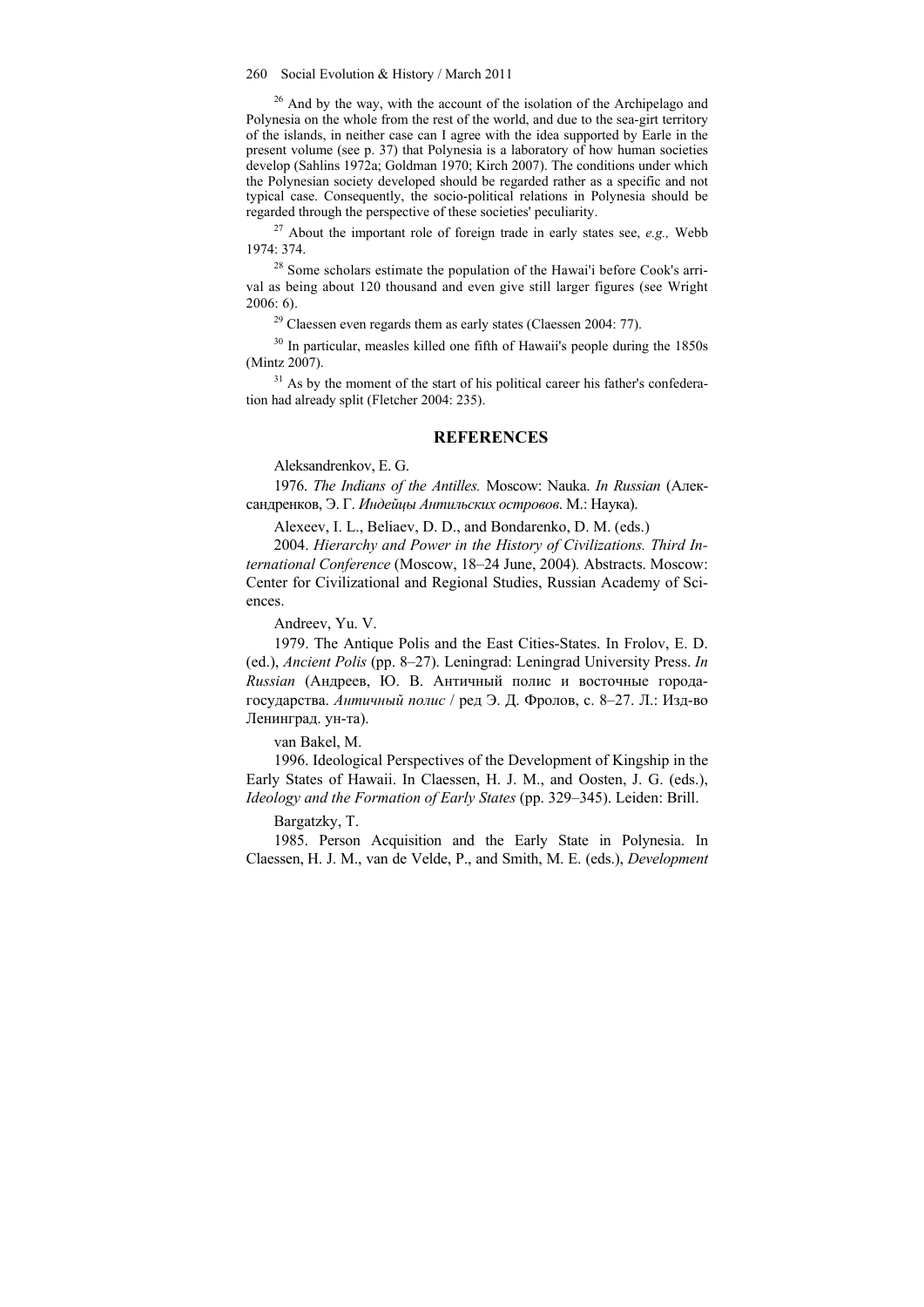*and Decline. The Evolution of Sociopolitical Organization* (pp. 290–310). South Hadley, MA: Bergin & Garvey.

Beliaev, D. D., Bondarenko, D. M., and Frantsouzoff, S. A. (eds.)

2002. *Hierarchy and Power in the History of Civilizations*. Moscow: Institute for African Studies, Russian Academy of Sciences.

Bellwood, P.

1987. *The Polynesians. Prehistory of an Island People*. London: Thames and Hudson.

Bessmertny, Yu. L.

1972. The Origin of France. In Manfred, A. Z. (ed.), *History of France.* 3 vols. Vol. 1 (pp. 9–68). Moscow: Nauka. *In Russian* (Бессмертный, Ю. Л. Возникновение Франции. *История Франции*. В 3 т. Т. 1 / ред. А. З. Манфред, с. 9–68. М.: Наука).

Bolshakov, O. G.

1989. *History of Caliphate.* I. *Islam in Arabia* (pp. 570–633). Moscow: Nauka. *In Russian* (Большаков, О. Г. *История Халифата.* 1: *Ислам в Аравии*, с. 570–633. М.: Наука).

Bondarenko, D. M.

1995. Megacommunity as a Variant of Structure and Type of the Socium: Precolonial Benin. In Kradin and Lynsha 1995: 100–108.

2000a. Benin (1<sup>st</sup> millennium BC – 19<sup>th</sup> century AD). In Bondarenko and Korotayev 2000a: 87–127.

2000b. 'Homologous Series' of Social Evolution and Alternatives to the State in World History (An Introduction). In Kradin *et al.* 2000: 213–219.

Bondarenko, D. M., Grinin L. E., and Korotayev, A. V.

2002. Alternative Pathways of Social Evolution. *Social Evolution & History* 1: 54–79.

2011. Social Evolution: Alternatives and Variations (Introduction). In Grinin, L. E., Carneiro, R. L., Korotayev, A. V., and Spier, F. (eds.), *Evo-*

*lution: Cosmic, Biological, and Social* (pp. 215–244). Volgograd: Uchitel.

Bondarenko, D. M., and Korotayev, A. V.

2000a (eds.). *Civilizational Models of Politogenesis*. Moscow: Institute for African Studies, Russian Academy of Sciences.

2000b. Introduction. In Bondarenko and Korotayev 2000a: 5–34.

Bondarenko, D. M., and Sledzevski, I. V. (eds.)

2000. *Hierarchy and Power in the History of Civilizations. International Conference* (Moscow, June 15–18, 2000). Abstracts. Moscow: Center for Civilizational and Regional Studies, Russian Academy of Sciences.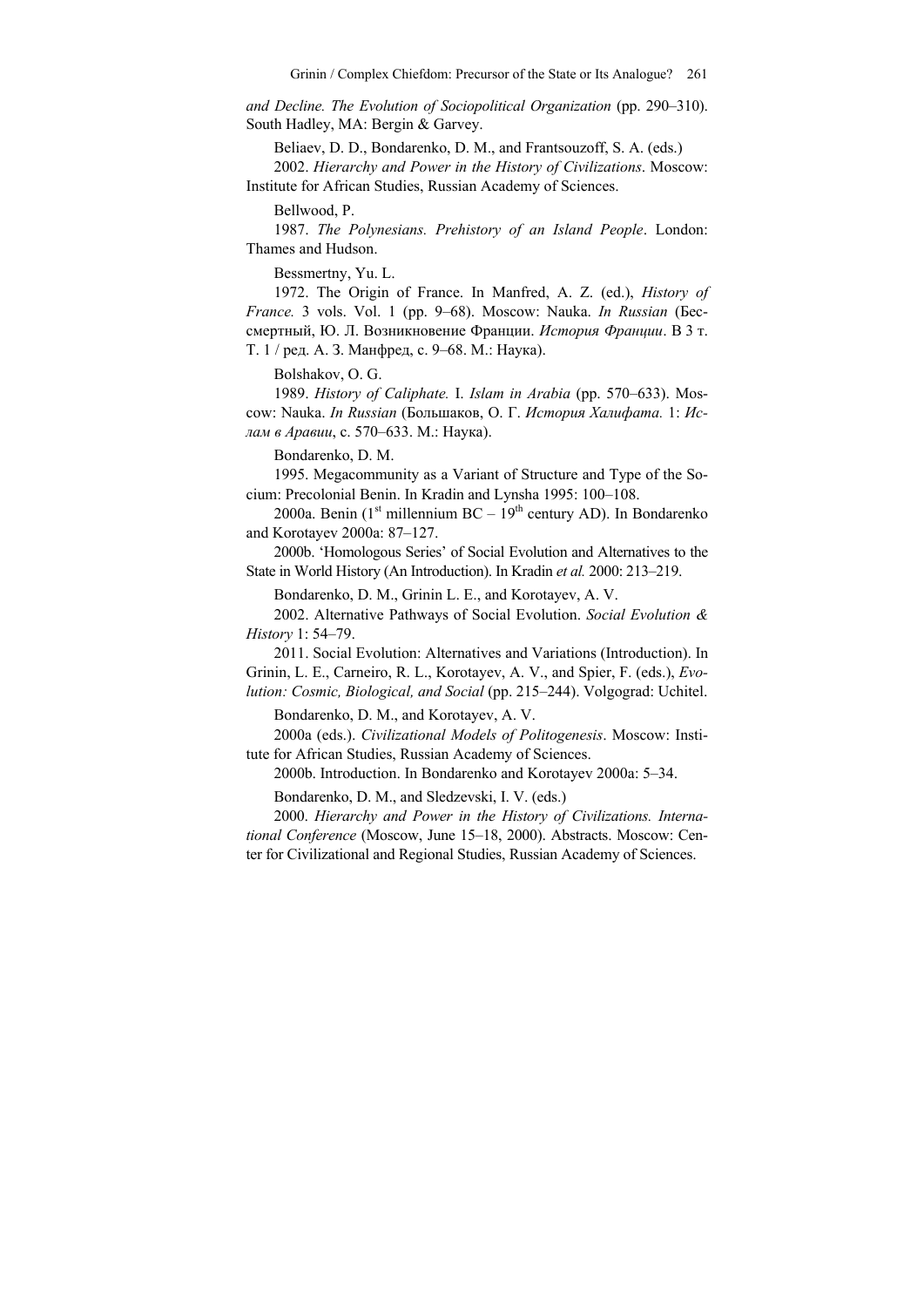Budanova, V. P.

2000. *Barbarian World during the Epoch of the Migration of Peoples.* Moscow: Nauka. *In Russian* (Буданова, В. П. *Варварский мир эпохи Великого переселения народов*. М.: Наука).

Butinov, N. A.

1985. *The Polynesians Social Organization.* Moscow: Nauka. *In Russian* (Бутинов, Н. А. *Социальная организация полинезийцев*. М.: Наука).

Büttner, Т.

1981. *African History since the Ancient Times*. Moscow: Nauka. *In Russian* (Бюттнер, Т. *История Африки с древнейших времен*. М.: Наука).

Carneiro, R. L.

1981. The Chiefdom: Precursor of the State. In Jones, G. D., and Kautz, R. R. (eds.), *The Transition to Statehood in the New World* (pp. 37– 79). Cambridge, UK; New York: Cambridge University Press.

2000. Process *vs*. Stages: A False Dichotomy in Tracing the Rise of the State. In Kradin *et al.* 2000: 52–58.

Claessen, H. J. M.

1978. The Early State: A Structural Approach. In Claessen and Skalník 1978d: 533–596.

1996. Ideology and the Formation of Early States: Data from Polynesia. In Claessen, H. J. M., and Oosten, J. G. (eds.), *Ideology and the Formation of Early States* (pp. 339–358). Leiden: Brill.

2002. Was the State Inevitable? *Social Evolution & History* 1: 101–117. 2004. Was the State Inevitable? In Grinin *et al.* 2004: 72–87.

2010. On Early States – Structure, Development, and Fall. *Social Evolution & History* 9(1): 3–51.

Claessen, H. J. M., and Skalník, P.

1978а. Limits: Beginning and End of the Early State. In Claessen and Skalník 1978d: 619–636.

1978b. The Early State: Theories and Hypotheses. In Claessen and Skalník 1978d: 3–29.

1978c. The Early State: Models and Reality. In Claessen and Skalník 1978d: 637–650.

1978d (eds.). *The Early State.* The Hague: Mouton.

Clark, G., and Piggott, S.

1970. *Prehistoric Societies*. Harmondsworth: Penguin Books Ltd.

Creel, H. G.

1970. *The Origins of Statecraft in China.* Vol. 1. *The Western Chou Empire.* Chicago: University of Chicago Press.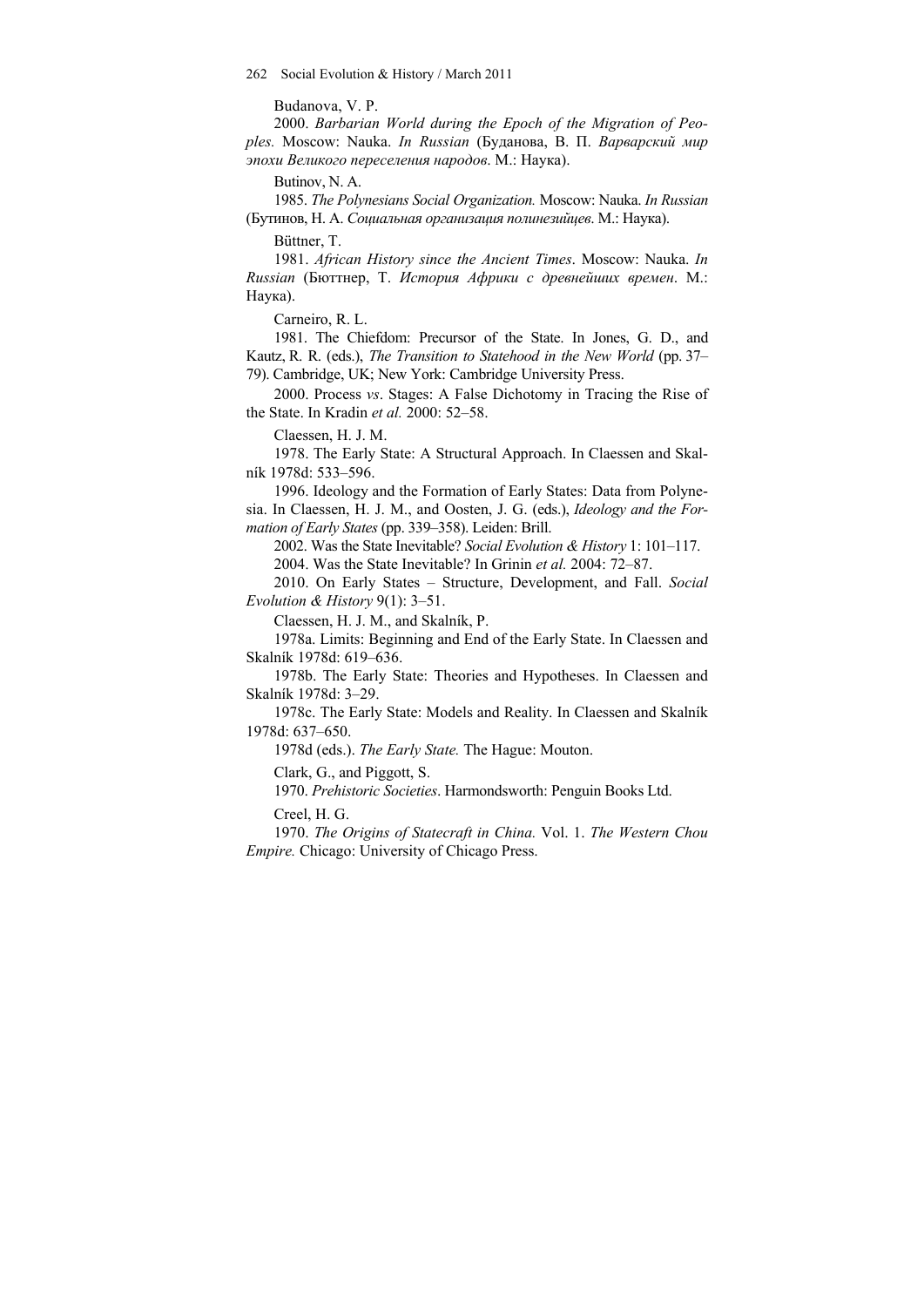2001. *The Formation of the State Power in China. The Western Zhou Empire.* St. Petersburg: Evrazia. *In Russian* (Крил, Х. Г. *Становление государственной власти в Китае. Империя Западная Чжоу*. СПб.: Евразия).

Crumley, C. L.

1995. Heterarchy and the Analysis of Complex Societies. In Ehrenreich, R. M. (ed.), *Heterarchy and the Analysis of Complex Societies* (pp. 1–15)*.* Washington, D.C.: American Anthropological Association*.*

2001. Communication, Holism, and the Evolution of Sociopolitical Complexity. In Haas, J. (ed.), *From Leaders to Rulers* (pp. 19–33)*.* New York, NY: Kluwer Academic / Plenum Publishers.

2005. Remember How to Organize Heterarchy Across Disciplines. In Beekman, C. S., and Baden, W. W. (eds.), *Nonlinear Models for Archaeology and Anthropology* (pp. 35–50). Aldershot: Ashgate.

Davenport, W.

1969. The 'Hawaiian Cultural Revolution': Some Political and Economic Considerations. *American Anthropologist* 71: 1–20.

Doornbos, M. R.

1994. Early State Formation and the Present: Reflections on Identity and Power. In van Bakel, M., Hagesteijn, R., and van de Velde, P. (eds.), *Pivot Politics: Changing Cultural Identities in Early State Formation Processes* (pp. 281–295). Amsterdam: Het Spinhius.

Dostal, W.

1991. Mecca before the Time of the Prophet – Attempt of an Anthropological Interpretation. *Der Islam* 68: 193–231.

Drennan, R. D., Hanks, B. K., and Peterson, Ch. E.

2011. The Comparative Study of Chiefly Communities in the Eurasian Steppe Region. *Social Evolution & History* 10(1): 151–188.

Dyakonov, I. M. (ed.)

1983. *History of the Ancient East. The Origin of the Most Ancient Class Societies and the First Centres of the Slave-holding Formation.* Vol. 1. *Mesopotamia.* Мoscow: Glavnaya redactsiya vostochnoy literatury. *In Russian* (Дьяконов, И. М. (ред.). *История Древнего Востока. Зарождение древнейших классовых обществ и первые очаги рабовладельческой формации*. Т. 1. *Месопотамия.* М.: Глав. ред. вост. лит-ры).

Earle, T. K.

1997. *How Chiefs Come to Power: The Political Economy in Prehistory*. Stanford, CA: Stanford University Press.

2000. Hawaiian Islands (AD 800–1824). In Bondarenko and Korotayev 2000a: 73–86.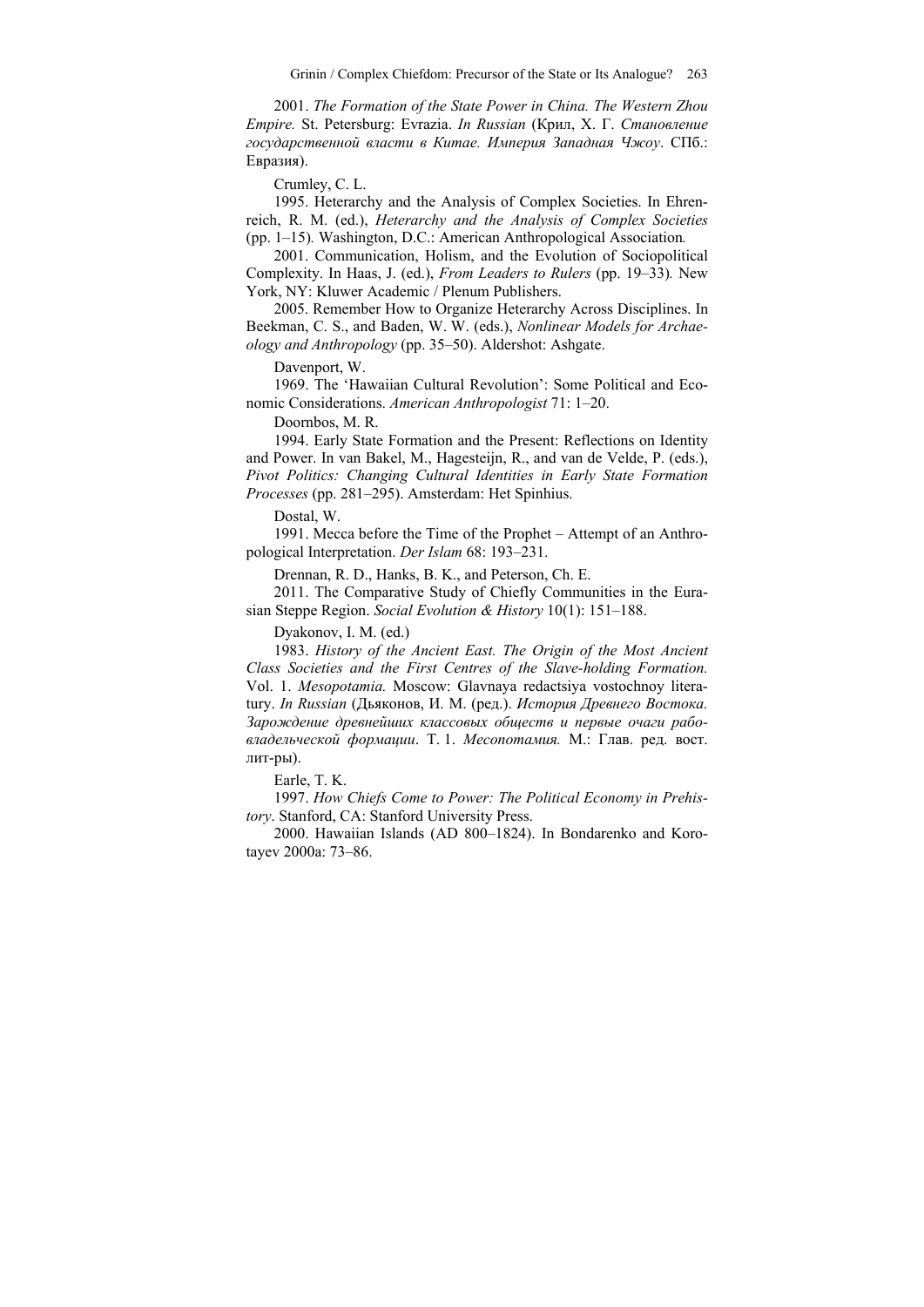2002. *Bronze Age Economics*. Boulder: Westview.

2011. Chiefs, Chieftaincies, Chiefdoms, and Chiefly Confederacies: Power in the Evolution of Political Systems. *Social Evolution & History* 10(1): 27–53.

Ellis, W.

1963 [1827]. *Journal of William Ellis.* Honolulu.

Flannery, K. V.

1998. The Ground Plans of Archaic States. In Feinman, G. M., and Marcus, J. (eds.), *Archaic States* (pp. 15–57). Santa Fe, NM: School of American Research Press.

Fletcher, J.

2004. The Medieval Mongols: Ecological and Social Prospects. In Bazarov, B. V., Kradin, N. N., and Skrynnikova, T. D. (eds.), *The Mongolian Empire and the Nomadic World* (pp. 212–253). Ulan-Ude: Buryat Research Center Press, Siberian Branch of Russian Academy of Sciences. *In Russian*  (Флетчер, Дж. Средневековые монголы: экологические и социальные перспективы. *Монгольская империя и кочевой мир* / ред. Б. В. Базаров, Н. Н. Крадин, Т. Д. Скрынникова, с. 212–253. Улан-Удэ: Издательство Бурятского научного центра СО РАН).

Frantsuzoff, S. A.

2000. The Society of Raybūn. In Kradin *et al*. 2000: 258–265.

Frolov, E. D.

1986. The Birth of the Greek Polis. In Kurbatov, G. L., Frolov, E. D., and Froyanov, I. Ya. (eds.), *The Formation and Development of Pre-class Societies. The City and the State* (pp. 8–99). Leningrad: Leningrad State University Press. *In Russian* (Фролов, Э. Д. Рождение греческого полиса. *Становление и развитие раннеклассовых обществ. Город и государство* / ред. Г. Л. Курбатов, Э. Д. Фролов, И. Я. Фроянов, с. 8–99. Л.: Изд-во Ленинград. ун-та).

Froyanov, I. Ya.

1999. *Kievan Russia: The Main Features of Socio-Economic System.* St. Petersburg: St. Petersburg State University Press. *In Russian* (Фроянов, И. Я. *Киевская Русь: главные черты социально-экономического строя.* СПб.: Изд-во СПбГУ).

Gibson, D. B.

2011. Chiefdom Confederacies and State Origins. *Social Evolution & History* 10(1): 217–234.

Giorgadze, G. G.

1989. Early Asia Minor and Hittite Empire. In Dyakonov, I. M. (ed.), *History of the Ancient World.* Vol. 1. *The Early Antiquity* (pp. 212–234). Moscow: Nauka. *In Russian* (Гиоргадзе, Г. Г. Ранняя Малая Азия и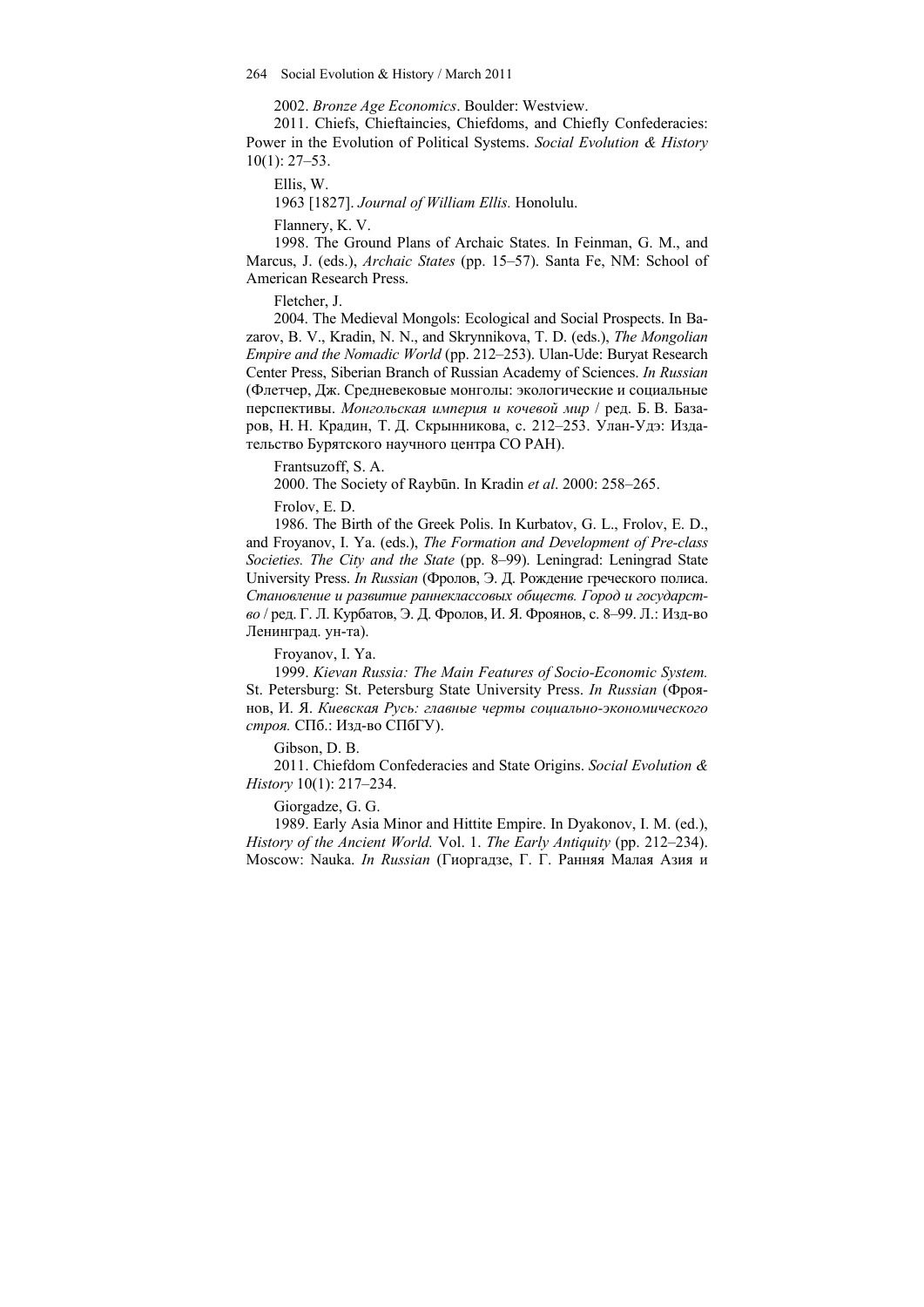Хеттское царство. *История древнего мира:* в 3 кн. / ред. И. М. Дьяконов. Изд. 3-е, с. 212–234. М.: Наука).

2000. Early Asia Minor and Hittite Empire. In Yakobson, V. A. (ed.), *History of the East.* 6 vols. Vol. 1. *The East in the Ancient Times*  (pp. 113–127). Moscow: Vostochnaya literatura. *In Russian* (Гиоргадзе, Г. Г. Ранняя Малая Азия и Хеттское царство. *История Востока*. В 6 т. Т. 1. *Восток в древности* / ред. В. А. Якобсон, с. 113–127. М.: Вост. лит-ра).

Girenko, N. M.

1993. Tribe and State: Evolution Problems. In Popov, V. A. (ed.), *Early Forms of Social Stratification. Genesis, Historical Dynamics, Potestary-political Functions* (pp. 122–131). Мoscow: Vostochnaya literatura. *In Russian* (Гиренко, Н. М. Племя и государство: проблемы эволюции. *Ранние формы социальной стратификации. Генезис, историческая динамика, потестарно-политические функции* / ред. В. А. Попов, c. 122–131*.* М.: Вост. лит-ра).

Gluckman, M.

1960. Tribalism in Modern British Central Africa. *Cahiers d'Etudes Africaines* 1(1): 55–70.

1987 [1940]. The Kingdom of the Zulu of South Africa. In Fortes, M., and Evans-Pritchard, E. E. (eds.), *African Political Systems* (pp. 25–55). London and New York: International African Institute.

Gluskina, L. M.

1983. Problems of Crisis of Polis. Ancient Greece. In Golubtsova, E. S. (ed.), *Problems of the Polis Development.* Vol. 2. *Crisis of the Polis* (pp. 5–42). Moscow: Nauka. *In Russian* (Глускина, Л. М. Проблемы кризиса полиса. *Античная Греция. Проблемы развития полиса.* Т. 2. *Кризис полиса* / ред. Е. С. Голубцова, с. 5–42*.* М.: Наука).

Godiner, E. S.

1991. Political Anthropology about the State Formation. In Kozlov, S. Ya., and Puchkov, P. I. (eds.), *Ethnology Science Abroad: Problems, Searches, Solutions* (pp. 51–78). Moscow: Nauka. *In Russian* (Годинер, Э. С. Политическая антропология о происхождении государства. *Этнологическая наука за рубежом: проблемы, поиски, решения* / ред. С. Я. Козлов, П. И. Пучков, с. 51–78. М.: Наука).

Goldman, I.

1970. *Ancient Polynesian Society*. Chicago, IL: University of Chicago Press.

Golovin, V. M.

1965. *Travel on the Boat Kamchatka.* Moscow: Mysl. *In Russian* (Головин, В. М. *Путешествие на шлюпе Камчатка.* М.: Мысль).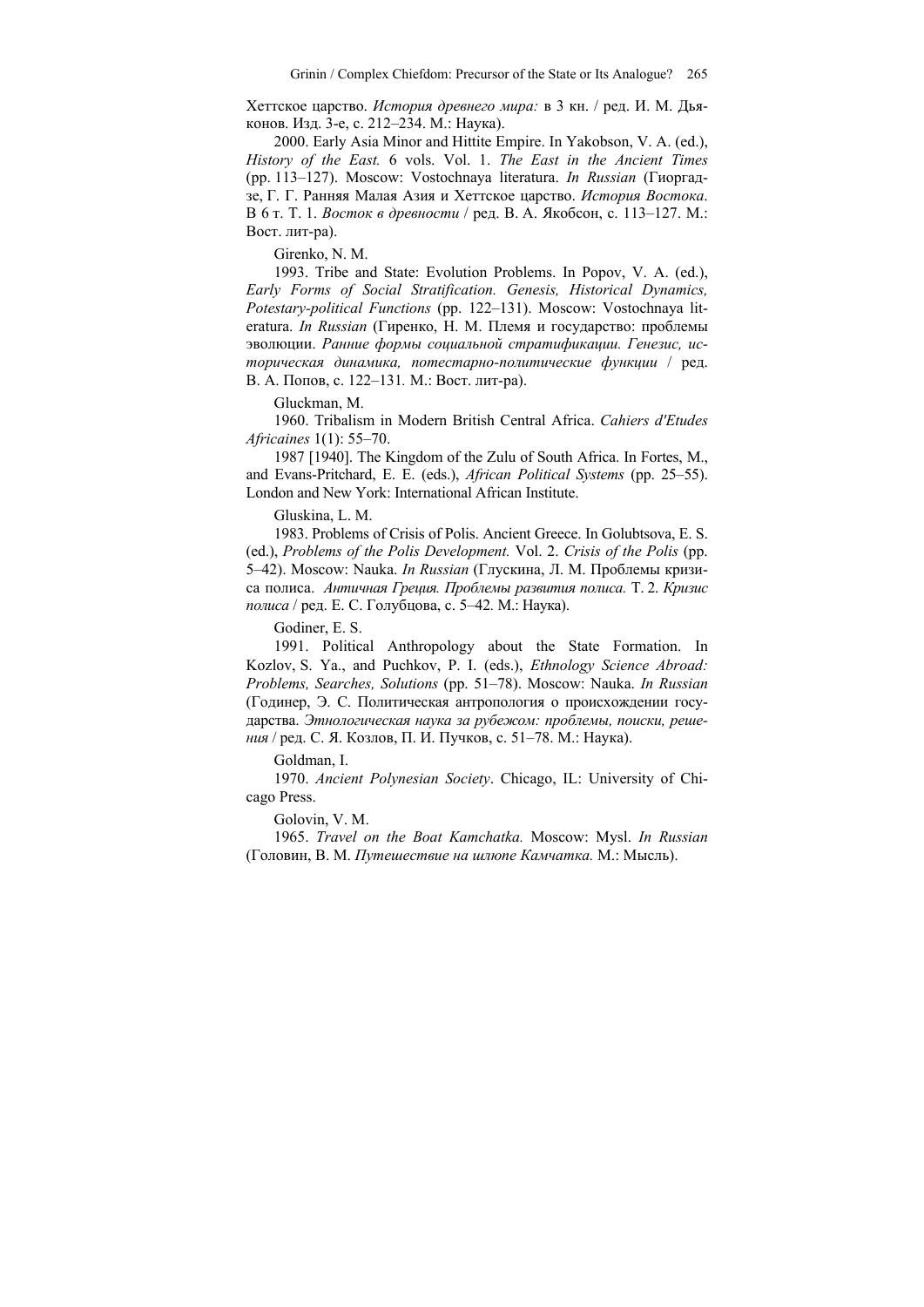Grinin, L. E.

2002. *General Context of the Social Evolution at the Early State Formation*. Volgograd: Uchitel.

2003. The Early State and Its Analogues. *Social Evolution & History* 2(1): 131–176.

2004a. Democracy and Early State. *Social Evolution & History* 3(2): 93–149.

2004b. The Early State and Its Analogues: A Comparative Analysis. In Grinin *et al.* 2004: 88–136.

2007a*.* Alternativity of State Formation Process: The Early State vs. State Analogues. Third International Conference 'Hierarchy and Power in the History of Civilizations' (June 18–21, 2004, Moscow). In Bondarenko, D. M., and Nemirovskiy, A. A. (eds.), *Selected Papers* I. *Alternativity in Cultural History: Heterarchy and Homoarchy as Evolutionary Trajectories* (pp. 167–183). Moscow: Center for Civilizational and Regional Studies of the Russian Academy of Sciences.

2007b. The Early State Analogues. In Kulpin, E. S. (ed.), *Socionatural History: Selected Lectures of I–XVI Schools 'Human Being and Nature: Problems of Socionatural History'* (1992–2007) (pp. 77–105). Moscow: KomKniga/URSS.

2007c. *State and Historical Process. The Epoch of the State Formation: General Context of Social Evolution at the State Formation.*  Мoscow: KomKniga. *In Russian* (Гринин, Л. Е. *Государство и исторический процесс. Эпоха формирования государства: Общий контекст социальной эволюции при формировании государства.* М.: КомКнига).

2007d. The Correlation between the Size of Society and Evolutionary Type of Polity. In Korotayev, A. V., Malkhov, S. Yu., and Grinin, L. E. (eds.), *History and Mathematics: The Analysis and Modeling of Sociohistorical Processes* (pp. 263–303). Moscow: KomKniga/ URSS. *In Russian* (Гринин, Л. Е. Зависимость между размерами общества и эволюционным типом политии. *История и математика: Анализ и моделирование социально-исторических процессов /* ред. А. В. Коротаев, С. Ю. Малков, Л. Е. Гринин, с. 263–303. М.: КомКнига).

2007e. *State and Historical Process. The Epoch of the State Formation: General Context of Social Evolution at the State Formation.*  Мoscow: KomKniga/URSS. *In Russian* (Гринин, Л. Е. *Государство и исторический процесс. Эпоха формирования государства. Общий контекст социальной эволюции при образовании государства.* М.: КомКнига/URSS).

2007f. The Problems of Analysis of Moving Forces of Historical Development, Social Progress and Social Evolution. In Semenov, Yu. I., Gobozov, I. A., and Grinin, L. E. (eds.), *Philosophy of History: Problems*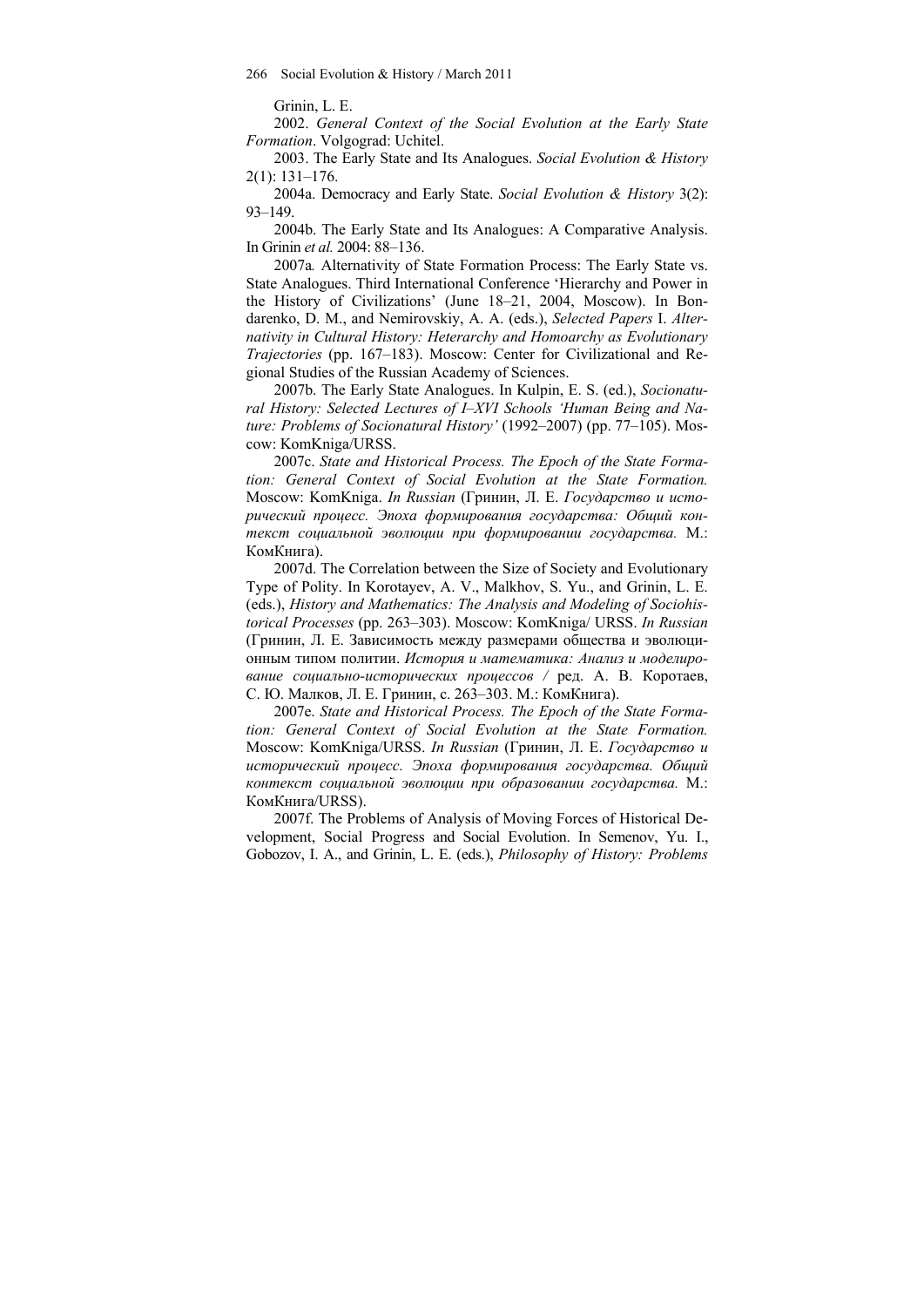*and Prospects* (pp. 148–247). Moscow: KomKniga/URSS. *In Russian*  (Гринин, Л. Е. Проблемы анализа движущих сил исторического развития, общественного прогресса и социальной эволюции. *Философия истории: проблемы и перспективы /* ред. Ю. И. Семенов, И. А. Гобозов, Л. Е. Гринин, с. 148–247. М.: КомКнига).

2009. The Pathways of Politogenesis and Models of the Early State Formation Social. *Evolution & History* 8(1): 92–132.

2010. *State and Historical Process. The Evolution of the Statehood: From an Early to a Mature State*. 2nd ed. Moscow: LIBROCOM. *In Russian* (Гринин, Л. Е. *Государство и исторический процесс: Oт раннего государства к зрелому.* 2-е изд. М.: LIBROCOM).

2011a. *The Evolution of Statehood. From Early State to Global Society.* Saarbrücken: Lambert Academic Publishing.

2011b. *State and Historical Process. The Epoch of the State Formation: General Context of Social Evolution at the State Formation.* 2<sup>nd</sup> ed. Moscow: KomKniga. *In Russian* (Гринин, Л. Е. *Государство и исторический процесс: Эпоха формирования государства: Общий контекст социальной эволюции при образовании государства.* Изд. 2-е. М.: ЛКИ).

Grinin, L. E., Bondarenko, D. M., Kradin, N. N., and Korotayev, A. V.  $(\text{eds.})$ 

2006. *The Early State, Its Alternatives and Analogues.* Volgograd: Uchitel*. In Russian* (Гринин, Л. Е., Бондаренко, Д. М., Крадин, Н. Н., Коротаев, А. В. (ред.), *Раннее государство, его альтернативы и аналоги.* Волгоград: Учитель).

Grinin, L. E., Carneiro, R. L., Bondarenko, D. M., Kradin, N. N., and Korotayev, A. V. (eds.)

2004. *The Early State, Its Alternatives and Analogues*. Volgograd: Uchitel.

Grinin, L. E., and Korotayev, A. V.

2009a. *Social Macroevolution. Genesis and Transformations of the World-System*. Moscow: KomKniga. *In Russian* (Гринин, Л. Е. *Социальная макроэволюция. Генезис и трансформация Мир-системы.* М.: КомКнига).

2009b. The Epoch of the Initial Politogenesis. *Social Evolution & History* 8(1): 52–91.

2011. Chiefdoms and their Analogues: Alternatives of Social Evolution at the Societal Level of Medium Cultural Complexity. *Social Evolution & History* 10(1): 277–335.

Gurevich, A. Ya.

1972. *History and Saga*. Moscow: Nauka. *In Russian* (Гуревич, А. Я. *История и сага.* М.: Наука).

Harris, M.

1995. Cultural Anthropology. 4<sup>th</sup> ed. New York: Addison-Wesley.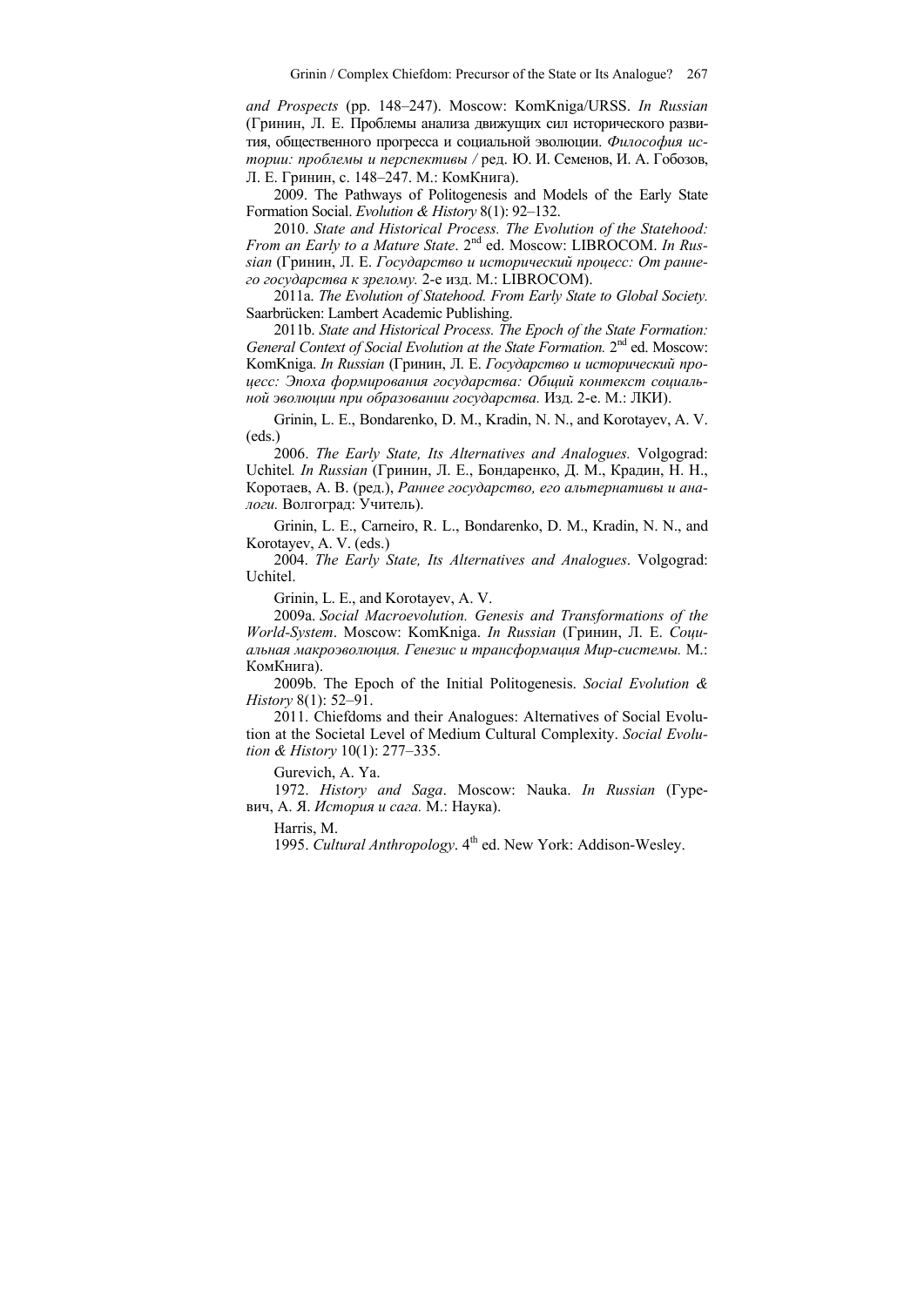Hiroa, Te Rangi (Sir Peter Henry Buck)

1964. *Vikings of the Sunrise.* Christchurch: Whitcombe & Tombs.

Hjálmarsson, J. R.

1993. *History of Iceland from the Settlement to the Present Day.* Reykjavik: Iceland Review.

Johnson, A. W., and Earle, T. K.

2000. *The Evolution of Human Societies: From Foraging Group to Agrarian State.* Stanford, CA: Stanford University Press.

Khazanov, A. M.

1975. *Social History of the Scythians.* Moscow: Nauka. *In Russian* (Хазанов, А. М. *Социальная история скифов.* М.: Наука).

2008. *Nomads and Outer World*. 4<sup>th</sup> ed. St. Petersburg: Philological Faculty of St. Petersburg State University. *In Russian* (Хазанов, А. М. *Кочевники и внешний мир.* 4-е изд. СПб.: Филологический факультет СПбГУ).

Kirch, P. V.

1984 *The Evolution of the Polynesian Chiefdoms*. Cambridge: Cambridge University Press.

1986 *Island Societies. Archaeological Approaches to Evolution and Transformation*. Cambridge: Cambridge University Press.

2007. Hawaii as a Model System for Human Ecodynamics. *American Anthropologist* 109: 8–26.

Klyuchevsky, V. O.

1937. *The Course of Russian History*. 4 vols. Vol. 1. Moscow: State Social and Economical Press. *In Russian* (Ключевский, В. О. *Курс русской истории.* В 4 ч. Ч. 1. М.: Гос. соц.-эконом. изд-во).

Kochakova, N. B.

1999. *Early State and Africa* (Analytical Review of Publications of the International Research Project 'Early State'). Moscow: Institute for African Studies, Russian Academy of Sciences. *In Russian* (Кочакова, Н. Б. *Раннее государство и Африка* [аналитический обзор публикаций Международного исследовательского проекта «Раннее государство»]. М.: Ин-т Африки РАН.)

Kolosovskaya, Yu. K.

2000. *Rome and Peace on the Danube of the*  $I^{st} - 4^{th}$  Centuries A.D. Мoscow: Naukа. *In Russian* (Колосовская, Ю. К. *Рим и мир племен на Дунае I–IV вв. н. э*. М.: Наука).

[Kolesnitsky, N. F.]

1963. On the Ethnic and State Development of Medieval Germany (the 6th – 14th Centuries). *Srednie veka* 23: 183–197. *In Russian* ([Колесницкий, Н. Ф.] Об этническом и государственном развитии средневековой Германии (VI–XIV вв.). *Средние века* 23: 183–197).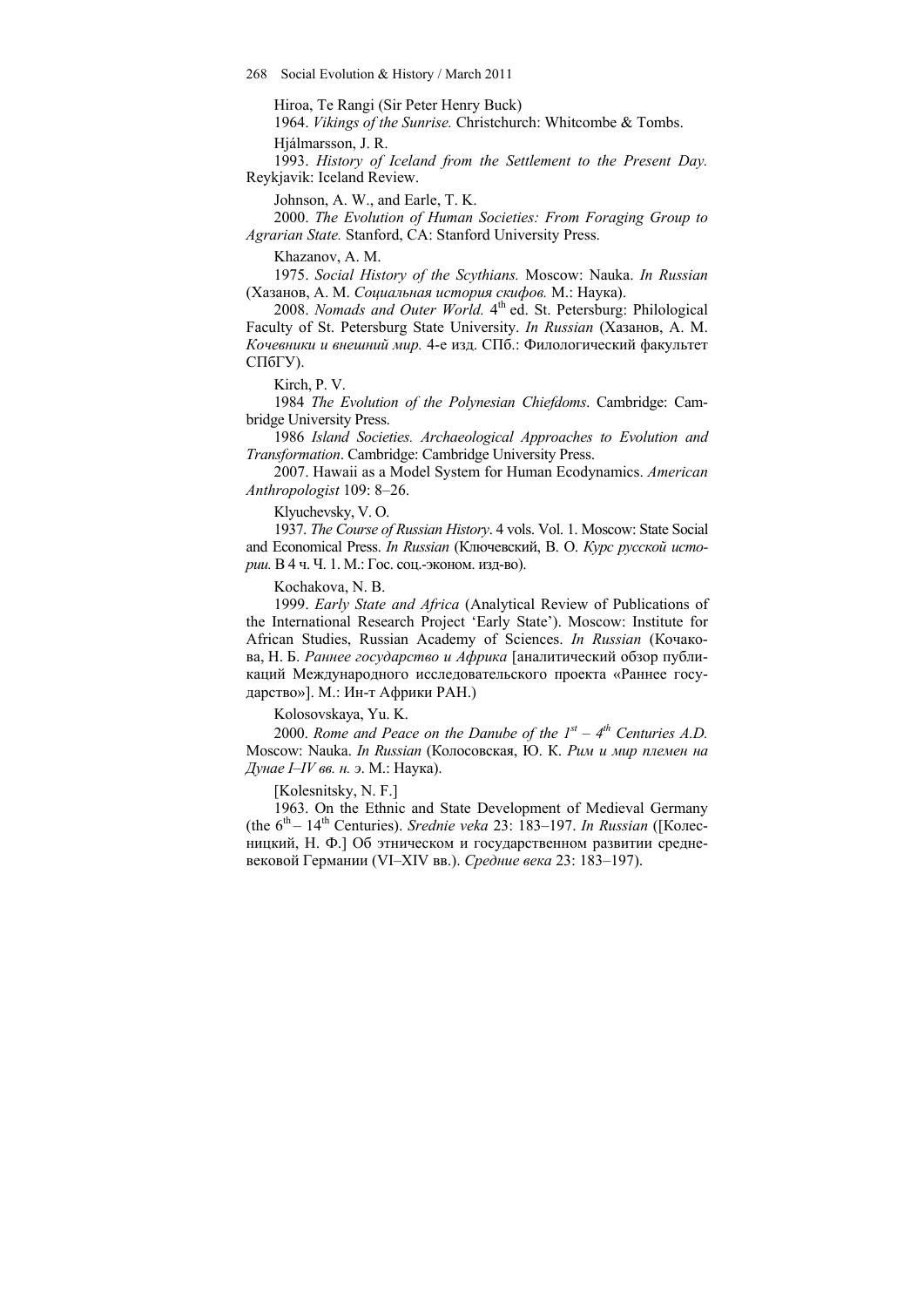Korotayev, A. V.

1995. Mountains and Democracy: An Introduction. In Kradin and Lynsha 1995: 60–74.

2000. From State to Chiefdom? From Chiefdom to Tribe? (Some General Tendencies of Evolution of the South Arabian Sociopolitical Systems for the Period of Recent Three Thousand Years). In Popov 2000: 224–302. *In Russian* (Коротаев, А. В. От государства к вождеству? От вождества к племени? [Некоторые общие тенденции эволюции южноаравийских социально-политических систем за последние три тысячи лет]. *Ранние формы социальной организации. Генезис, функционирование, историческая динамика /* ред. В. А. Попов, с. 224–302. СПб.: Музей антропологии и этнографии им. Петра Великого (кунсткамера) РАН).

Kottak, C. Ph.

1980. *The Past in the Present; History, Ecology and Cultural Variation in Highland Madagascar*. Ann Arbor, MI: University of Michigan Press.

Kradin, N. N.

2001. *The Xiongnu Empire.* 2nd ed. Vladivostok: Dal'nauka. *In Russian* (Крадин, Н. Н. *Империя хунну.* 2-е изд. Владивосток: Дальнаука).

2008. Early State Theory and the Evolution of Pastoral Nomads. *Social Evolution & History* 7(1): 107–130.

2011. Heterarchy and Hierarchy among the Ancient Mongolian Nomads. *Social Evolution & History* 10(1): 189–216.

Kradin, N. N., Bondarenko, D. M., and Barfield, T. J. (eds.)

2003. *Nomadic Pathways in Social Evolution*. Moscow: Center for Civilizational and Regional Studies, Russian Academy of Sciences.

Kradin, N. N., Korotayev, A. V., Bondarenko, D. M., de Munck, V., and Wason, P. K. (eds.)

2000. *Alternatives of Social Evolution.* Vladivostok: Far Eastern Branch of the Russian Academy of Sciences.

Kradin, N. N., and Lynsha, V. A. (eds.)

1995. *Alternative Pathways to Early State*. Vladivostok: Dal'nauka. Kubbel, L. E.

1988. The Beginnings of Private Property, Classes and State. In Bromley, Yu. V. (ed.), *Peoples of the World* (pp. 140–269). Moscow: Sovetskaya Entsiclopediya. *In Russian* (Куббель, Л. Е. Возникновение частной собственности, классов и государства. *Народы мира* / ред. Ю. В. Бромлей*,* с. 140–269. М.: Советская энциклопедия).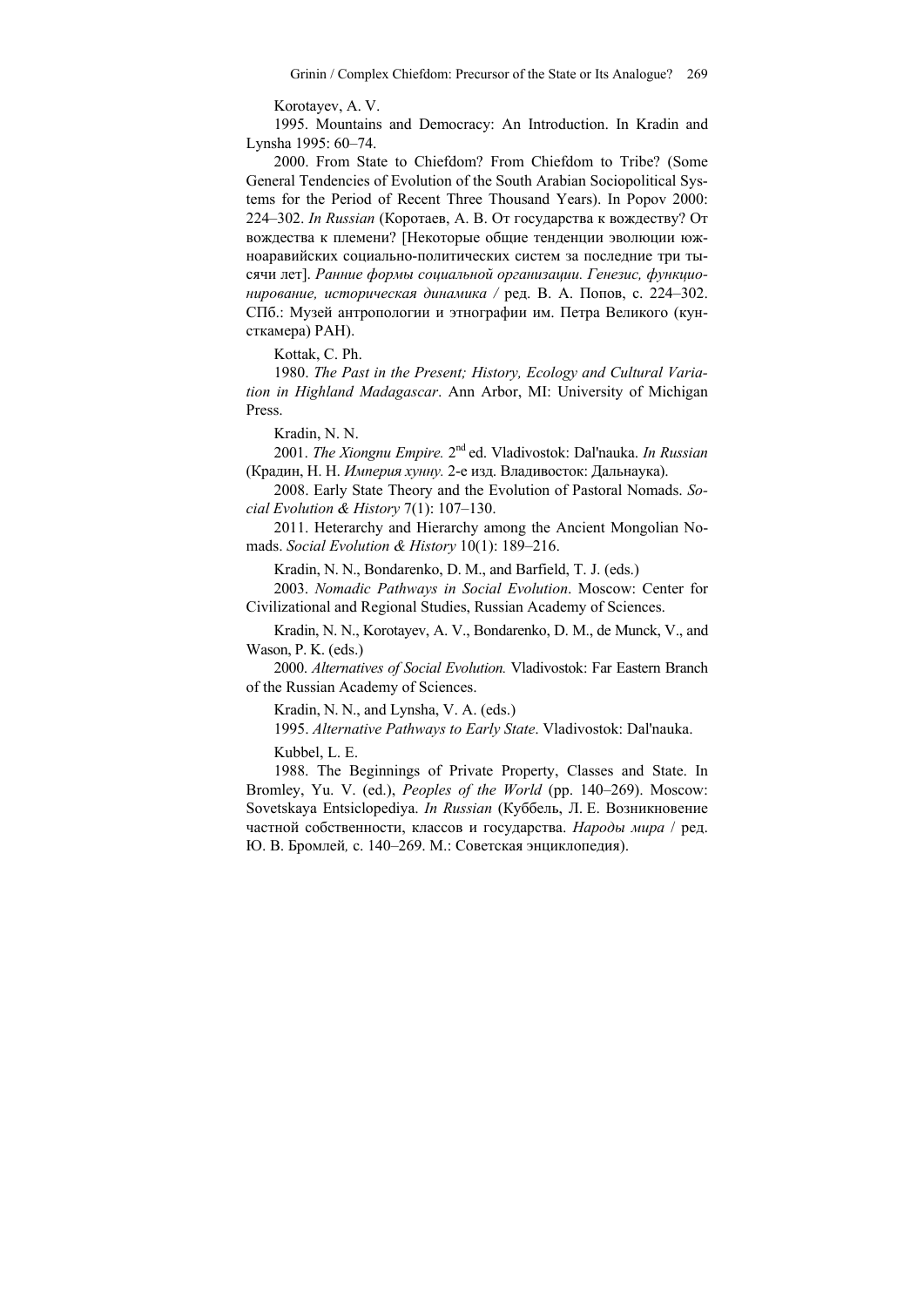Lal, B. B.

1984. Some Reflections on the Structure Remains at Kalibangan. In Lal, B. B., and Gupta, S. P. (eds.), *Frontiers of the Indus Civilization* (pp. 55–62). New Delhi: Books and Books.

Latushko, Yu. V.

2006. *Transformation of Hawaiian Society (the late 18th– mid-19th centuries).* PhD thesis. Vladivostok: DVO RAN. *In Russian* (Латушко, Ю. В. *Трансформация гавайского общества (конец XVIII – середина XIX в.*). Дисс. ... канд. ист. наук. Владивосток: ДВО РАН).

Le Goff, J.

1992. *The Medieval Civilization of Western Europe.* Moscow: Progress. *In Russian* (Ле Гофф, Ж. *Цивилизация средневекового Запада*. М.: Прогресс).

Le Roux, F.

2000. *Druids.* St. Petersburg: Evraziya. *In Russian* (Леру, Ф. *Друиды*. СПб.: Евразия).

Leach, E. R.

1970. *Political Systems of Highland Burma*. Boston, MA: Beacon Press.

Lisyansky, Yu. F.

1812. *Voyage round the World in 1803, 4 , 5 и 6 on the Orders of His Imperial Majesty Alexander the First on the Ship Neva under the Command of the Navy of Lieutenant Commander, at Present Captain 1st Class and Holder Yuriy Lisyansky*. Part 1. St.-Petersburg: F. Drechsler Press. *In Russian* (Лисянский, Ю. Ф. *Путешествие вокруг света в 1803, 4, 5 и 6 годах по повелению Его Императорского Величества Александра Первого на корабле Нева, под начальством Флота Капитан-Лейтенанта, ныне капитана I ранга и кавалера Юрия Лисянского.* Ч. 1. СПб.: Типография Ф. Дрехслера).

Lloyd, P.

1981. West African Kingdoms and the Early State: a Review of Some Recent Analyses. In Claessen, H. J. M., and Skalník, P. (eds.), *The Study of the State* (pp. 223–238)*.* The Hague: Mouton.

Lot, А.

1989. *The Tuareg of Ahaggar.* Мoscow: Nauka. *In Russian* (Лот, А. *Туареги Ахаггара*. М.: Наука).

Marcus, J., and Feinman, G. M.

1998. Introduction. In Feinman, G. M., and Marcus, J. (eds.), *Archaic States* (pp. 3–13). Santa Fe, NM: School of American Research Press.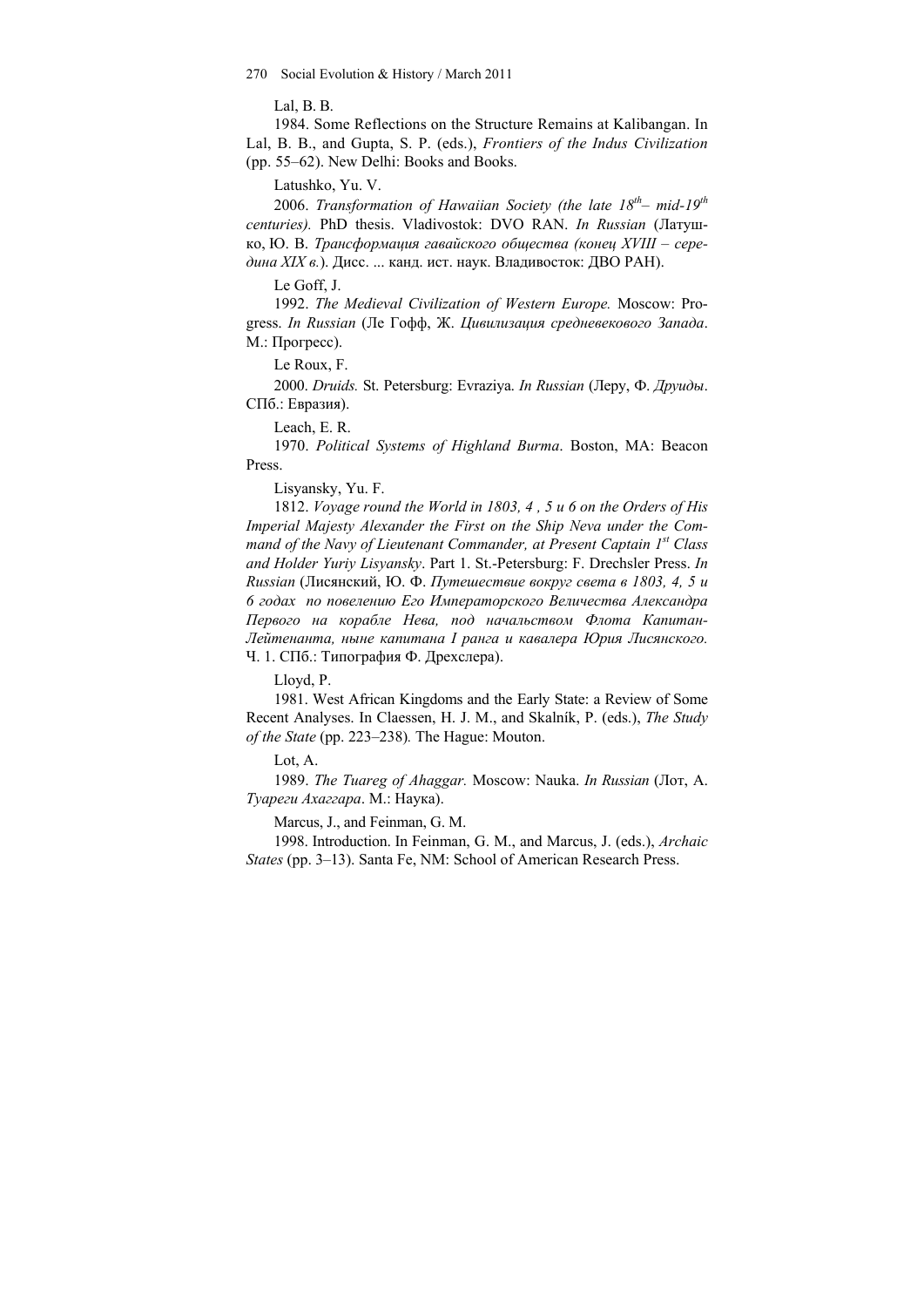McIntosh, S. K.

1999a. Pathways to Complexity: An African Perspective. In McIntosh 1999b: 1–30.

1999b (ed.) *Beyond Chiefdoms; Pathways to Complexity in Africa*. Cambridge: Cambridge University Press.

Meillassoux, Cl.

1963. Histoire et traditions du kafo de Bamako d'après la tradition des Niaré [The History and Traditions of the *kafo* of Bamako According to the Tradition of the Niaré]. *Cahiers d'Études Africaines* 14(4): 186–227.

Mintz, S.

2007. Migration and Disease. Period: 1880–1920. *Digital History.* URL: http://www.digitalhistory.uh.edu/database/article\_display.cfm?HHID=422

Neusyhin, A. I.

1968. The Pre-Feudal Epoch as a Transitional Stage of Development from Clan and Tribal Order to Early Feudal Order (Based on History of Early Medieval West Europe). In Danilova, L. V. (ed.), *The Problems of History of the Pre-capitalist Societies* (pp. 596–617). *In Russian* (Неусыхин, А. И. Дофеодальный период как переходная стадия развития от родоплеменного строя к раннефеодальному [на материалах истории Западной Европы раннего средневековья]. *Проблемы истории докапиталистических обществ /* ред. Л. В. Данилова, с. 596–617*.* М.: Наука).

Olgeirsson, E.

1957. *The Past of the Iceland People*. Moscow: Inostrannaya literatura. *In Russian* (Ольгейрссон, Э. *Из прошлого исландского народа. Родовой строй и государство в Исландии*. М.: ИЛ).

Oosten, J*.* 

1996. Ideology and the Development of European Kingdoms. In Claessen, H. J. M., and Oosten, J. (eds.), *Ideology and the Formation of Early States* (pp. 225–247). Leiden: Brill.

Person, Y.

1981. Niani Mansa Mamudu et la fin de l'empire du Mali [Niani Mansa Mamudu and the End of the Mali Empire]. In *Le sol, la parole et l'écrit*. Vol. 2 (pp. 613–653). Paris: Société d'Histoire d'Outre-Mer.

Pershits, A. I.

1968. Social Order of the Tuareg of Sahara in the  $19<sup>th</sup>$  Century. In Pershits, A. I. (ed.), *The Decay of Clan Order and Formation of Class Society* (pp. 320–355). Moscow: Nauka. *In Russian* (Першиц, А. И. Общественный строй туарегов Сахары в XIX в. *Разложение родового строя и формирование классового общества* / ред. А. И. Першиц, с. 320–355. М.: Наука).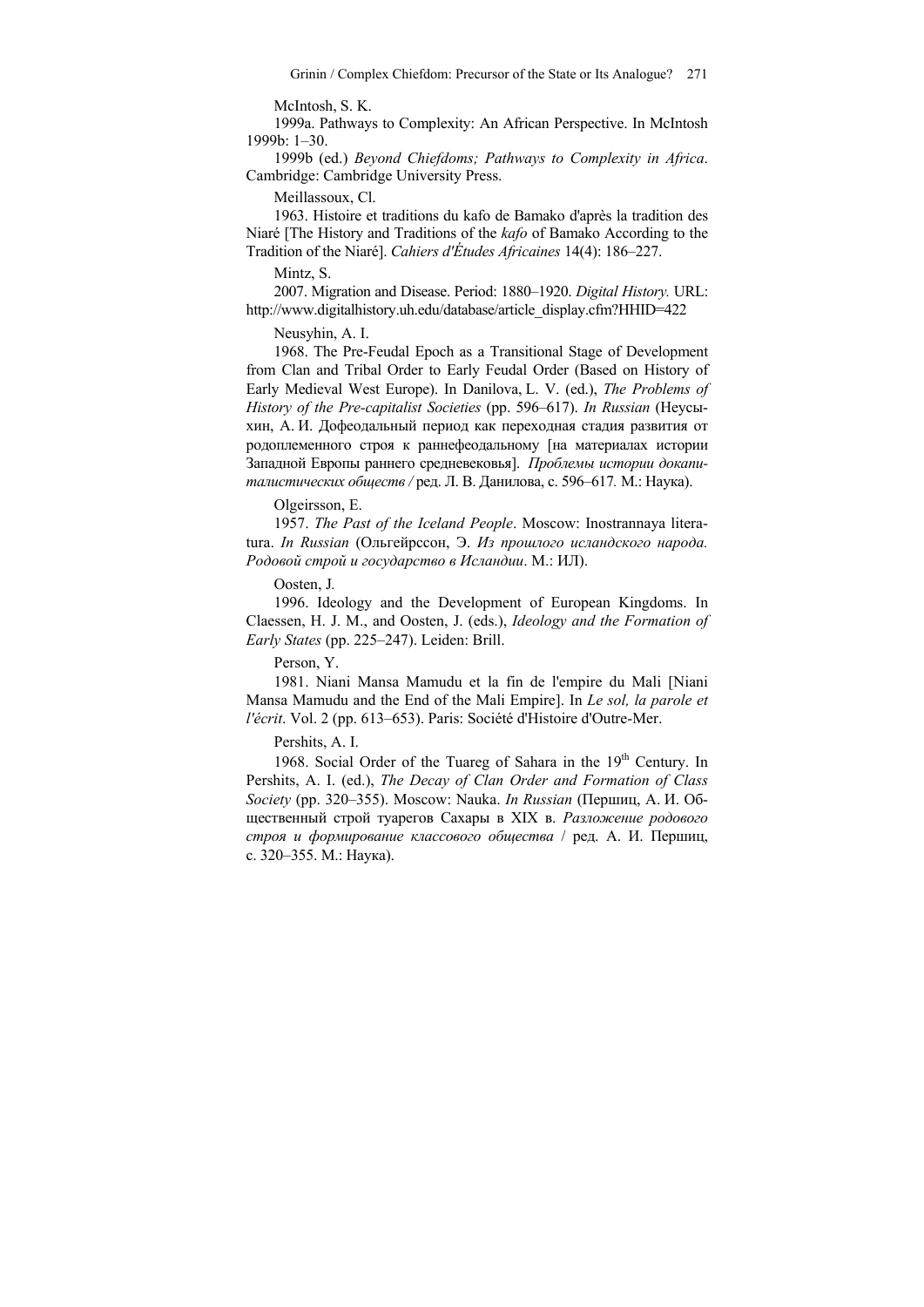Peters, F. E.

1994. *Muhammad and the Origins of Islam*. Albany, NY: State University of New York Press.

Petkevich, K.

2006. The Cossak State. In Grinin *et al.* 2006: 280–303. *In Russian* (Петкевич, К. Казацкое государство. *Раннее государство, его альтернативы и аналоги* / ред. Л. Е. Гринин, Д. М. Бондаренко, Н. Н. Крадин, А. В. Коротаев, с. 280–303. Волгоград: Учитель).

Popov, V. A.

1995a. Politico-genetic Discrepancy, Parapoliticasy and the Phenomenon of the Secondary Statehood. In Popov 1995b: 188–204. *In Russian* (Попов, В. А. Политогенетическая контроверза, параполитейность и феномен вторичной государственности. *Ранние формы политической организации: от первобытности к государственности* / ред. В. А. Попов, с. 188–204. М.: Вост. лит-ра РАН).

1995b (ed.). *Early Forms of Political Organization: From Primitive State to Statehood*. Moscow: Nauka. *In Russian* (Попов, В. А. (ред.) *Ранние формы политической организации: от первобытности к государственности*. М.: Наука).

2000 (ed.). *Early Form of Social Organization: Genesis, Functioning, Historical Dynamics*. St. Petersburg: Museum of Anthropology and Ethnograpy named after Peter the Great (cabinet of curiosities) RAS. *In Russian* (Попов, В. А. (ред.) *Ранние формы социальной организации. Генезис, функционирование, историческая динамика*, СПб.: Музей антропологии и этнографии им. Петра Великого [кунсткамера] РАН).

Possehl, G. L.

1998. Sociocultural Complexity without the State: The Indus Civilization. In Feinman, G. M., and Marcus, J. (eds.), *Archaic States* (pp. 261– 292). Santa Fe, NM: School of American Research Press.

Ritter, E. A.

1955. *Shaka Zulu: The Rise of the Zulu Empire.* London: Longmans Green and Co.

Rountree, H. C., and Turner, E. R.

1998. The Evolution of the Powhatan Paramount Chiefdom in Virginia. In Redmond, E. M. (ed.), *Chiefdoms and Chieftaincy in the Americas* (pp. 265–296)*.* Gainesville, FL: University Press of Florida.

Rozner, I. G.

1970. Antifeudal States in Russia and Ukraine in the  $16<sup>th</sup> - 18<sup>th</sup>$  Centuries. *Voprosy istorii* 8: 42–56. *In Russian* (Рознер, И. Г. Антифеодальные государственные образования в России и на Украине в XVI–XVIII вв. *Вопросы истории* 8: 42–56).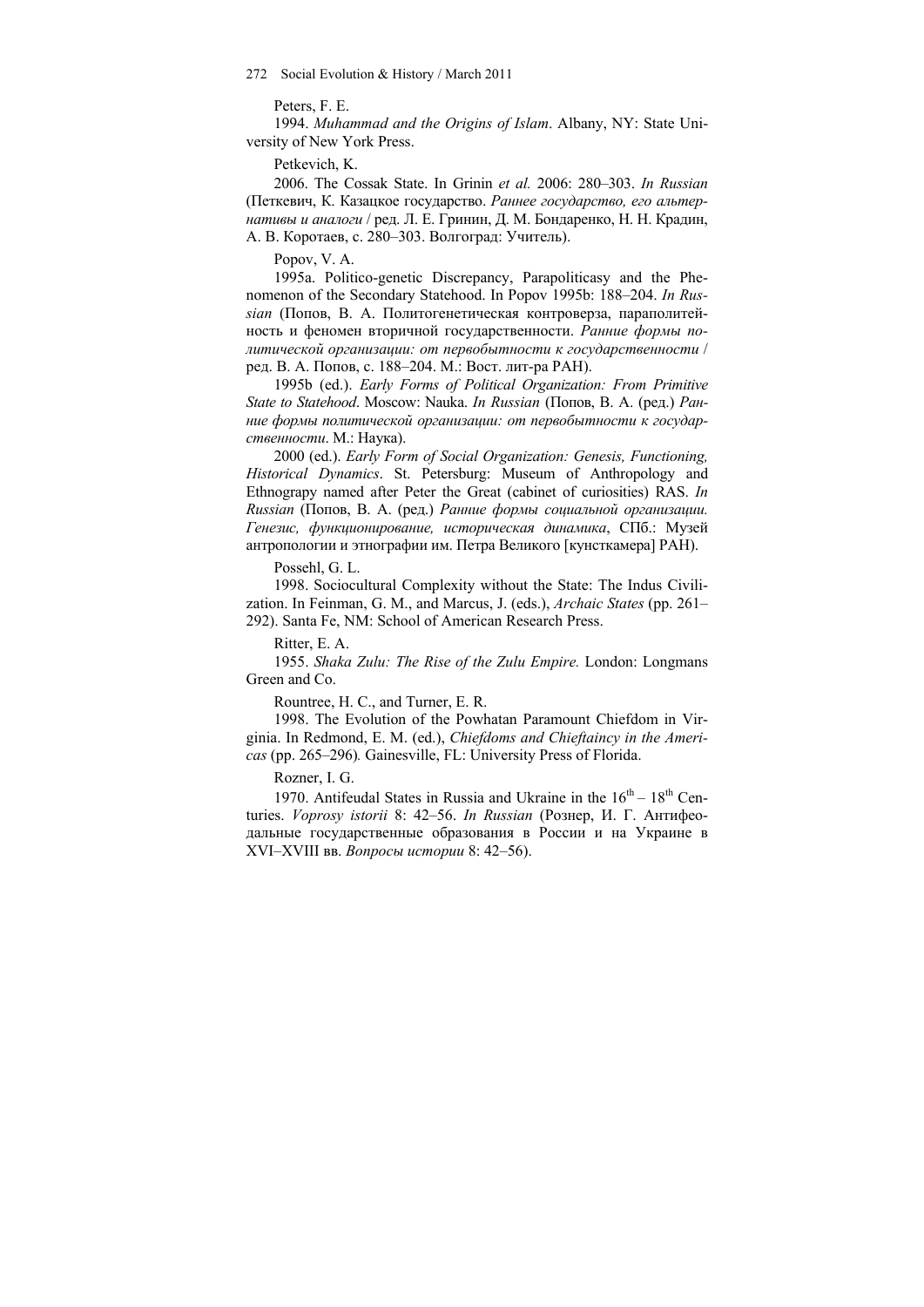Sahlins, M. D.

1972a [1958]. *Social Stratification in Polynesia.* Seattle, WA: University of Washington Press.

1972b. *Stone Age Economics*. New York, NY: Aldine de Gruyter. Schaedel, R.

1995. The Temporal Variants of Proto-state Societies. In Kradin and Lynsha 1995: 47–53.

Seaton, L.

1978. The Early State in Hawaii. In Claessen and Skalník 1978d: 269–287.

Service, E. R.

1975. *Origins of the State and Civilization. The Process of Cultural Evolution*. New York, NY: Norton.

Shifferd, P. A.

1987. Aztecs and Africans: Political Processes in Twenty-Two Early States. In Claessen, H. J. M., and van de Velde, P. (eds.), *Early State Dynamics* (pp. 39–53). Leiden: Brill.

Shtyrbul, A. A.

2006. *Stateless Societies in the Epoch of the State System (3rd – 2nd century BC).* Omsk: Omsk State Pedagogical University Press. *In Russian* (Штырбул, А. А. *Безгосударственные общества в эпоху государственности (III тыс. до н.э. – II тыс. н. э.).* Омск: Издательство Омского государственного педагогического университета).

Simon, R.

1989. *Meccan Trade and Islam. Problems of Origin and Structure*. Budapest: Akademiai Kiado.

Simonsen, J. B.

2000. Mecca and Medina. Arab City-States or Arab Caravan-Cities? In Hansen, M. H. (ed.), *A Comparative Study of Thirty City-State Cultures* (pp. 241–250). Copenhagen: C. A. Reitzels Forlag.

Skalník, P.

1991. Concept 'Political System' in the Western Social Anthropology. *Sovetskaya etnografia* 3: 144–146. *In Russian* (Скальник, П. Понятие «политическая система» в западной социальной антропологии. *Советская Этнография* 3: 144–146).

2011. Chiefdom at War with Chiefless People while the State Looks on. *Social Evolution & History* 10(1): 54–123.

Smith, M. E.

1985. An Aspectual Analysis of Polity Formations. In Claessen, H. J. M., van de Velde, P., and Smith, M. E. (eds.), *Developments and Decline. The Evolution of Sociopolitical Organization* (pp. 97–125). South Hadley, MA: Bergin & Garvey.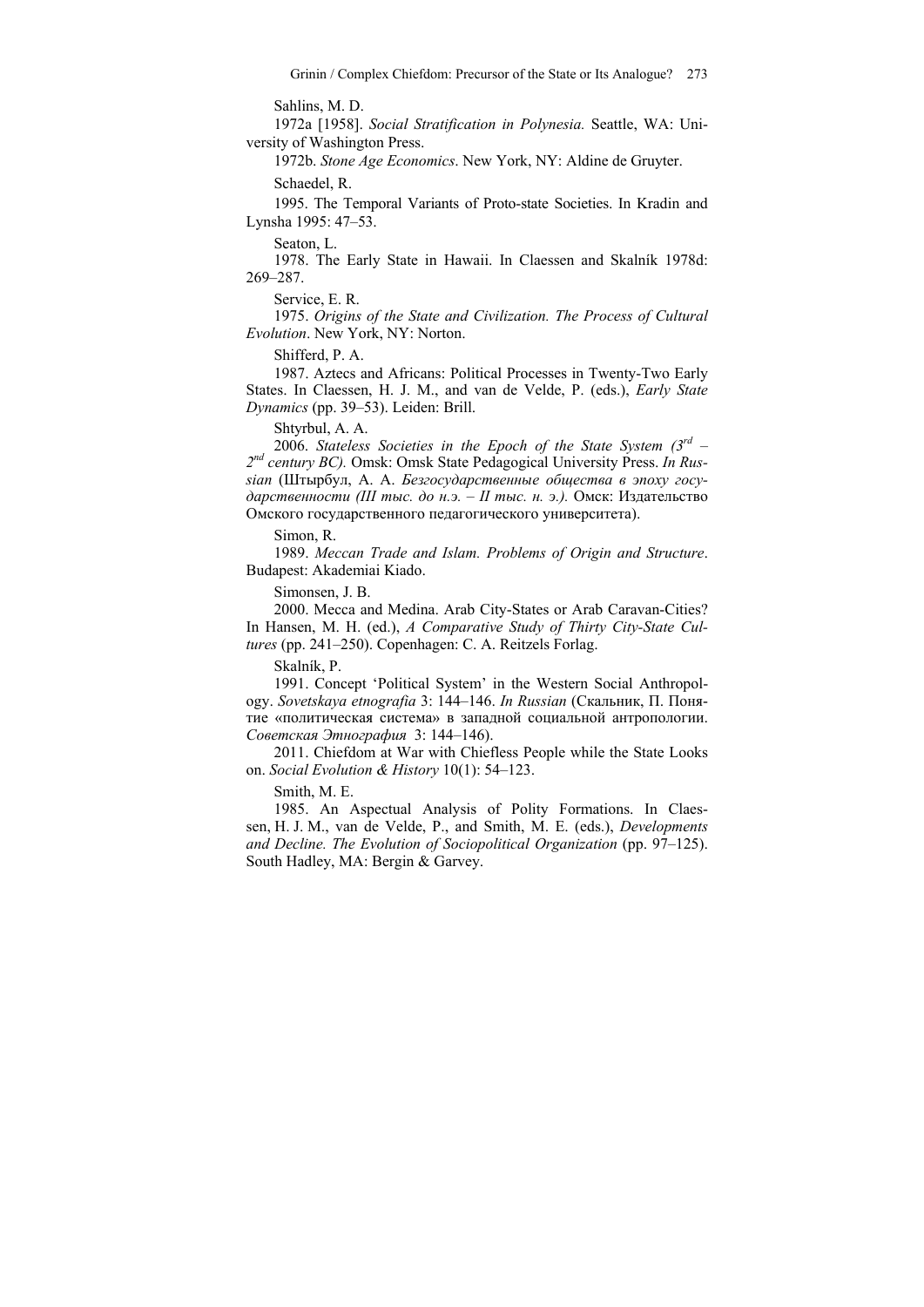Stingle, M.

1983. *The Charmed Hawaii.* Moscow: Nauka. *In Russian* (Стингл, М. *Очарованные Гавайи.* М.: Наука).

Spencer, Ch. S.

1998. Investigating the Development of Venezuelan Chiefdoms. In Redmond, E. M. (ed.), *Chiefdoms and Chieftaincy in the Americas*  (pp. 104–149). Gainesville: Florida: University Press of Florida.

Thevenot, E.

1996. *Histoire des Gaulois.* Paris: Presses Universitaires de France.

Tokarev, S. A., and Tolstov, S. P. (eds.)

1956. *Peoples of Australia and Oceania.* Moscow: the USSR Academia of Sciences Press. *In Russian* (*Народы Австралии и Океании* /

ред. С. А. Токарев, С. П. Толстов. М.: Издательство АН СССР).

Tumarkin, D. D.

1964. *The Invasion of the Colonizers into the 'Country of Eternal Spring'*. Moscow: Nauka. *In Russian* (Тумаркин, Д. Д. *Вторжение колонизаторов в «край вечной весны».* М.: Наука).

1971. *People of Hawaii and American Colonizers.* Moscow: Nauka. *In Russian* (Тумаркин, Д. Д. *Гавайский народ и американские колонизаторы. 1820–1865.* М.: Наука).

Trepavlov, V. V.

1995. The Nogay Alternative: From a State to a Chiefdom and Backwards. In Kradin and Lynsha 1995: 144–151.

Tymowski, M.

1981. The Army and the Formation of the States of West Africa in the Nineteenth Century: The Cases of Kenedugu and Samori State. In Claessen, H. J. M., and Skalník, P. (eds.), *The Study of the State* (pp. 427–442). The Hague: Mouton.

1987. The Early State and after in Precolonial West Sudan. Problems of the Stability of Political Organizations and the Obstacles to their Development. In Claessen, H. J. M., and van de Velde, P. (eds.), *Early State Dynamics* (pp. 54–69). Leiden: Brill.

2008. State and Tribe in the History of Medieval Europe and Black Africa – a Comparative Approach. *Social Evolution & History* 7(1): 171–196.

Vahia, M. N., and Yadav, N.

2011. Reconstucting the History of Harappan Civilization. *Social Evolution & History* 10(2). In print.

Vasilyev, L. S.

1993*. History of the East.* Vol. 1. Moscow: Vysshaya shkola. *In Russian* (Васильев, Л. С. *История Востока.* В 2 т. Т. 1. М.: Высшая школа).